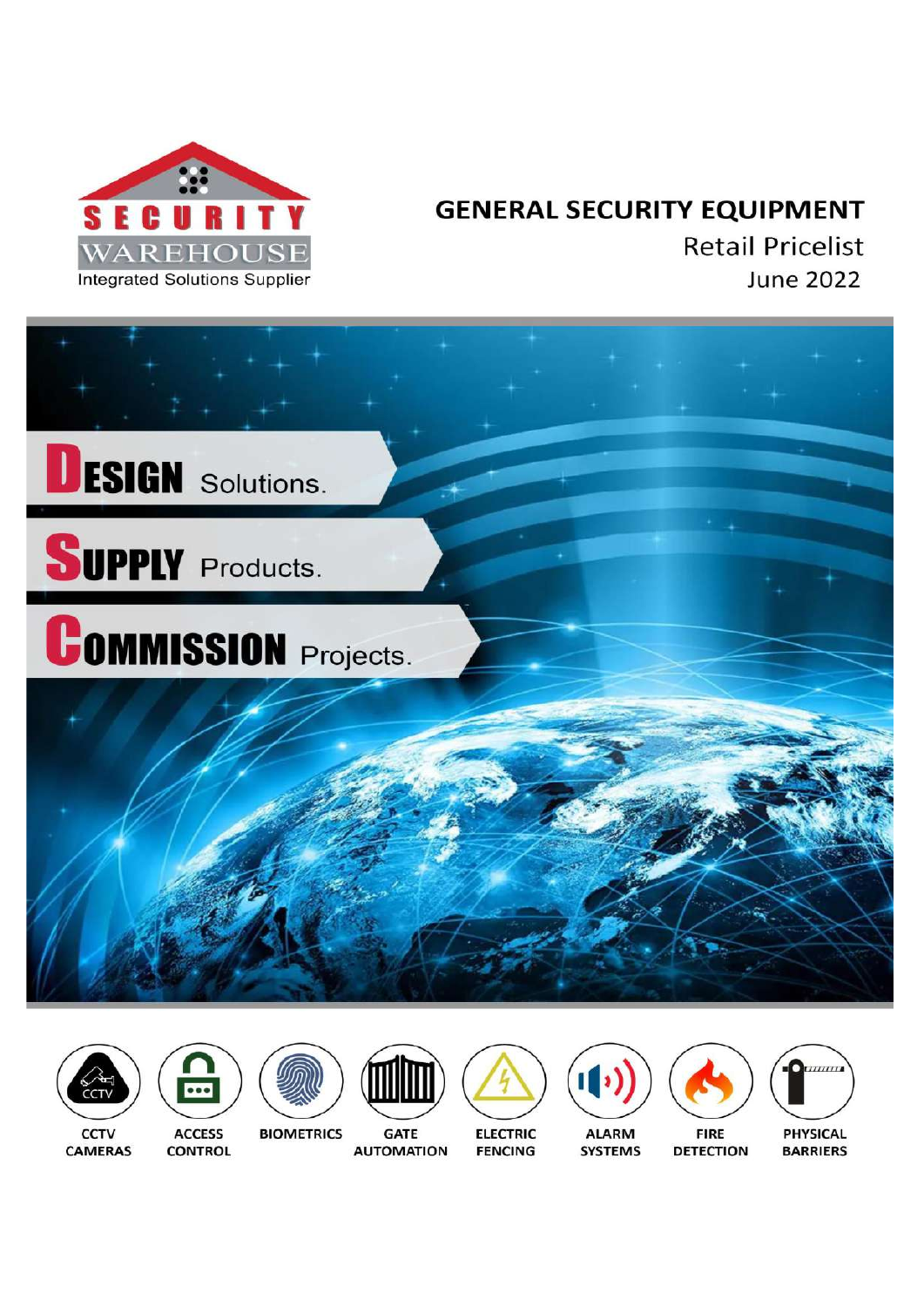

# **INDEX**

| <b>PRODUCT</b>                                                 | <b>PAGE</b>    |
|----------------------------------------------------------------|----------------|
| <b>ACCESS CONTROL &amp; BIOMETRICS</b>                         |                |
| ZK TECO (ACCESS CONTROL, READERS, SOFTWARE AND ACCESSORIES)    | $1 - 3$        |
| SIGMA & MORPHO                                                 | 3              |
| <b>TURNSTILES</b>                                              | 4              |
| SOLO / LATTICE, ACCESSORIES & CONTROLSOFT                      | $\overline{4}$ |
| ALARM                                                          |                |
| IDS (ALARM KITS AND ACCESSORIES)                               | $5 - 8$        |
| ALARM ACCESSORIES                                              | $8-9$          |
| PARADOX ALARM KITS, COMPONENTS AND ACCESSORIES)                | $10 - 11$      |
| <b>GENERAL EQUIPMENT</b>                                       |                |
| <b>CABLE</b>                                                   | 12             |
| <b>CONDUIT &amp; ACCESSORIES</b>                               | 12             |
| <b>BATTERIES</b>                                               | 13             |
| <b>ENCLOSURES</b>                                              | 13             |
| <b>LOCKS</b>                                                   |                |
| MAGNETIC LOCKS - INDOOR & OUTDOOR                              | 14             |
| <b>DOOR CLOSERS</b>                                            | 14             |
| <b>VARIOUS LOCKS &amp; OTHER</b>                               | 14             |
| <b>SOLAR SOLUTIONS</b>                                         |                |
| ELECTRIC FENCING (PANELS, REGULATORS, CABLE AND BRACKETS)      | 15             |
| GATE MOTOR (PANELS, REGULATORS, CABLE AND BRACKETS)            | 15             |
| SOLAR SOLUTION KITS (3KW & 5KW)                                | 15             |
| <b>GATE MOTORS</b>                                             |                |
| CENTURIOON MOTORS, BEAMS AND ACCESSORIES                       | 16             |
|                                                                |                |
| <b>GARAGE MOTORS</b>                                           |                |
| CENTURION X-TRAC & RDO MOTORS                                  | 18             |
| CENTURION ROLLER SHUTTER DOOR AUTOMATION & ACCESSORIES         | 18             |
| <b>AUTOMATION</b>                                              |                |
| CENTURION BOOMS - MANUAL, SECTOR BOOMS & ACCESSORIES           | 19             |
| TRAFFIC SPIKE KITS & ACCESSORIES                               | 19             |
|                                                                |                |
| <b>INTERCOMS</b><br>POLO, KOCOM INTERCOM SYSTEMS & ACCESSORIES |                |
| <b>CENTURION G-SPEAK</b>                                       | 20<br>20       |
| BPT INTERCOMS + BPT VIDEO INTERCOMS                            | 21             |
| <b>COMMAX</b>                                                  | $21 - 22$      |
| COMB TELE-ENTRY SYSTEM                                         | 23             |
| DAHUA INTERCOM SYSTEMS & MONITORS                              | 23             |
| <b>RADIO RECEIVERS &amp; TRANSMITTERS</b>                      |                |
| <b>SENTRY</b>                                                  | 24             |
| <b>ET SYSTEMS</b>                                              | 24             |
| <b>SMART</b>                                                   | 24             |
| <b>NOVA</b>                                                    | 24             |
| SHERLOTRONICS - LONG RANGE                                     | 24             |
| <b>ELECTRIC FENCING EQUIPMENT</b>                              |                |
| <b>ENERGIZERS &amp; ACCESSORIES</b>                            | 25             |
| <b>BRACKETS</b>                                                | 26             |
| FREESTANDING POLES & ACCESSORIES                               | 27             |
| <b>ACCESSORIES</b>                                             | 28             |
| WIRE AND CABLE                                                 | 29             |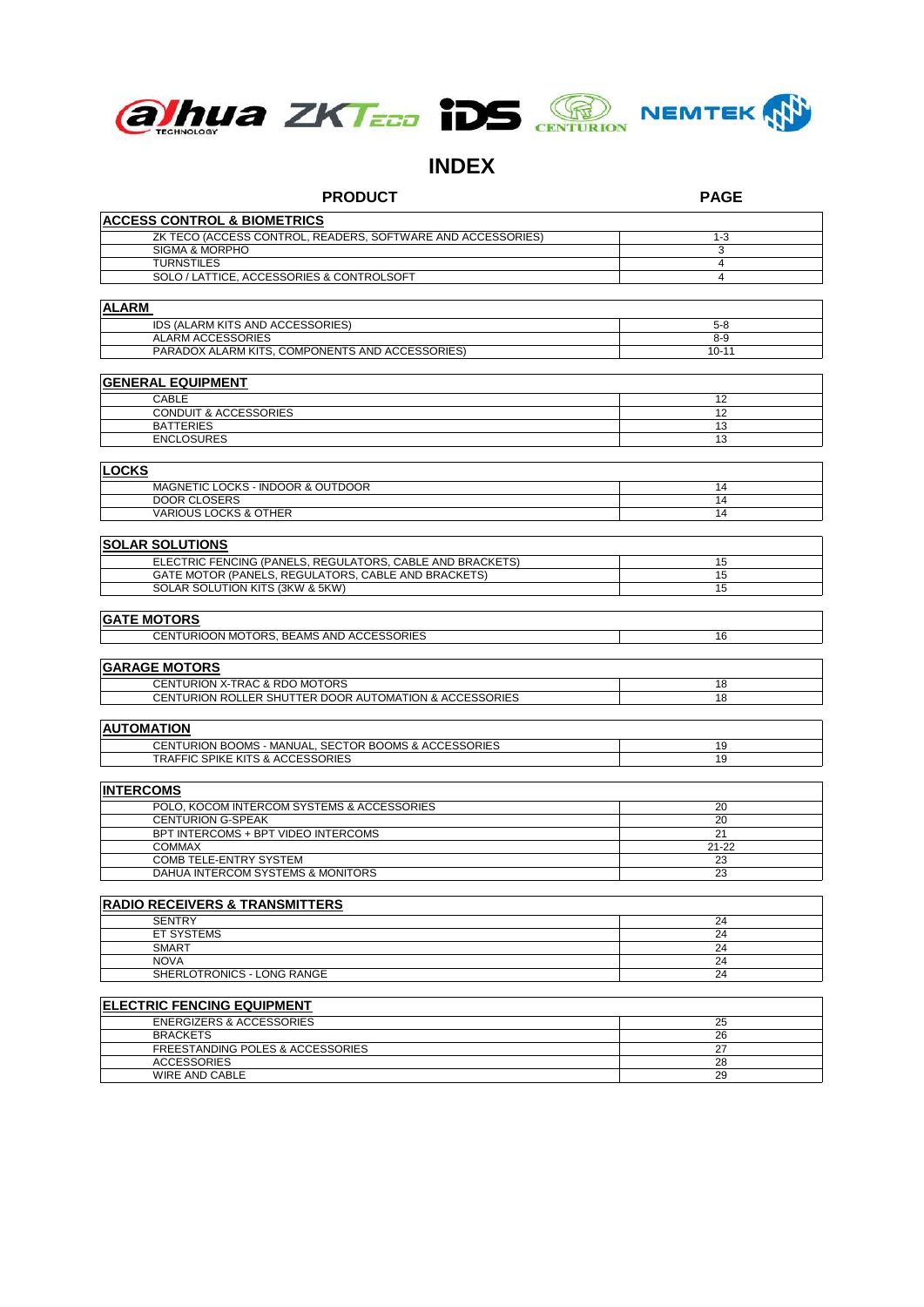| <b>STOCK CODE</b> | <b>PRODUCT DESCRIPTION</b> |  |  | <b>RETAIL</b>   |
|-------------------|----------------------------|--|--|-----------------|
|                   |                            |  |  | <b>EXCL VAT</b> |

# **BIOMETRICS**

### **ZK TECO**

#### **ZK FACIAL RECOGNITION DEVICE**

| <b>IAC-ZKSPEEDMINI</b> | <b>NEW</b><br>IZK FACE. PALM & FINGERPRINT RECOGNITION WITH MASK DETECTION - ACCESS CONTROL DEVICE 800 CAPACITY  |  | 6 781.40  |
|------------------------|------------------------------------------------------------------------------------------------------------------|--|-----------|
| <b>AC-ZKSPEEDRFID</b>  | <b>NEW</b><br>IZK FACE. PALM & FINGERPRINT RECOGNITION WITH MASK DETECTION - ACCESS CONTROL DEVICE 6000 CAPACITY |  | 10 010.64 |
| AC-ZKSPEEDV5LP         | IZK FACE. PALM & FINGERPRINT RECOGNITION TERMINAL WITH MASK DETECTION - STAND ALONE                              |  | 13 448.84 |
| AC-ZKSPEEDV5LTD        | IZK FACE & PALM RECOGNITION TERMINAL WITH THERMAL & MASK DETECTION - STAND ALONE<br>***                          |  | 28 740.24 |
| AC-ZKPROFACEXP         | <b>IZK FACIAL RECOGNITION ACCESS CONTROL STAND ALONE OUTDOOR READER</b>                                          |  | 24 542 23 |

#### **ZK TIME AND ATTENDANCE**

| <b>AC-ZKHM</b> | ZK HORUS WIRELESS FACIAL RECOGNITION TIME & ATTENDANCE TERMINAL                                       | R<br>4 5 5 8 . 9 3 |
|----------------|-------------------------------------------------------------------------------------------------------|--------------------|
| AC-ZKHE1       | IZK HORUS WIRELESS FACIAL RECOGNITION TIME & ATTENDANCE TERMINAL                                      | 7 750.19<br>R      |
| AC-ZKHE1RF     | ***<br>IZK HORUS WIRELESS FACIAL RECOGNITION TIME & ATTENDANCE TERMINAL INCL RFID                     | 8 3 9 6 . 0 3      |
| AC-ZKHE1FP     | ***<br>ZK HORUS WIRELESS FACIAL RECOGNITION TIME & ATTENDANCE TERMINAL WITH FINGERPRINT               | 9 687.73           |
| AC-ZKIN01-A/ID | <b>NEW</b><br><b>ZK FINGERPRINT TIME ATTENDANCE TERMINAL</b>                                          | 6458.49            |
| AC-ZKK30/ID    | ZK FINGERPRINT TIME ATTENDANCE TERMINAL 1000 PRINTS                                                   | 3 2 2 9 . 2 4<br>R |
| AC-ZKKF460/ID  | IZK FACIAL RECOGNITION ACCESS CONTROL WITH TIME AND ATTENDANCE READER WITH ACCESS RELAY               | 5 166.79<br>R      |
| AC-ZKMB20      | ZK FINGER & FACIAL RECOGNITION, HYBRID BIOMETRIC WITH TIME AND ATTENDANCE                             | 3 5 5 2.17<br>R    |
| AC-ZKMB600     | ZK FINGER & FACIAL RECOGNITION, HYBRID BIOMETRIC WITH TIME AND ATTENDANCE                             | 4 520.94<br>R      |
| AC-ZKP160/ID   | <b>NEW</b><br>ZK FINGERPRINT & PALM RECOGNITION,HYBRID BIOMETRICS TIME & ATTENDANCE WITH ACCESS RELAY | 7 104.33<br>R      |
| AC-ZKWL30      | IZK FINGERPRINT TIME AND ATTENDANCE TERMINAL WITH WIFI MODULE                                         | 2 712.56<br>R      |
| IAC-ZKUA300/ID | ZK REVOLUTION FINGERPRINT TIME ATTENDANCE TERMINAL 3000 PRINTS<br><b>LIMITED STOCK R</b>              | 1 000.00           |

### **ZK MOBILE UNITS**

| AC-ZKS922W<br>AC-ZKS922G | <b>IZK PORTABLE WI-FI TIME AND ATTENDANCE</b> |  | 12 916.97 |  |
|--------------------------|-----------------------------------------------|--|-----------|--|
|                          | <b>IZK PORTABLE 3G TIME AND ATTENDANCE</b>    |  | 16 792.06 |  |
| <b>ZK SOFTWARE</b>       |                                               |  |           |  |

| AC-ZKBIO8.0  | <b>ZK BROWSER/ SERVER (WEB BASED) STANDARD VERSION 5 DEVICES</b> | 625.00   |
|--------------|------------------------------------------------------------------|----------|
| AC-ZKTIME3.0 | <b>IZK ECONOMIC 500 EMPLOYEES &amp; 50 DEVICES</b>               | 3 020.41 |

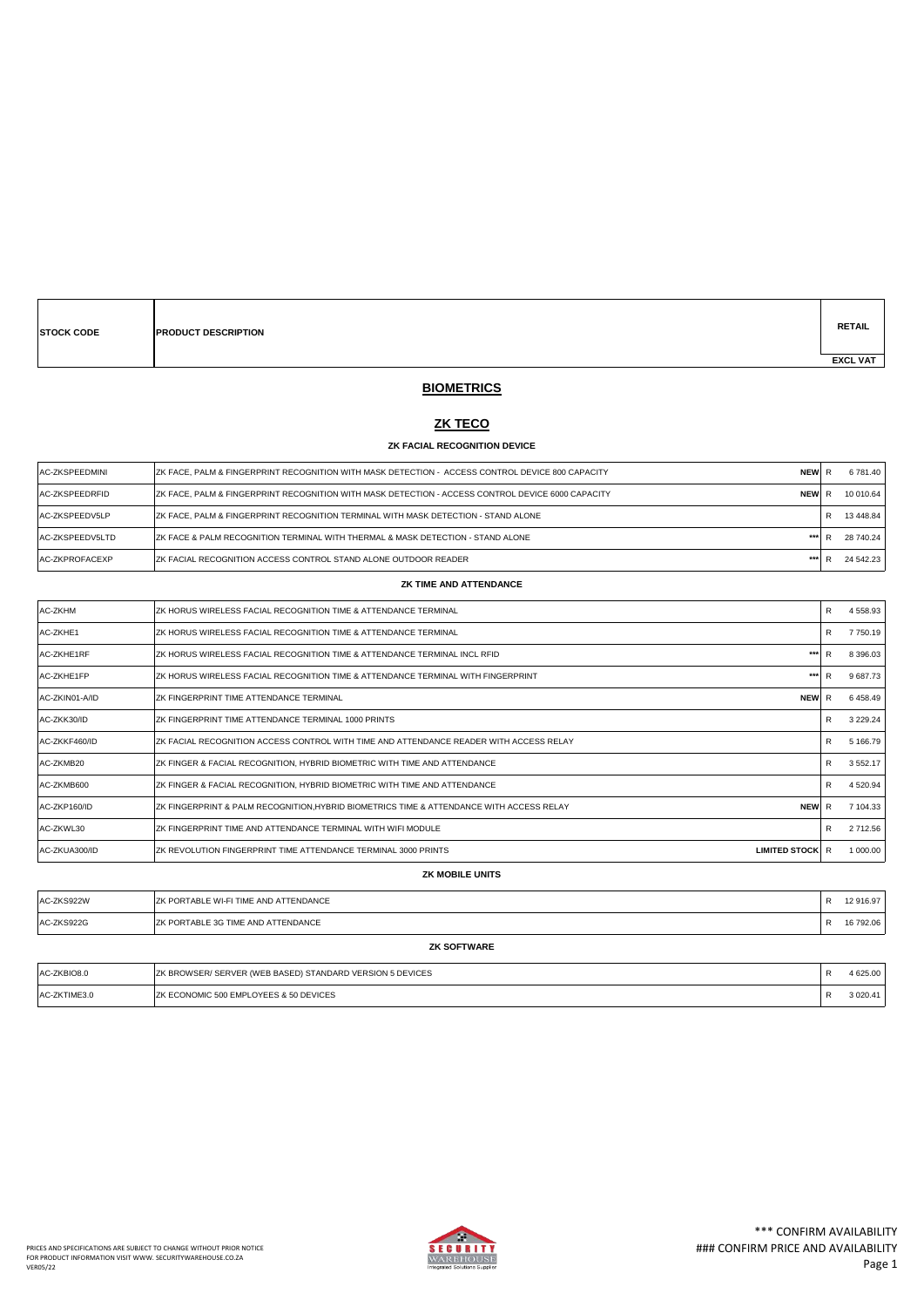| <b>STOCK CODE</b> | <b>PRODUCT DESCRIPTION</b> | <b>RETAIL</b>   |
|-------------------|----------------------------|-----------------|
|                   |                            | <b>EXCL VAT</b> |

# **BIOMETRICS**

### **ZK TECO**

### **ZK READERS**

| AC-ZKF16/ID                | ZK OUTDOOR BIOMETRIC AND CARD ACCESS CONTROL TERMINAL           | $\mathsf{R}$ | 3 2 2 9 . 2 6 |
|----------------------------|-----------------------------------------------------------------|--------------|---------------|
| AC-ZKF17/ID                | ZK OUTDOOR BIOMETRIC KEYPAD ACCESS CONTROL TERMINAL             | R            | 6 458.49      |
| AC-ZKF18/ID                | ZK INDOOR BIOMETRIC KEYPAD ACCESS CONTROL TERMINAL              | R            | 6 135.56      |
| AC-ZKF19/ID                | ZK FINGERPRINT ACCESS CONTROL TERMINAL<br><b>LIMITED STOCK</b>  | R            | 1 000.00      |
| AC-ZKF12/ID                | ZK SLAVE FINGERPRINT READER                                     | R            | 2 583.40      |
| AC-ZKFR1300                | ZK SLAVE FINGERPRINT READER WITH KEYPAD<br><b>LIMITED STOCK</b> | R            | 2 131.30      |
| AC-ZKFR1500WP              | ZK SLAVE FINGERPRINT READER OUTDOOR                             | R            | 2 906.31      |
| AC-ZKMB700/ID              | ZK FINGER & FACIAL RECOGNITION ACCESS CONTROL READER            | R            | 10 656.50     |
| AC-ZKMB800/ID              | ZK FINGER & FACIAL RECOGNITION ACCESS CONTROL READER            | R            | 8 396.03      |
| AC-ZKSF100/ID              | ZK BIOMETRIC AND CARD TERMINAL 1500 CAPACITY                    | $\mathsf{R}$ | 3 2 2 9 . 2 4 |
| AC-ZKF7-C                  | ZK BIOMETRIC AND CARD TERMINAL 1500 CAPACITY                    | R            | 3875.09       |
| AC-ZKSF300/ID              | ZK BIOMETRIC AND CARD TERMINAL 1500 CAPACITY TOUCH SCREEN       | $\mathsf{R}$ | 3875.09       |
| AC-ZKMA300                 | ZK WATERPROOF ACCESS CONTROL READER IP65                        | R            | 4 0 68.84     |
| AC-ZKX7                    | ZK STANDALONE FINGERPRINT ACCESS CONTROL TERMINAL               | R            | 1 162.53      |
| AC-ZKC3100                 | ZK ONE DOOR CONTROLLER USED WITH RFID READERS                   | R            | 1 937.54      |
| AC-ZKC3200                 | ZK TWO DOOR CONTROLLER USED WITH RFID READERS                   | R            | 3 100.07      |
| AC-ZKC3400                 | ZK FOUR DOOR CONTROLLER USED WITH RFID READERS                  | $\mathsf{R}$ | 4 198.01      |
| AC-ZKINBIO160              | ZK ONE DOOR CONTROLLER USED WITH BIOMETRIC READERS              | R            | 4 520.94      |
| AC-ZKINBIO260              | ZK TWO DOOR CONTROLLER USED WITH BIOMETRIC READERS              | $\mathsf{R}$ | 7 104.33      |
| AC-ZKINBIO460              | ZK FOUR DOOR CONTROLLER USED WITH BIOMETRIC READERS             | R            | 9 687.73      |
| AC-ZKKR310                 | ZK RFID AND MIFARE COMBO READER                                 | $\mathsf{R}$ | 645.84        |
| AC-ZKF21/ID                | <b>LIMITED STOCK</b><br>ZK FINGERPRINT ACCESS CONTROL TERMINAL  | R            | 1 000.00      |
| AC-ZKPROCAPT               | ZK FINGERPRINT ACCESS CONTROL TERMINAL<br><b>LIMITED STOCK</b>  | R            | 4 500.00      |
| AC-ZKPROCAPWP              | ZK IP65 FINGERPRINT ACCESS CONTROL TERMINAL                     |              | R 10 333.57   |
| ZK ACCESS DOOR CONTROLLERS |                                                                 |              |               |

| AC-ZKINBIO160P | IZK ONE DOOR CONTROLLER USED WITH BIOMETRIC READERS         | 4843.86   |
|----------------|-------------------------------------------------------------|-----------|
| AC-ZKINBIO260P | IZK TWO DOOR CONTROLLER USED WITH BIOMETRIC READERS         | 427.26    |
| AC-ZKINBIO460P | <b>IZK FOUR DOOR CONTROLLER USED WITH BIOMETRIC READERS</b> | 10 010.64 |

| AC-ZKCR20M | <b>LIMITED STOCK</b><br>IZK USB MIFARE ENROLMENT READER |                          | 904.19 |
|------------|---------------------------------------------------------|--------------------------|--------|
| AC-ZK9500  | <b>IZK USB FINGER ENROLMENT READER</b>                  | $\overline{\phantom{a}}$ | 291.70 |
|            |                                                         |                          |        |

**ZK ENROLMENT READER**

### **ZK ACCESS CONTROL ACCESSORIES**

| AC-ZKINBIOC    | ZK INBIO METAL CASE FOR INBIO CONTROLLERS     | R | 1 614.61 |
|----------------|-----------------------------------------------|---|----------|
| AC-ZKD100S     | <b>IZK HAND HELD METAL DETECTOR</b>           | R | 639.39   |
| AC-ZKFR1500IND | <b>IZK FR1500 STAND OFF BOX</b>               | R | 145.71   |
| AC-ZKF17INDR   | <b>IZK F17 STAND OFF BOX</b>                  | R | 148.76   |
| AC-ZKF17INDRS  | <b>IZK F17 STAND OFF BOX &amp; RAINSHIELD</b> | R | 274.29   |

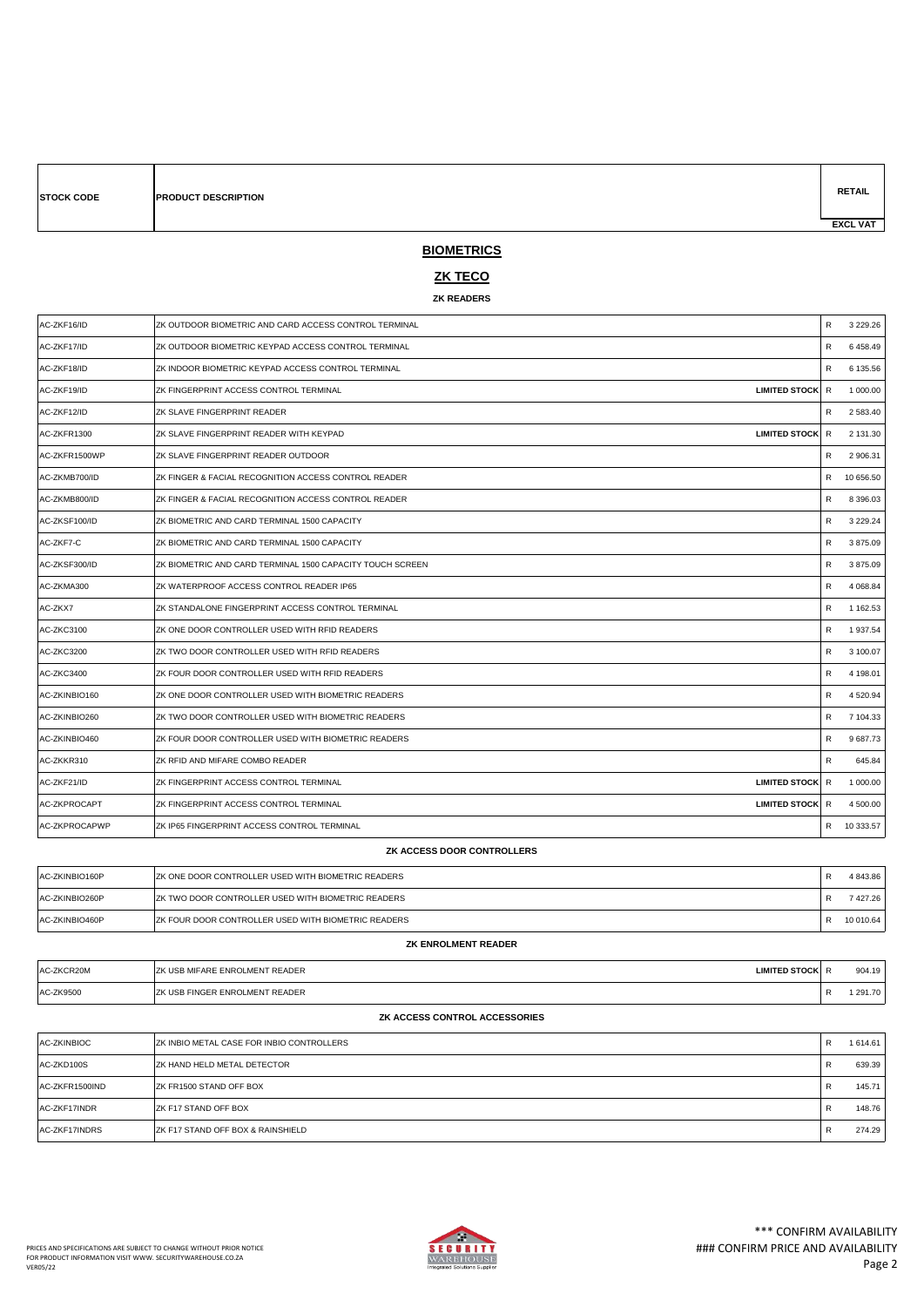| <b>STOCK CODE</b> | <b>PRODUCT DESCRIPTION</b> | <b>RETAIL</b>   |
|-------------------|----------------------------|-----------------|
|                   |                            | <b>EXCL VAT</b> |

### **BIOMETRICS**

### **ZK TECO**

**ZK CARDS AND TAGS**

| AC-ZK125PC | IZK 125KHZ PROXIMITY CARD | $\overline{\phantom{a}}$ | 7.31 |
|------------|---------------------------|--------------------------|------|
| AC-ZK125PT | IZK 125KHZ PROXIMITY TAG  | $\overline{\mathbf{v}}$  | 7.66 |

**ZK BIOSECURITY SOFTWARE**

| <b>AC-ZKBIOSECURITY</b> | <b>IZK BIOSECURITY SOFTWARE</b>          | SQ                     | <b>POR</b> |
|-------------------------|------------------------------------------|------------------------|------------|
| AC-ZKBS-ACP10           | <b>IZK BIOSECURITY BASIC 10 DOORS</b>    | <b>LIMITED STOCK R</b> | 5 5 5 9.91 |
| AC-ZKBIOLOCK            | <b>IZK BIOLOCK - HOTEL LOCK SOFTWARE</b> | ###                    | <b>POR</b> |

| AC-ZKUHF2-5E  | IZK 6 METER UHF WIEGAND SLAVE READER       | 750.19   |
|---------------|--------------------------------------------|----------|
| AC-ZKUHF2-10E | IZK LONG DISTANCE UHF WIEGAND SLAVE READER | 9 041.87 |

**ZK UHF CARDS & STICKERS**

**ZK UHF READERS**

| <b>AC-ZKUHFCARD</b> | ***<br><b>ZK UHF THIN CARD</b>                     | חו | 18.09<br>Ð      |
|---------------------|----------------------------------------------------|----|-----------------|
| AC-ZKDF02           | ###<br><b>IZK 13.56MHZ AND DUAL FREQUENCY CARD</b> |    | <b>POR</b>      |
| AC-ZKUHFTAG         | <b>IZK UHF TAG STICKER</b>                         |    | 16.79<br>D<br>ĸ |

### **ZK HOTEL DOOR LOCK**

| AC-ZKLH3000L | ###<br>IZK 3 SERIES HOTEL PROXIMITY DOOR LOCK - LEFT         | <b>POR</b> |
|--------------|--------------------------------------------------------------|------------|
| AC-ZKLH3000R | ###<br>IZK 3 SERIES HOTEL PROXIMITY DOOR LOCK - RIGHT        | <b>POR</b> |
| AC-ZKLH4000L | ###<br><b>IZK 4 SERIES HOTEL PROXIMITY DOOR LOCK - LEFT</b>  | <b>POR</b> |
| AC-ZKLH4000R | ###<br><b>IZK 4 SERIES HOTEL PROXIMITY DOOR LOCK - RIGHT</b> | <b>POR</b> |
| AC-ZKLH5000L | ###<br><b>IZK 5 SERIES HOTEL PROXIMITY DOOR LOCK - LEFT</b>  | <b>POR</b> |
| AC-ZKLH5000R | ###<br>IZK 5 SERIES HOTEL PROXIMITY DOOR LOCK - RIGHT        | <b>POR</b> |

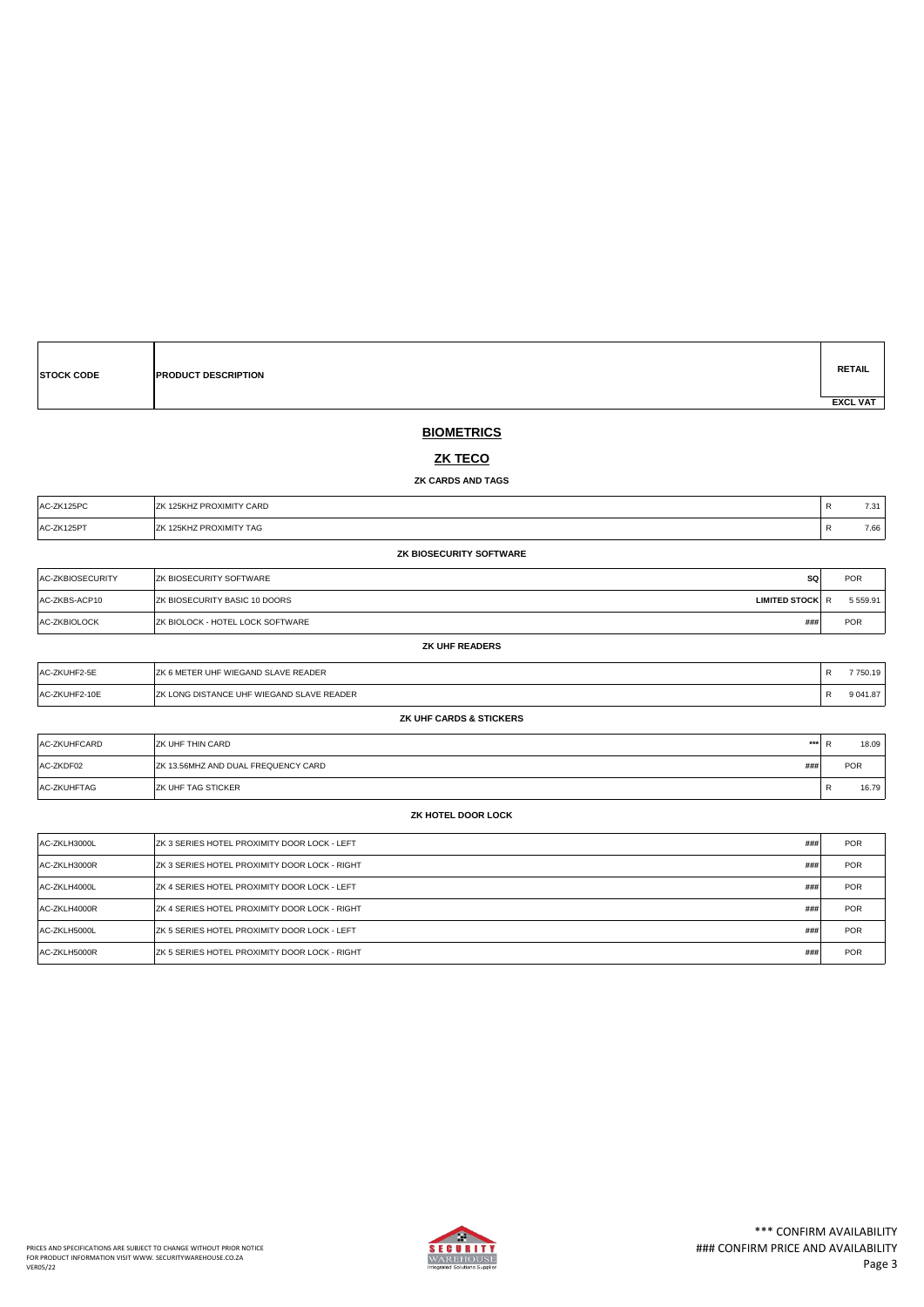| <b>STOCK CODE</b> | <b>PRODUCT DESCRIPTION</b> |  |  | <b>RETAIL</b>   |
|-------------------|----------------------------|--|--|-----------------|
|                   |                            |  |  | <b>EXCL VAT</b> |

### **ACCESS CONTROL**

### **TURNSTILES**

#### **ZK TURNSTILES**

| AC-ZKFHT2300 | IZK FULL HEIGHT 3 ARM STAINLESS STEEL SINGLE LANE TURNSTILE INCL DRIVER CONTROLBOARD & POWER SUPPLY<br>###        | <b>POR</b> |
|--------------|-------------------------------------------------------------------------------------------------------------------|------------|
| AC-ZKFHT2311 | ###<br>IZK FULL HEIGHT 3 ARM STAINLESS STEEL SINGLE LANE TURNSTILE INCL 2 X RFID CARD READERS & C3-200 CONTROLLER | <b>POR</b> |
| AC-ZKFHT2322 | ###<br>IZK FULL HEIGHT 3 ARM STAINLESS STEEL SINGLE LANE TURNSTILE INCL 2 X F12's & 1 X INBIO260                  | <b>POR</b> |
|              | <b>CENTURION TURNSTILES</b>                                                                                       |            |
|              |                                                                                                                   |            |

| IAC-CSFHT3PBB         | ICENTURION FULL HEIGHT 3 ARM STAINLESS STEEL BLACK GREY INCL PSU. BATTERIES + BACK UP                 | ∽∪∧        |
|-----------------------|-------------------------------------------------------------------------------------------------------|------------|
| <b>IAC-CSFHT3PROX</b> | ICENTURION FULL HEIGHT 3 ARM STAINLESS STEEL BLACK GREY INCL PSU. BATTERIES + BACK UP AND ACCESSORIES | <b>POR</b> |
|                       |                                                                                                       |            |

### **SOLO & LATTICE**

### **SOLO & LATTICE STAND ALONE READER**

| AC-SOLH          | ICENTURION SOLO READER FOR 50 TAGS SURFACE /FLUSH MOUNT          |     | R | 1405.71  |
|------------------|------------------------------------------------------------------|-----|---|----------|
|                  | <b>SOLO &amp; LATTICE MULTI-DOOR CONTROLLER</b>                  |     |   |          |
| AC-LATC          | CENTURION LATTICE CONTROLLER SURFACE / FLUSH MOUNT FOR 1000 TAGS |     | R | 1725.71  |
|                  | <b>SOLO &amp; LATTICE ACCESSORIES</b>                            |     |   |          |
| AC-SLTAG         | ICENTURION SOLO & LATTICE GREEN KEYRING TAG                      |     |   | 55.71    |
|                  | <b>SOLO &amp; LATTICE SOFTWARE</b>                               |     |   |          |
| <b>AC-LATTUH</b> | ICENTURION LATTICE TAKE UP HEAD INCL. SOFTWARE - USB TYPE        | *** |   | 5 270.00 |

# **ACCESSORIES**

#### **BREAK GLASS UNITS & NO TOUCH TO EXIT**

| AC-EBGG         | EMERGENCY BREAK GLASS (GREEN) - RESETTABLE SINGLE POLE | 214.29 |
|-----------------|--------------------------------------------------------|--------|
| AC-EBGGDP       | EMERGENCY BREAK GLASS (GREEN) - RESETTABLE DOUBLE POLE | 314.29 |
| AC-EBGR         | EMERGENCY BREAK GLASS (RED) - RESETTABLE               | 242.86 |
| AC-EBGGH        | EMERGENCY BREAK GLASS (GREEN) - RESETTABLE - HIGH END  | 415.38 |
| <b>AC-NTTEM</b> | INO TOUCH TO EXIT WITH METAL CASING                    | 391.21 |
| AC-NTTEMBB      | BACK BOX FOR NO TOUCH TO EXIT                          | 158.24 |

#### **CONTROLSOFT, SOFTCON & ZK**

### **CARDS AND TAGS**

| <b>AC-CS7100</b> | CONTROLSOFT PROXIMITY CARD PRINTABLE WHITE  | 26.37 |
|------------------|---------------------------------------------|-------|
| AC-CS7140        | <b>PROXIMITY CARD MIFARE CARD 1K WHITE</b>  | 17.38 |
| AC-CS7141        | <b>IPROXIMITY CARD MIFARE CARD 4K WHITE</b> | 46.15 |

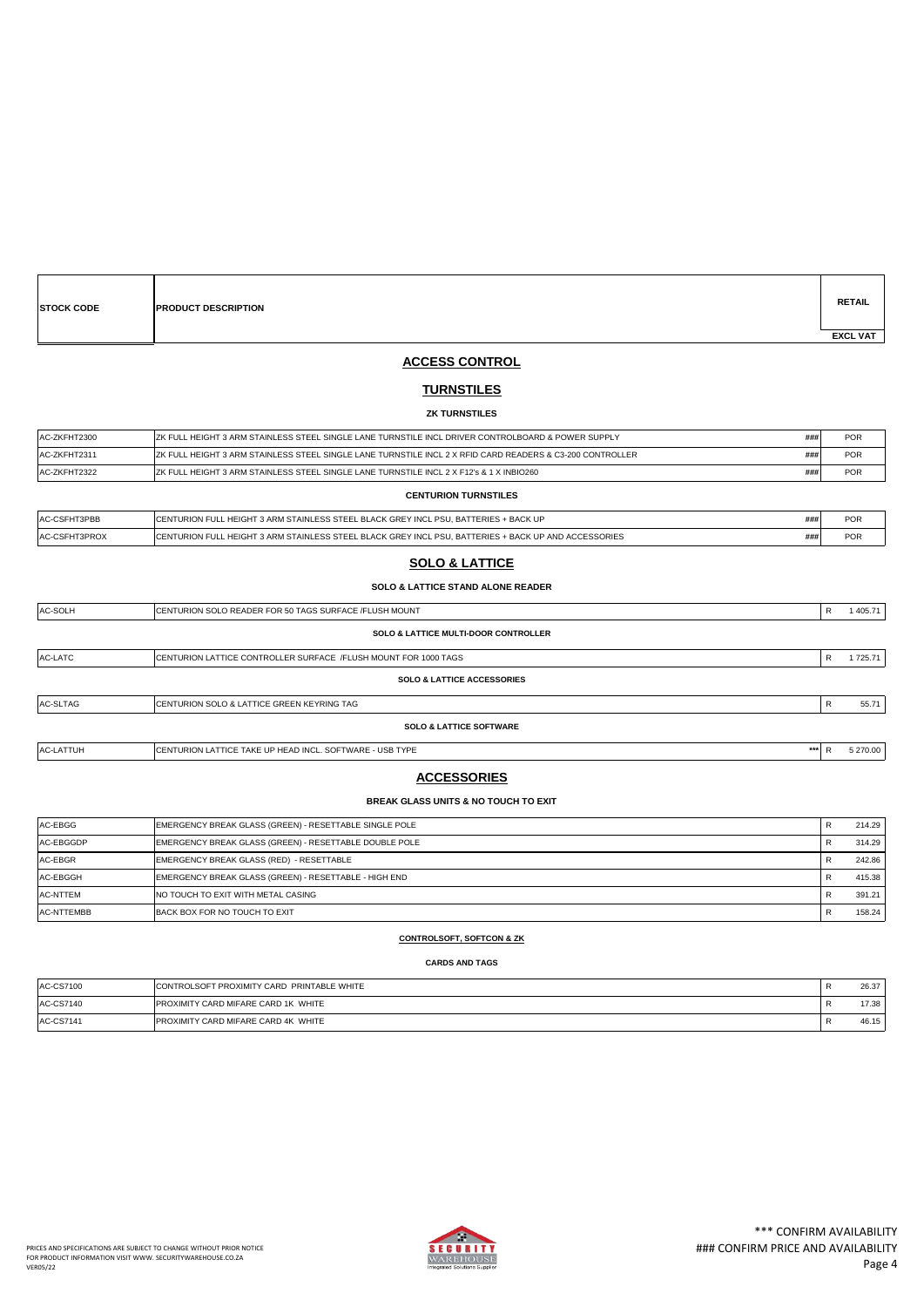| <b>STOCK CODE</b> | PRODUCT DESCRIPTION                                                                                      |                      |              | <b>RETAIL</b>   |
|-------------------|----------------------------------------------------------------------------------------------------------|----------------------|--------------|-----------------|
|                   | <b>IDS ALARM KITS</b>                                                                                    |                      |              | <b>EXCL VAT</b> |
|                   |                                                                                                          |                      |              |                 |
|                   | <u>IDS EZI4 KIT</u>                                                                                      |                      |              |                 |
|                   | <b>IDS EZI4 KIT</b>                                                                                      |                      |              |                 |
| AL-IEZI4KIT3      | <b>IDS EZI4 KIT</b>                                                                                      | LIMITED STOCK R      |              | 1 807.14        |
|                   | <b>IDS 805 KITS</b>                                                                                      |                      |              |                 |
|                   | IDS 805 KITS WITH WITH PLUG-IN TRANSFORMER                                                               |                      |              |                 |
| AL-108M805NP      | IDS 805 - CLASSIC KEYPAD, 15W SIREN, 22VA PSU, 12V BATT, 2X MAGS & 2X PANICS                             | LIMITED STOCK R      |              | 2 108.57        |
|                   | IDS 805 NO DIALLER KITS WITH WALL MOUNT TRANSFORMER                                                      |                      |              |                 |
| AL-1805KIT30-1    | IDS 805 - CLASSIC KEYPAD, 15W SIREN, 40VA PSU, 12V BATT, 2X MAGS, 2X PANICS, 2X OPTEX SAVER WIRED INDOOR | <b>LIMITED STOCK</b> | $\mathsf{R}$ | 2 2 2 8.57      |
|                   | <b>IDS 805 REMOTE KIT</b>                                                                                |                      |              |                 |
| AL-1805RXTX       | IDS 805 REMOTE ARMING KIT, INCL 2X 4CH TX & 1X REMOTE BUS RX                                             | LIMITED STOCK R      |              | 735.71          |
|                   | <b>IDS 806 KITS</b>                                                                                      |                      |              |                 |
|                   | <b>IDS 806 INDOOR WIRED KIT</b>                                                                          |                      |              |                 |
| AL-1806KIT2       | IDS 806 - CLASSIC KEYPAD, 15W SIREN, 40VA PSU, 12V BATT, 2X MAGS, 2X PANICS, 2X OPTEX RX PIR             | NEW R                |              | 2 3 4 5 . 7 1   |
| AL-1806002        | IDS 806 FULL WIRED KIT INCL HYYP PREPAID APP SOLUTION                                                    |                      | R            | 4 340.36        |
|                   | IDS 806 INDOOR WIRELESS KIT                                                                              |                      |              |                 |
| AL-1806KIT6       | IDS 806 FULL WIRELESS KIT                                                                                |                      | ${\sf R}$    | 3 3 8 2.8 6     |
| AL-1806003        | IDS 806 WIRELESS READY KIT INCL HYYP PREPAID APP SOLUTION                                                |                      | R            | 4 049.10        |
|                   | <b>IDS 806 REMOTE KIT</b>                                                                                |                      |              |                 |
| AL-I806RXTX       | IDS 806 REMOTE ARMING KIT, 2 X 4CH TX, 1X REMOTE BUS RX                                                  |                      | ${\sf R}$    | 651.61          |
|                   | <b>IDS X16 &amp; X64 KITS</b>                                                                            |                      |              |                 |
|                   | <b>IDS X16 KITS</b>                                                                                      |                      |              |                 |
| AL-IX16KIT50      | IDS X16, 8 ZONE, CURVE LCD KEYPAD, 15W SIREN, 40VA PSU & 12V BATT                                        | <b>CODE CHANGE</b>   | R            | 2 855.71        |
| AL-IX16KIT50-6    | IDS X16, 8 ZONE, WIRELESS READY KIT                                                                      | CODE CHANGE R        |              | 3 085.71        |
| AL-IX16KIT30      | IDS X16, 16 ZONE, CURVE LCD KEYPAD, 1X PI EXP, 6x OPTEX RX SAVERS WIRED                                  | <b>LIMITED STOCK</b> | $\mathsf{R}$ | 4 2 9 4 . 2 9   |
|                   | <b>IDS X64 KITS</b>                                                                                      |                      |              |                 |
| AL-IX64KIT40      | IDS X64, 8 ZONE, CURVE LCD KEYPAD, 15W SIREN, 40VA PSU, 12V BATT                                         | <b>CODE CHANGE</b> R |              | 2 642.86        |
| AL-IX64KIT40-8    | IDS X64, 8 ZONE, CURVE LCD KEYPAD, 15W SIREN, 40VA PSU, 12V BATT, WIRELESS EXPANDER                      | <b>CODE CHANGE</b> R |              | 3 2 3 4 . 2 9   |
| AL-IX64KIT40-6    | IDS X64, 8 ZONE, CURVE LCD KEYPAD, 15W SIREN, 40VA PSU, 12V BATT & PLUG IN EXPANDER                      | *** NEW R            |              | 2 885.71        |
|                   | <b>IDS X-SERIES REMOTE KIT</b>                                                                           |                      |              |                 |
| AL-IX64RXTX       | IDS X-SERIES REMOTE ARMING KIT, INCL 2X 4CH TX & 1X REMOTE BUS RX                                        |                      | ${\sf R}$    | 750.00          |
|                   | <b>IDS XGUARD</b>                                                                                        |                      |              |                 |
|                   | <b>IDS XGUARD</b>                                                                                        |                      |              |                 |
|                   |                                                                                                          |                      |              |                 |

| AL-1604001   | <b>IDS XGUARD 6 ZONE WIRELESS CHIME ALARM CONSOLE</b>                                                                        | 342.86   |
|--------------|------------------------------------------------------------------------------------------------------------------------------|----------|
| AL-1604KIT1  | <b>IDS XGUARD 6 ZONE WIRELESS CHIME ALARM CONSOLE INCL 1 X OPTEX XWAVE LX40 WIRELESS FOR OUTDOOR</b><br><b>LIMITED STOCK</b> | 2864.29  |
| IAL-1604KIT2 | LIDS XGUARD 6 ZONE WIRELESS CHIME ALARM CONSOLE INCL 1 X OPTEX XWAVE LX80 WIRELESS FOR OUTDOOR<br><b>LIMITED STOCK</b>       | 2 792.86 |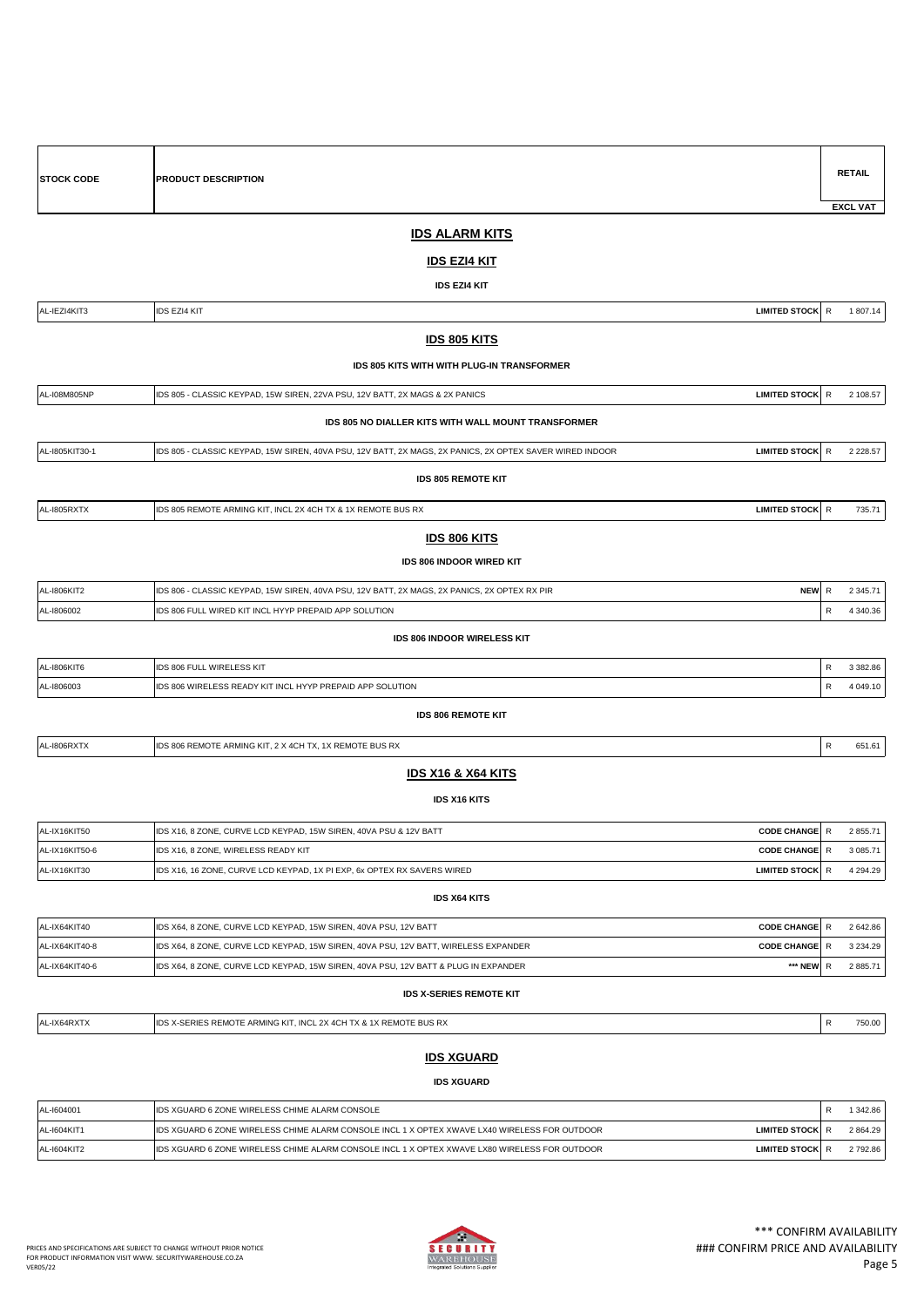|              | <b>IDS EZI4 CONTROL PANEL</b>                                                                          |                      |              |          |
|--------------|--------------------------------------------------------------------------------------------------------|----------------------|--------------|----------|
|              | <b>IDS EZI4 CONTROL PANEL</b>                                                                          |                      |              |          |
| AL-I0010543  | IDS EZI4 - 4 ZONE CONTROL PANEL                                                                        | LIMITED STOCK R      |              | 809.31   |
|              | <b>IDS 805 CONTROL PANELS, KEYPADS &amp; MODULES</b>                                                   |                      |              |          |
|              | <b>IDS 805 CONTROL PANELS</b>                                                                          |                      |              |          |
| AL-I01B08MN  | IDS 805 - 8 ZONE CONTROL PANEL EXCL DIALLER                                                            | $***$                | $\mathsf{R}$ | 1 027.43 |
| AL-I01B08MC  | IDS 805 - 8ZONE CONTROL PANEL INCL DIALLER                                                             |                      | R            | 1 089.00 |
|              | IDS 805 SMS DUO                                                                                        |                      |              |          |
| AL-I0075581  | <b>IDS SMS DUO</b>                                                                                     |                      | $\mathsf{R}$ | 1 777.14 |
|              | IDS RECEIVER MODULE & INTEREFACE CABLE                                                                 |                      |              |          |
| AL-I007002AN | IDS 805 BUS RECEIVER FOR REMOTE ARM & DISARM                                                           |                      | $\mathsf{R}$ | 459.29   |
| AL-1032001   | IDS USB INTERFACE CABLE                                                                                |                      | ${\sf R}$    | 915.00   |
|              | IDS 805 HYYP & MODEM                                                                                   |                      |              |          |
| AL-10540002  | IDS 805 HYYP DAILLER INTERFACE                                                                         | LIMITED STOCK R      |              | 115.71   |
| AL-10360558  | IDS 805 KEY-BUS INTERFACE MODULE                                                                       | <b>LIMITED STOCK</b> | ${\sf R}$    | 366.00   |
|              | IDS 806 CONTROL PANELS, KEYPADS, MODULES & ACCESSORIES                                                 |                      |              |          |
|              | <b>IDS 806 CONTROL PANELS</b>                                                                          |                      |              |          |
| AL-101624    | IDS 806 - CONTROL PANEL                                                                                | $***$                | ${\sf R}$    | 967.43   |
|              | <b>IDS 806 KEYPADS</b>                                                                                 |                      |              |          |
| AL-I003633   | IDS 806 LED KEYPAD                                                                                     |                      | ${\sf R}$    | 712.86   |
|              | IDS 806 WIRELESS INDOOR DETECTORS (COMPATIBLE WITH XGUARD)                                             |                      |              |          |
| AL-I224WP1   | IDS 806 & XGUARD XWAVE WIRELESS DETECTOR, 9 X 9M, 100 DEGREE DETECTION                                 | $***$                | $\mathsf{R}$ | 461.43   |
|              | IDS 806 RECEIVER MODULES AND TRANSMITTERS                                                              |                      |              |          |
| AL-1007642   | IDS 806 XWAVE RECEIVER MODULE                                                                          | $***$                | $\mathsf{R}$ | 265.71   |
| AL-I006645   | IDS XWAVE 4 CHANNEL REMOTE TRANSMITTER, COMPATABLE WITH 806 WIRELESS RECEIVER & IDS 2 CHANNEL RECEIVER |                      | ${\sf R}$    | 197.86   |
|              | IDS 806 HYYP MODULES                                                                                   |                      |              |          |
| AL-10656003  | IDS 806 HYYP MODULE INCLUDING 24 MONTH DATA CONTRACT                                                   | $\cdots$             | R            | 2 300.00 |
|              | <b>IDS 806 ACCESSORIES</b>                                                                             |                      |              |          |
| AL-I224WDC1  | IDS 806 & XGUARD WIRELESS DOOR CONTACT, INCL BATTERY                                                   | $\cdots$             | ${\sf R}$    | 285.71   |
| AL-1632      | IDS 24V DC 2 AMP POWER SUPPLY                                                                          | $***$                | ${\sf R}$    | 285.71   |
|              |                                                                                                        |                      |              |          |

**IDS ALARM KITS**

**STOCK CODE PRODUCT DESCRIPTION**



**RETAIL**

 **EXCL VAT**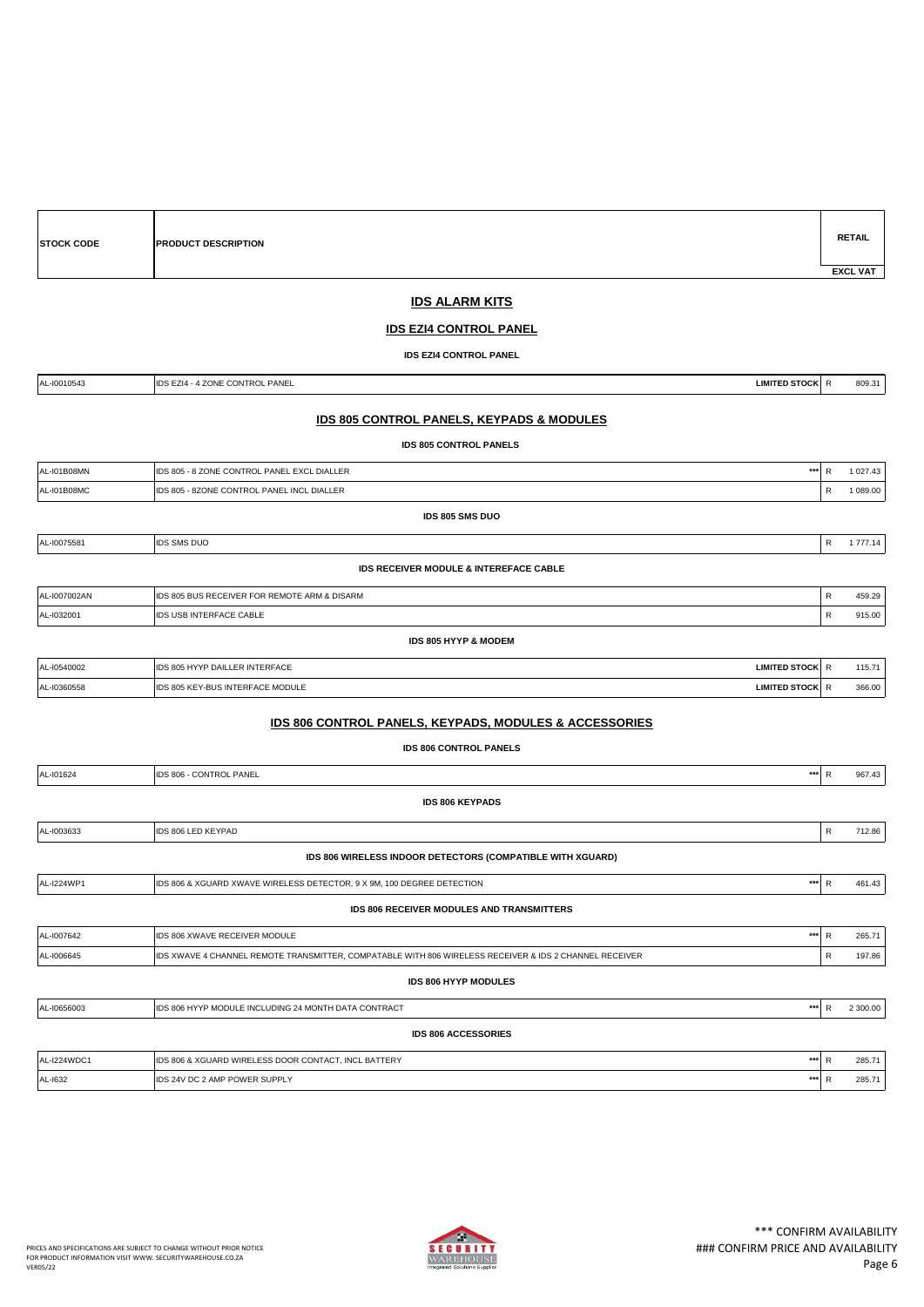| <b>STOCK CODE</b> | <b>PRODUCT DESCRIPTION</b> |  | <b>RETAIL</b>   |
|-------------------|----------------------------|--|-----------------|
|                   |                            |  | <b>EXCL VAT</b> |

### **IDS ALARMS**

### **IDS X-SERIES CONTROL PANELS, KEYPADS, MODULES & EXPANDERS**

**IDS X-SERIES CONTROL PANELS**

| L-I01473X16<br>$\Lambda$ | L 8 ZONES EXPANDABLE TO 16 ZONES<br>PANE<br>CONTROL        | 26. |
|--------------------------|------------------------------------------------------------|-----|
| $-101864X5$<br>A         | JL PANEL 8 ZONES EXPANDABLE TO 64 ZONES<br><b>LCONTROL</b> | 49  |

**IDS X-SERIES KEYPADS**

| AL-I003XS16 | IDS X-SERIES 16 ZONE LED CLASSIC SERIES KEYPAD |   | 831.43        |
|-------------|------------------------------------------------|---|---------------|
| AL-I003XN16 | IDS X-SERIES 16ZONE LED CURVE SERIES KEYPAD    |   | 892.86        |
| AL-I0030531 | IDS X-SERIES CURVE SERIES LCD KEYPAD           |   | 1 2 2 8 . 5 7 |
| AL-I0036131 | IIDS X-SERIES BLACK TOUCH SERIES LCD KEYPAD    | ĸ | 1 341.43      |
| AL-18603613 | IIDS X-SERIES WHITE TOUCH SERIES LCD KEYPAD    |   | 1 341.43      |

#### **IDS X-SMS**

| -103604851<br><b>AI</b><br>. | <b>IDS X-SMS MODULE</b><br>. |  | 414.29<br>___ |
|------------------------------|------------------------------|--|---------------|
|------------------------------|------------------------------|--|---------------|

#### **IDS X-SERIES EXPANDERS & MODULES**

| AL-I006X08PI | <b>IDS X-SERIES 8 ZONE ON BOARD EXPANDER MODULE</b> | 284.29 |
|--------------|-----------------------------------------------------|--------|
| AL-I006X08S  | IDS X64 - 8 ZONE EXPANDER MODULE                    | 427.14 |
| AL-I0060536  | IDS X64 - 8 ZONE SMART EXPANDER MODULE              | 577.14 |
| AL-I0060596  | <b>IDS X SERIES 8 CHANNEL OUTPUT EXPANDER</b>       | 807.00 |

#### **IDS X-SERIES POWER SUPPLIES & ISOLATORS**

| AL-I0060557 | <b>IDS X-SERIES RS485 KEY BUS ISOLATORS</b> | 490.43 |
|-------------|---------------------------------------------|--------|
| AL-I0010537 | <b>IDS SMART POWER SUPPLY MODULE</b>        | 928.57 |
| AL-IX640537 | <b>IDS SMART POWER SUPPLY KIT</b>           | 684.29 |

### **IDS X-SERIES HYYP**

| AL-I0616001       | IDS X-SERIES HYYP SECURE BI-DIRECTIONAL GSM MONITORING SOLUTION INCLUDING 24 MONTH DATA FEE | 2 300.00 |
|-------------------|---------------------------------------------------------------------------------------------|----------|
| AL-I0360603       | <b>IDS HYYP IP MODULE FOR XSERIES, SECURE BI-DIRECTIONAL TCP/IP COMMUNICATOR</b>            | 1314.29  |
| AL-I0360603-3     | IDS HYYP IP WIFI MODULE SECURE BI-DIRECTIONAL TCP/IP COMMUNICATOR, REQUIRES WPS ROUTER      | 1457.14  |
| AL-1860167864SPSU | <b>NEW</b><br>IDS X64 SERIAL CONTROL PANEL WITH 24VDC POWER SUPPLY.                         | 1742.86  |

 $\mathbf{r}$ 

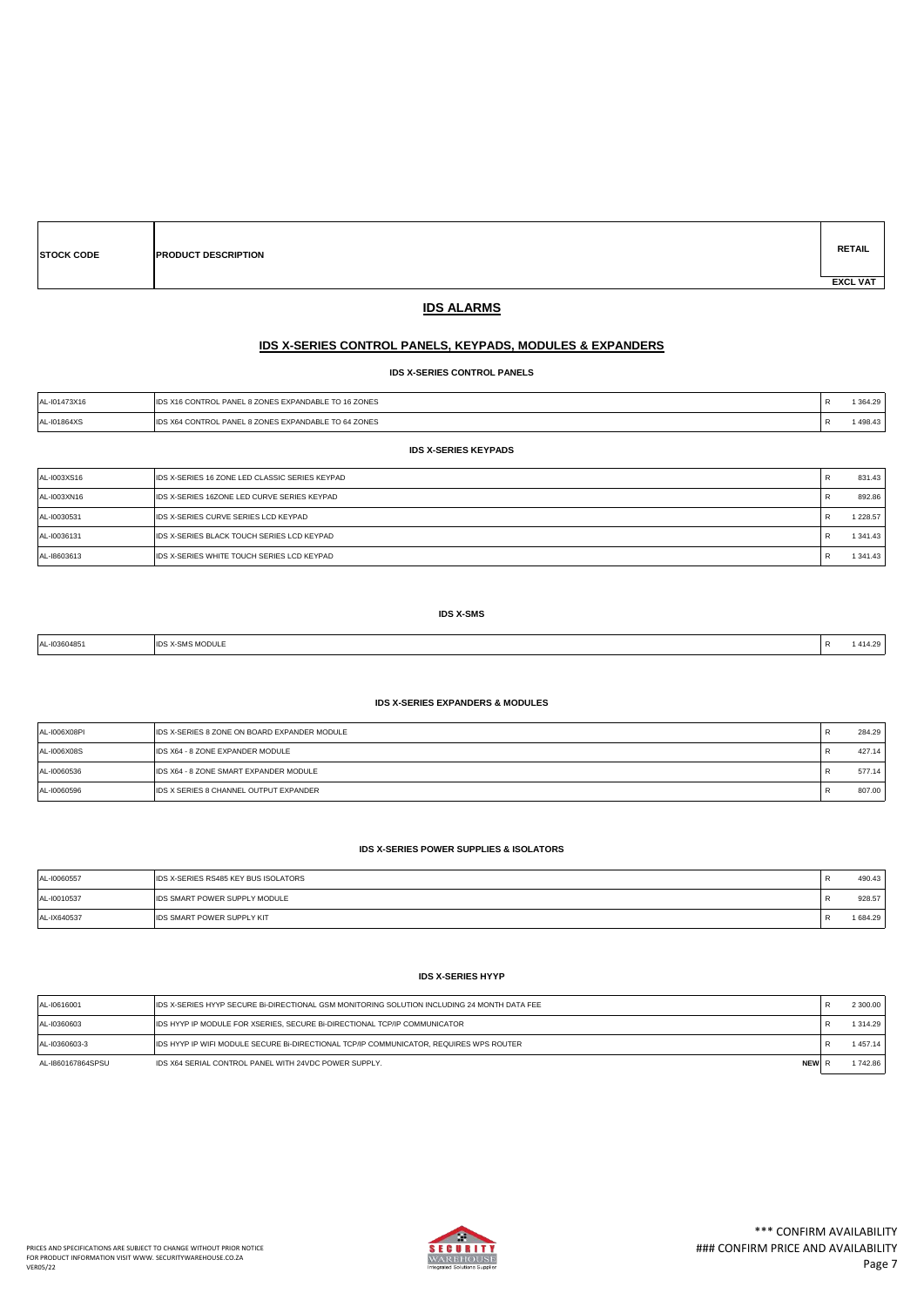| <b>STOCK CODE</b> | <b>PRODUCT DESCRIPTION</b> | <b>RETAIL</b>   |
|-------------------|----------------------------|-----------------|
|                   |                            | <b>EXCL VAT</b> |

# **IDS ALARMS**

### **IDS X-SERIES BUS RECEIVER FOR REMOTE TRANSMITTER FEATURES**

#### **IDS X-SERIES RECEIVERS, TRANSMITTERS & XWAVE WIRELESS RECEIVERS**

| AL-1007X02DI | <b>IDS X-SERIES BUS RECEIVER FOR REMOTE - ARM &amp; DISARM FEATURES</b> | - 13 | 534.29   |
|--------------|-------------------------------------------------------------------------|------|----------|
| AL-I007563   | <b>IDS XWAVE WIRELESS ZONE RECEIVER</b>                                 | n    | 921.00   |
| AL-107589    | <b>IDS XWAVE 8 CHANNEL STAND ALONE RECEIVER</b>                         | n    | 1 044.00 |
| AL-I022HUB   | <b>IDS XWAVE2 WIRELESS ZONE RECEIVER</b>                                | - 13 | 898.57   |

#### **IDS REMOTE TRANSMITTERS**

| $-10060014$<br>. | TRANSMITTER<br>.wΩTE ⊺<br>the contract of the contract of the contract of the contract of the contract of the contract of the contract of | 193.43           |
|------------------|-------------------------------------------------------------------------------------------------------------------------------------------|------------------|
| $-1022$ REM5     | XWAVE2 5 BUTTON REMOTE<br><b>IIDS</b>                                                                                                     | 492.86<br>$\sim$ |

### **IDS SUPERBRIGHT LEDs**

| AL-ALEDB | <b>IDS LED BLUE SUPERBRIGHT SURFACE OR RESESSED</b>   | 74.29 |
|----------|-------------------------------------------------------|-------|
| AL-ALEDG | <b>IIDS LED GREEN SUPERBRIGHT SURFACE OR RESESSED</b> | 72.86 |
| AL-ALEDR | <b>IDS LED RED SUPERBRIGHT SURFACE OR RESESSED</b>    | 74.29 |
| AL-ALEDW | <b>IDS LED WHITE SUPERBRIGHT SURFACE OR RESESSED</b>  | 70.71 |

#### **IDS PC BOARDS**

| AL-14147     | <b>IDS 805 DIALLER BOARD</b><br><b>LIMITED STOCK R</b> |    | 181.14   |
|--------------|--------------------------------------------------------|----|----------|
| AL-141B08MN  | <b>IDS 805 CONTROL PANEL PCB NO COMMS</b>              | n. | 833.43   |
| AL-141B08MC  | IDS 805 CONTROL PANEL PCB WITH COMMS                   | n. | 942.47   |
| AL-141473X16 | <b>IDS X16 CONTROL PANEL PCB</b><br>***                |    | 1 271.71 |
| AL-141864XS  | <b>IDS X64 CONTROL PANEL PCB</b><br>***                |    | 438.14   |

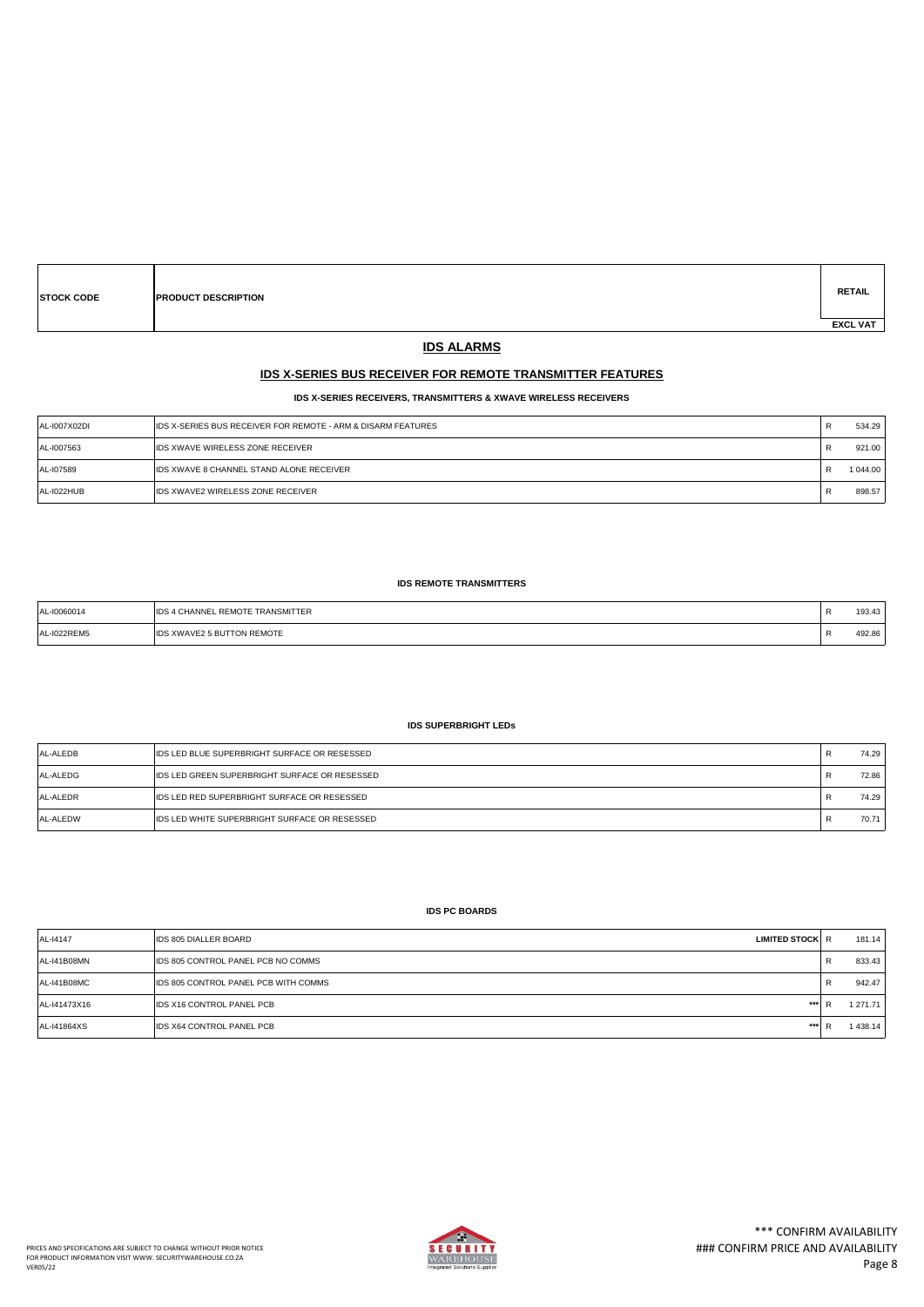| <b>STOCK CODE</b> | <b>PRODUCT DESCRIPTION</b> | <b>RETAIL</b>   |
|-------------------|----------------------------|-----------------|
|                   |                            | <b>EXCL VAT</b> |

# **ALARMS**

### **ALARM SENSORS**

### **IDS WIRED INDOOR DETECTORS**

| AL-I205510 | IIDS BRACKET FOR LIFEGUARD II PIR CEILING/ WALL MOUNT BRACKET |          | 13.43  |
|------------|---------------------------------------------------------------|----------|--------|
| AL-I205500 | <b>IDS LIFEGUARD II PIR RED</b><br>LIMITED STOCK R            |          | 150.00 |
| AL-I205637 | <b>IDS LIFEGUARD II PIR BLUE</b>                              | <b>N</b> | 141.43 |

#### **OPTEX WIRED PIR INDOOR SENSORS**

| AL-IO1RXCS    | <b>IDS OPTEX RX SAVER WIRED INDOOR PIR - SMALL PET FRIENDLY</b>                     | 172.86 |
|---------------|-------------------------------------------------------------------------------------|--------|
| AL-IO1RXCST   | <b>IDS OPTEX RX CORE WIRED INDOOR PIR - SMALL PET FRIENDLY</b>                      | 224.29 |
| AL-IO1FX360   | <b>IDS OPTEX FX 360 CEILING MOUNT PIR 8 - 12M</b>                                   | 950.00 |
| AL-IO1RXCDTX5 | LIDS OPTEX RXC DT X5 PIR/ MICROWAVE PIR 12X12 DIGITAL QUAD ZONE LOGIC. INCL BRACKET | 707.14 |
| AL-IO1CX702C  | <b>IIDS OPTEX CX 702 INDUSTRIAL INDOOR PIR. 21X21 OR 45X2.4M DETECTOR</b><br>***    | 185.71 |

### **OPTEX WIRED PIR OUTDOOR SENSORS**

| AL-IO1QXIST    | IIDS OPTEX INFINITY 120 WIRED OUTDOOR LOW MOUNT OR HIGH MOUNT PIR. SMALL PET FRIENDLY       | <b>NEW</b>             |   | 1 371.43      |
|----------------|---------------------------------------------------------------------------------------------|------------------------|---|---------------|
| AL-IO1BX80NC   | IIDS OPTEX BX 80 DUAL L-RANGE PIR 24 METER DETECTOR 12 METER ADJUST DETECTION AREA          |                        | R | 1828.57       |
| AL-IO1VXIST    | IIDS OPTEX VXI 40 LOW MOUNT 12X12 METER WIDE ANGLE DUAL PIR PET FRIENDLY                    |                        | R | 2 171.43      |
| AL-IO1HX40C    | IDS OPTEX HX 40 WIRED OUTDOOR DUAL PIR, 12X12 WIDE ANGLE, HIGH MOUNT, PET FRIENDLY          |                        |   | 2 2 2 8 . 5 7 |
| AL-IO1WXIST    | <b>IIDS OPTEX WX INFINITY 180 DEGREE OUTDOOR DETECTOR</b>                                   |                        | R | 3 2 2 8 . 5 7 |
| AL-IO1FTNST    | <b>IIDS OPTEX FIT WIRED OUTDOOR COMPACT PIR, 5 X 1</b>                                      |                        | R | 871.43        |
| AL-IO1BXSST    | IIDS OPTEX BXS SHIELD WIRED OUTDOOR PIR. 24M DUAL LONG RANGE LEFT & RIGHT INDEPENDENT ZONES |                        |   | 2 171.43      |
| AL-IO1WXIAM    | <b>IIDS OPTEX INFINITY 180 WIRED OUTDOOR LOW MOUNT WITH AM. SMALL PET FRIENDLY</b>          |                        | R | 3528.57       |
| AL-IO1VXSAM    | IIDS OPTEX VXS SHIELD WIRED OUTDOOR LOW MOUNT PIR AM. 12X12. SMALL PET FRIENDLY             | <b>LIMITED STOCK R</b> |   | 2 700.00      |
| AL-IO1VXSDAMX5 | IIDS OPTEX VXS SHIELD WIRED OUTDOOR PIR WITH MICROWAVE & AM. 12X12. SMALL PET FRIENDLY      | <b>LIMITED STOCK R</b> |   | 2 885.71      |
| AL-IO1HX80NC   | IIDS OPTEX HX 80 WIRED OUTDOOR DUAL PIR. 24X24 LONG RANGE DETECTOR. SMALL PET FRIENDLY      |                        |   | 3 857.14      |

#### **OPTEX WIRELESS PIR INDOOR SENSORS**

| AL-IO1WNX40PIT | <b>IDS OPTEX XWAVE 40 WIRELESS INDOOR PIR. 12 X 12M INCL BATTERIES</b>       | 742.86  |
|----------------|------------------------------------------------------------------------------|---------|
| AL-IO1WFX3601B | <b>IDS OPTEX XWAVE WIRELESS INDOOR 360 CEILING MOUNT PIR 8 - 12M</b>         | 414.29  |
| AL-IO2WNX40PIT | <b>IDS OPTEX XWAVE2 40 WIRELESS INDOOR PIR. 12 X 12M INCL BATTERIES</b>      | 821.43  |
| AL-IO2WFX3601B | <b>IDS OPTEX XWAVE2 WFX 360 WIRELESS INDOOR 360 CEILING MOUNT PIR. 8X12M</b> | 1528.57 |

#### **OPTEX WIRELESS PIR OUTDOOR SENSORS**

| AL-IO1WLX40     | IDS OPTEX XWAVE WLX 40 WIRELESS OUTDOOR PIR, SINGLE PYRO, 12X15M                                          | R | 1 371.43      |
|-----------------|-----------------------------------------------------------------------------------------------------------|---|---------------|
| AL-IO1FTNR      | IDS OPTEX XWAVE FIT WIRELESS OUTDOOR PIR, 5X1, ADJUSTABLE, WALL MOUNT WITH 190 DEG HORIZONTAL FLEXIBILITY | R | 1 391.43      |
| AL-IO1BX80NRC   | IDS OPTEX XWAVE BX80 W/LESS DUAL L-RANGE PIR 24 METER DETECT 12 METER ADJUST DETECT AREA                  |   | 2 371.43      |
| AL-IO1VXIR      | IDS OPTEX XWAVE VXI WIRELESS 1 METER LOW MOUNT 12X12 METER WIDE ANGLE DUAL PIR PET FRIENDLY               | R | 2 570.00      |
| AL-IO1QXIR      | IDS OPTEX XWAVE 120 DEGREE WIRELESS OUTDOOR LOW OR HIGH MOUNT PIR, SMALL PET FRIENDLY                     | R | 2 085.71      |
| AL-IO1HX40RAMC  | IDS OPTEX XWAVE WIRELESS OUTDOOR PIR WITH AM, 12X12 HIGH MOUNT 2-3M, SMALL PET FRIENDLY                   | R | 3 3 1 4 . 2 9 |
| AL-IO1WXIR      | IDS OPTEX XWAVE 180 DEGREE WIRELESS OUTDOOR LOW MOUNT DETECTOR                                            | R | 3 500.00      |
| AL-IO1HX80NRAM  | IDS OPTEX XWAVE WIRELESS OUTDOOR LONG RANGE PIR WITH AM, SMALL PET FRIENDLY                               | R | 4 0 64.29     |
| AL-IO2WLX40     | IDS OPTEX XWAVE2 WLX 40 WIRELESS OUTDOOR PIR, SINGLE PYRO, 12X15M                                         | R | 1457.14       |
| AL-IO2FTNR      | IDS OPTEX XWAVE2 FIT WIRELESS OUTDOOR COMPACT PIR, 5X1, 190 DEG HORIZONTAL FLEXIBILITY                    | R | 1 642.86      |
| AL-IO2BXSR      | IDS OPTEX XWAVE2 BXS SHIELD WIRELESS OUTDOOR PIR, 24M DUAL LONG RANGE                                     | R | 2 771.43      |
| AL-IO2VXIR      | IDS OPTEX XWAVE2 VXI WIRELESS OUTDOOR PIR, 12X12 WIDE ANGLE LOW MOUNT PET FRIENDLY                        | R | 2 885.71      |
| AL-IO2VXSRAM    | IDS OPTEX XWAVE2 VXS SHIELD WIRELESS OUTDOOR PIR WITH AM 12X12, WIDE, LOW MOUNT, SMALL PET FRIENDLY       | R | 3 4 28.57     |
| AL-IO2HX40RAMC  | IDS OPTEX XWAVE2 HX 40RAM WIRLESS OUTDOOR PIR WITH AM, 12X12 WIDE, HIGH MOUNT 2-3, SMALL PET FRIENDLY     | R | 3 600.00      |
| AL-IO2WXIR      | <b>IDS OPTEX XWAVE2 180 DEGREE WIRELESS OUTDOOR LOW MOUNT DETECTOR</b>                                    |   | 3 871.43      |
| AL-IO2HX80NRAM  | IDS OPTEX XWAVE2 HX 80 RAM WIRELESS OUTDOOR PIR WITH AM, 24X2, HIGH MOUNT 2-3, SMALL PET FRIENDLY         | R | 4 500.00      |
| AL-IO86201CA1WW | IDS OPTEX WALL MOUNT BRACKET FOR ALL QXI DETECTORS WHITE<br>NEW R                                         |   | 188.57        |
| AL-IO8622QXIR   | NEW R<br>IDS OPTEX XWAVE2 QXI 120 DEG OUTDOOR LOW OR HIGH MOUNT PIR, SMALL PET FRIENDLY                   |   | 2 3 5 7 . 1 4 |

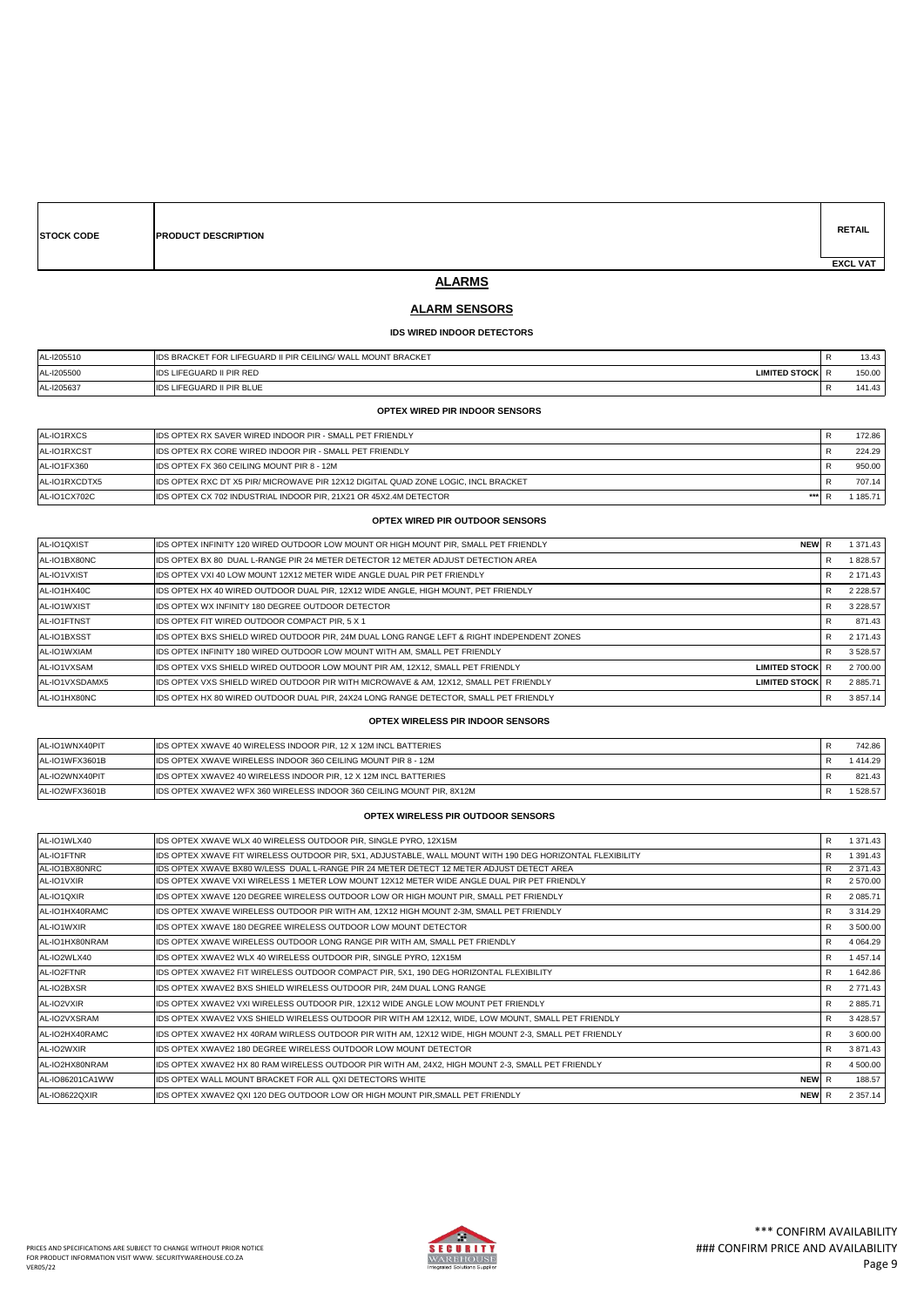| <b>STOCK CODE</b> | <b>PRODUCT DESCRIPTION</b> | <b>RETAIL</b>   |
|-------------------|----------------------------|-----------------|
|                   |                            | <b>EXCL VAT</b> |

# **ALARMS**

### **ALARM SENSORS**

#### **WIRELESS DOOR CONTACTS**

| AL-1075873    | <b>IDS XWAVE WIRELESS DOOR CONTACT - WHITE</b>                         | 500.00 |
|---------------|------------------------------------------------------------------------|--------|
| AL-1075874    | <b>IDS XWAVE WIRELESS DOOR CONTACT - BROWN</b>                         | 457.14 |
| AL-I022DCWHT  | IDS XWAVE2 WIRELESS DOOR CONTACT - WHITE, SLIMLINE INCL BATTERY        | 514.29 |
| AL-I022DCBRWN | ***<br>IDS XWAVE2 WIRELESS DOOR CONTACT - BROWN, SLIMLINE INCL BATTERY | 514.29 |

#### **MAGNETIC CONTACT SENSORS**

| AL-ASDMAG  | <b>ISCW MAGNETIC DOOR CONTACT WHITE N/C</b>      | 17.14  |
|------------|--------------------------------------------------|--------|
| AL-ASDMAGB | <b>SCW MAGNETIC DOOR CONTACT BROWN N/C</b>       | 17.14  |
| AL-ASIMAG  | <b>SCW MAGNETIC DOOR CONTACT INDUSTRIAL</b>      | 142.86 |
| AL-ASRMAG  | <b>ISCW MAGNETIC DOOR CONTACT ROLLER SHUTTER</b> | 185.71 |

### **QUAD & DUAL ACTIVE BEAM SENSORS**

| IRB-40          | <b>ISCW BEAM 40 METER DUAL ACTIVE INFRA RED</b><br><b>DUALIR</b>       |   | 614.29   |
|-----------------|------------------------------------------------------------------------|---|----------|
| IRB-60          | <b>ISCW BEAM 60 METER DUAL ACTIVE INFRA RED</b><br><b>DUALIR</b>       |   | 685.71   |
| IRBT-60         | <b>ISCW BEAM 60 METER TRIPLEX ACTIVE INFRA RED</b><br><b>TRIPLEX</b> R |   | 928.57   |
| IRBQ-150        | <b>ISCW BEAM 150 METER QUAD ACTIVE INFRA RED</b><br>QUADIR             |   | 1700.00  |
| <b>IRBQ-200</b> | <b>ISCW BEAM 200 METER QUAD ACTIVE INFRA RED</b><br>QUADIR             |   | 2 128.57 |
| IRBT-100P       | BEAM - 100M TRIPLEX ACTIVE INFRA RED                                   | R | 1 287.93 |

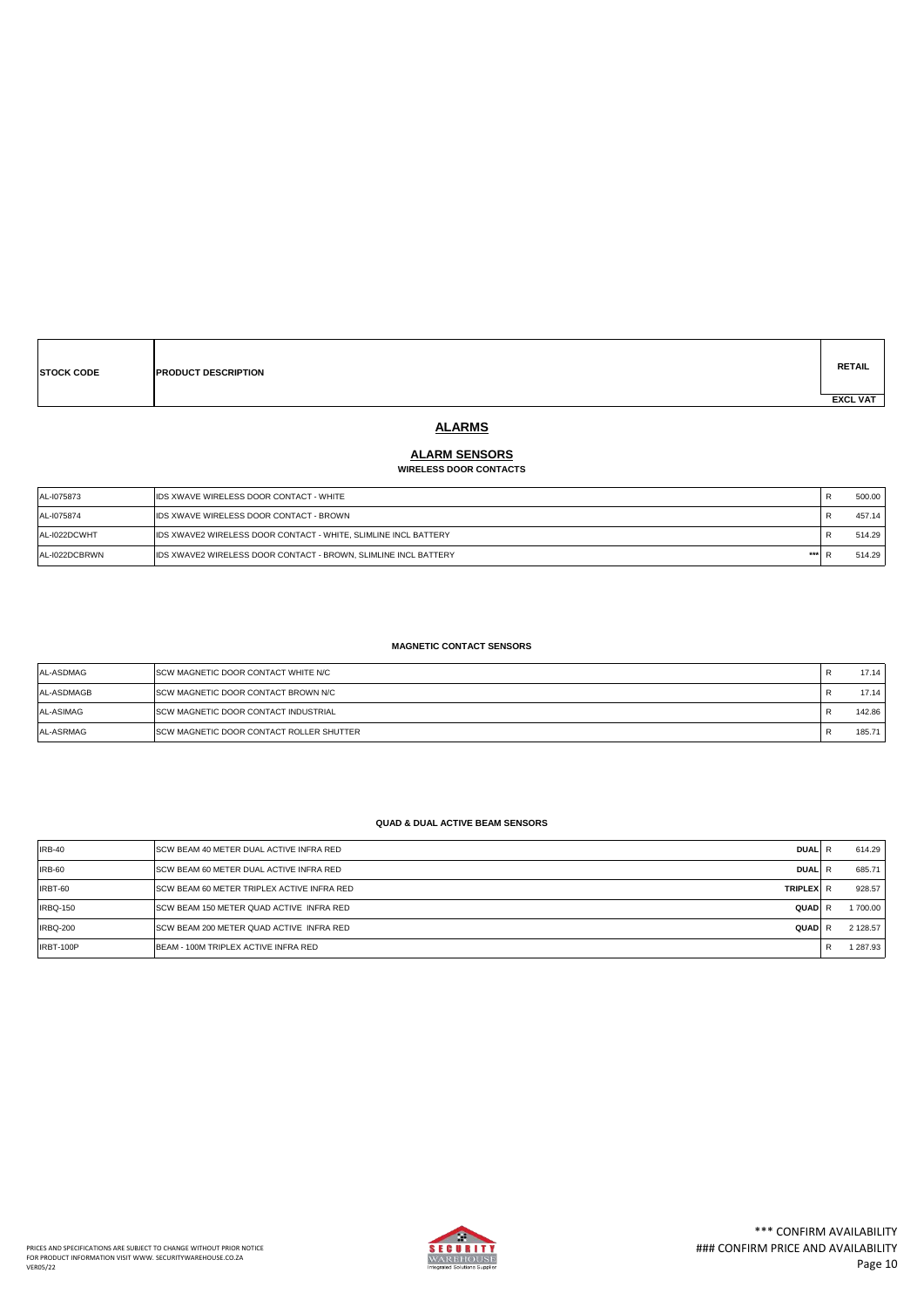|                 | <b>STOCK CODE</b> | <b>PRODUCT DESCRIPTION</b> | <b>RETAIL</b> |
|-----------------|-------------------|----------------------------|---------------|
| <b>EXCL VAT</b> |                   |                            |               |

# **ALARMS**

### **BARRIER BEAM SENSORS**

| <b>IRBB-40L12</b> | W BARRIER 6 BEAM 40 METER RANGE 1.23 METER<br>the contract of the contract of the contract of the contract of the contract of the contract of the contract of |        |
|-------------------|---------------------------------------------------------------------------------------------------------------------------------------------------------------|--------|
| <b>IRBB-50L20</b> | W BARRIER 10 BEAM 50 METER RANGE 2.03 METER                                                                                                                   | 570.00 |

### **ALARM ACCESSORIES**

#### **POWER SUPPLIES**

| PCB-CHR3     | <b>ISCW CHARGER BOARD - 2A 12V</b>                        |    | 275.50 |
|--------------|-----------------------------------------------------------|----|--------|
| <b>PS-PL</b> | <b>ISCW TRANSFORMER 16VA PLUG IN</b>                      | R  | 195.71 |
| PS-20VA      | <b>IIDS PLUG IN TRANSFORMER 16VA AC 1 AMP - 20VA</b>      | K. | 210.00 |
| PS-40VA      | <b>IIDS TRANSFORMER WALL MOUNT 16VA AC 2.5 AMP - 40VA</b> |    | 300.73 |
| PS-50VA      | <b>IIDS TRANSFORMER WALL MOUNT 16VA AC 3 AMP - 50VA</b>   | B  | 356.25 |

#### **RESISTORS**

| 1L-16284003 | 1/4W<br>51 UK 383 | $\mathbf{r}$ | 3.07 |
|-------------|-------------------|--------------|------|
|             | <b>ROADDS</b>     |              |      |

| PCB-RELAY     | NEMTEK RELAY BOARD - 10 AMP 12/24V | 49.24  |
|---------------|------------------------------------|--------|
| PCB-RELAY220V | SCW RELAY BOARD - 10 AMP 220V      | 122.86 |
| PCB-TIMOD     | <b>ISCW TIMER MODULE</b>           | 228.57 |

#### **KEYSWITCHES**

| <b>KS-RADSLIM</b> | <b>IKEYSWITCH - RADIAL SLIMLINE BOX</b>          | 364.29 |
|-------------------|--------------------------------------------------|--------|
| <b>KS-SPRSLIM</b> | <b>IKEYSWITCH - SPRINGLOADED IN SLIMLINE BOX</b> | 332.86 |

### **SIRENS, STROBES & SOUND BOMBS**

| WD-SIR15          | SIREN - 15W             | R   | 55.71  |
|-------------------|-------------------------|-----|--------|
| WD-SIR206T        | SIREN - 20W 6 TONE      | R   | 114.29 |
| WD-SIR30          | SIREN - 30W 2 TONE      | R   | 250.00 |
| <b>WD-STROBEM</b> | STROBE - MINI - 12VDC   | R   | 85.71  |
| <b>WD-STROBE</b>  | STROBE - LARGE - 12VDC  | R   | 122.86 |
| WD-PIEZ1          | PIEZO - SINGLE          | IR. | 57.14  |
| WD-PIEZ2          | PIEZO - DUAL SOUND BOMB | IR. | 150.77 |
| WD-SQBUZ          | <b>BUZZER - SQUARE</b>  | R   | 57.36  |

#### **BUTTONS**

| PANIC-EMERGENCY     | <b>IPANIC BUTTON - EMERGENCY BUTTON NO/NC GLOW IN THE DARK</b>            | R            | 17.00  |
|---------------------|---------------------------------------------------------------------------|--------------|--------|
| <b>PANIC-EXIT</b>   | <b>PANIC BUTTON - EXIT BUTTON NO/NC</b>                                   | R            | 17.00  |
| <b>PANIC-GATE</b>   | <b>PANIC BUTTON - GATE FOR STRIKER LOCK</b>                               | R            | 17.00  |
| <b>PANIC-NOHDSS</b> | <b>PANIC BUTTON - HEAVY DUTY IN A BOX - NORMALLY OPEN STAINLESS STEEL</b> | ĸ            | 248.18 |
| PANIC-NOHD          | <b>IPANIC BUTTON - HEAVY DUTY IN A BOX - NORMALLY OPEN</b>                | $\mathbf{r}$ | 316.92 |

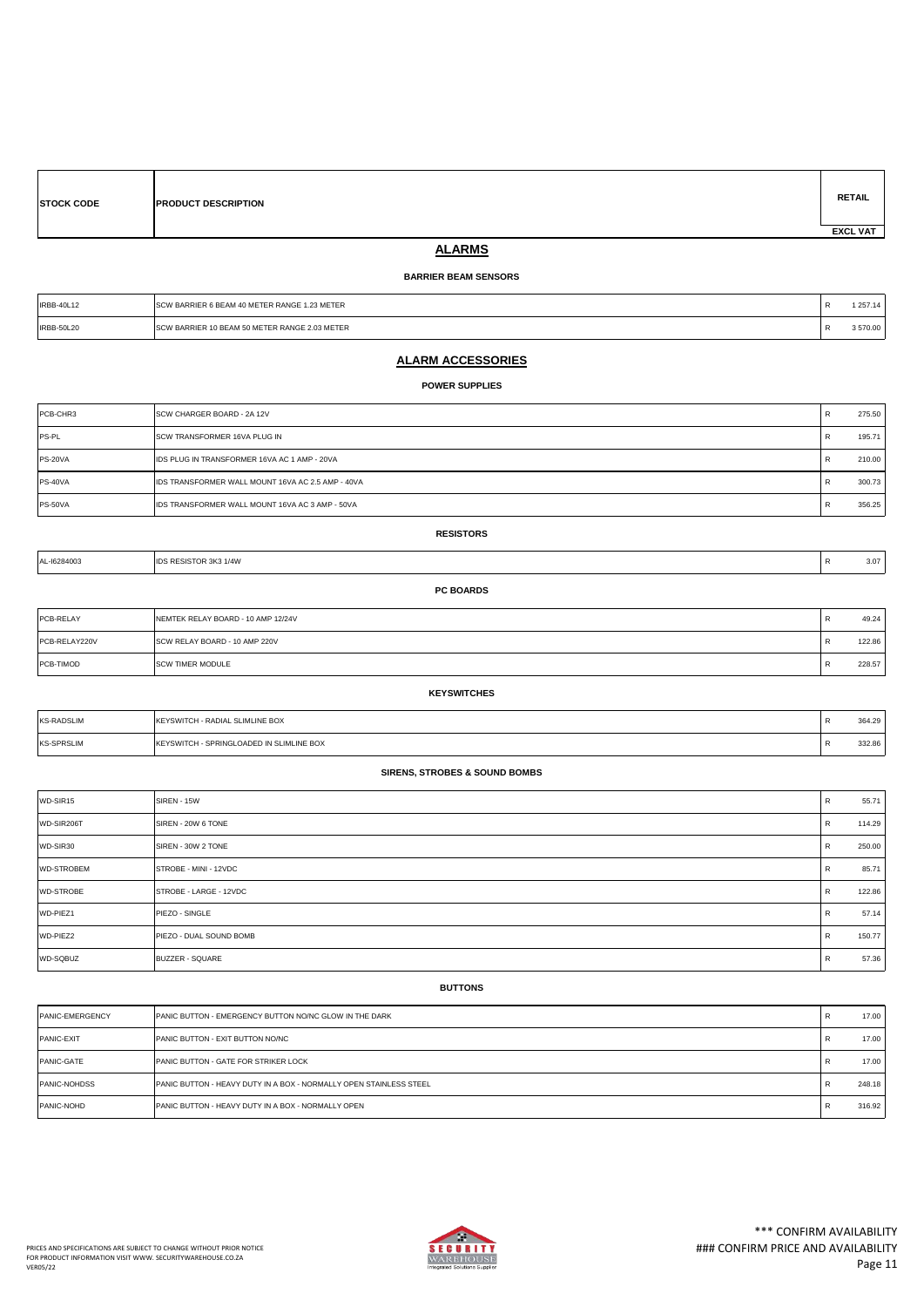| <b>STOCK CODE</b> | <b>PRODUCT DESCRIPTION</b> | <b>RETAIL</b>   |
|-------------------|----------------------------|-----------------|
|                   |                            | <b>EXCL VAT</b> |

### **PARADOX ALARMS**

### **PARADOX PANELS, KEYPADS, TRANSFORMERS, EXPANDERS, REPEATERS & TRANSMITTERS**

**PARADOX PANELS**

| AL-PPA5171 | PARADOX SP65 PANEL ONLY 8 TO 32 ZONE<br><b>NEW</b> | 1199.71  |
|------------|----------------------------------------------------|----------|
| AL-PPA5160 | PARADOX SPECTRA 6000 8 ZONE PANEL EXP TO 32 ZONE   | 1 381.71 |
| AL-PPA3406 | PARADOX EVO-192 DIGIPLEX PANEL ONLY                | 1777.29  |
| AL-PPA3825 | PARADOX MG5050 WIRELESS PANEL W REM 2 433MHZ       | 2485.79  |

| AL-PPA3850  | PARADOX K32 32ZONE HARDWIRED LED KEYPAD         | R | 1 388.21      |
|-------------|-------------------------------------------------|---|---------------|
| AL-PPA3860  | PARADOX K32 32ZONE HARDWIRED LCD KEYPAD         | R | 1 638.00      |
| AL-PPA3862  | PARADOX TM70 TOUCH SCREEN KEYPAD                | ĸ | 3 3 1 0 . 3 6 |
| AL-PPA3410B | PARADOX K641 EVO BLUE LCD KEYPAD                | R | 1986.21       |
| AL-PPA3835  | PARADOX K37 32 ZONE WIRELESS ICON KEYPAD 433MHZ |   | 2443.07       |

| AL-PPA1646L              | PARADOX 50VA 16VAC TRANSFORMER W LIGHTNING PROTE | D<br>п. | 475.56 |  |  |
|--------------------------|--------------------------------------------------|---------|--------|--|--|
| <b>PARADOX EXPANDERS</b> |                                                  |         |        |  |  |
| AL-PPA5380               | PARADOX ZX82SP SPECTRA 8 ZONE EXPANSION MODULE   |         | 737.29 |  |  |

**PARADOX TRANSFORMER**

| <b>THE LITTLE OF</b> | ם הוא השפט באשבטו. טו בט וואז ט בטוזב באו הוזטוטוז ווטטטבב | $\mathbf{1}$ | .       |
|----------------------|------------------------------------------------------------|--------------|---------|
| AL-PPA3558           | PARADOX ZX8 8 ZONE EXPANSION MODULE                        |              | 194.14  |
| <b>AL-PPA3809</b>    | PARADOX RTX3R WIRELESS TRANSC WITH REM2 433MHZ             |              | 2870.21 |
|                      |                                                            |              |         |

#### **PARADOX REPEATERS**

| AL-PPA3804 | PARADOX RPT1 WIRELESS REPEATER MODULE 433MHZ | 777.29  |
|------------|----------------------------------------------|---------|
| AL-PPA9820 | PARADOX REPEATER 433MHZ KIT INCL TRANSFORMER | 2228.57 |
|            |                                              |         |

|  | <b>PARADOX TRANSMITTERS</b> |  |  |  |
|--|-----------------------------|--|--|--|
|  |                             |  |  |  |

| AL-PPA3705 | <b>IPARADOX REM2 TWO WAY REMOTE CONTROL 433MHZ</b>  | 902.57 |
|------------|-----------------------------------------------------|--------|
| AL-PPA3703 | <b>I PARADOX REM25 WHITE TWO WAY REMOTE CONTROL</b> | 944.36 |
| AL-PPA3711 | PARADOX REM15 MAGELLAN 4B REMOTE 433MHZ             | 574.79 |
| AL-PPA3714 | PARADOX REM101 REMOTE WITH WALL BRACKET 433 MHZ     | 585.93 |

### **PARADOX RELAYS, SOFTWARE & CONNECTION, GSM MODULES & OLARM**

**PARADOX RELAYS**

| AL-PPA3806                               | PARADOX PGM4 4-PGM EXP MODULE               | R   | 1 360.36      |  |
|------------------------------------------|---------------------------------------------|-----|---------------|--|
| <b>PARADOX SOFTWARE &amp; CONNECTION</b> |                                             |     |               |  |
| AL-PPA1182                               | <b>PARADOX 5M USB CABLE</b>                 | R   | 98.11         |  |
| AL-PPA1187                               | PARADOX 307USB DIRECT CONNECT INTERFACE     | R   | 1 039.07      |  |
| AL-PPA3572                               | <b>PARADOX NEWARE MANAGEMENT SOFTWARE</b>   | . R | 1892.43       |  |
| AL-PPA3805S                              | PARADOX IP150 INTERNET MODULE - NEW VERSION | R   | 1 0 5 4 . 1 1 |  |
| <b>PARADOX GSM MODULES</b>               |                                             |     |               |  |
| AL-PPA3816S                              | PARADOX PCS250 SPECTRA MODULE INSTE GOLD    | R   | 1 623.93      |  |

|            |                                      | _____  |
|------------|--------------------------------------|--------|
| AL-PPA3818 | PARADOX ANTENNA EXTENSION FOR GPRS14 | 421.57 |
| AL-PPA3802 | PARADOX CABLE PCS250 TO PANEL        | 66.86  |

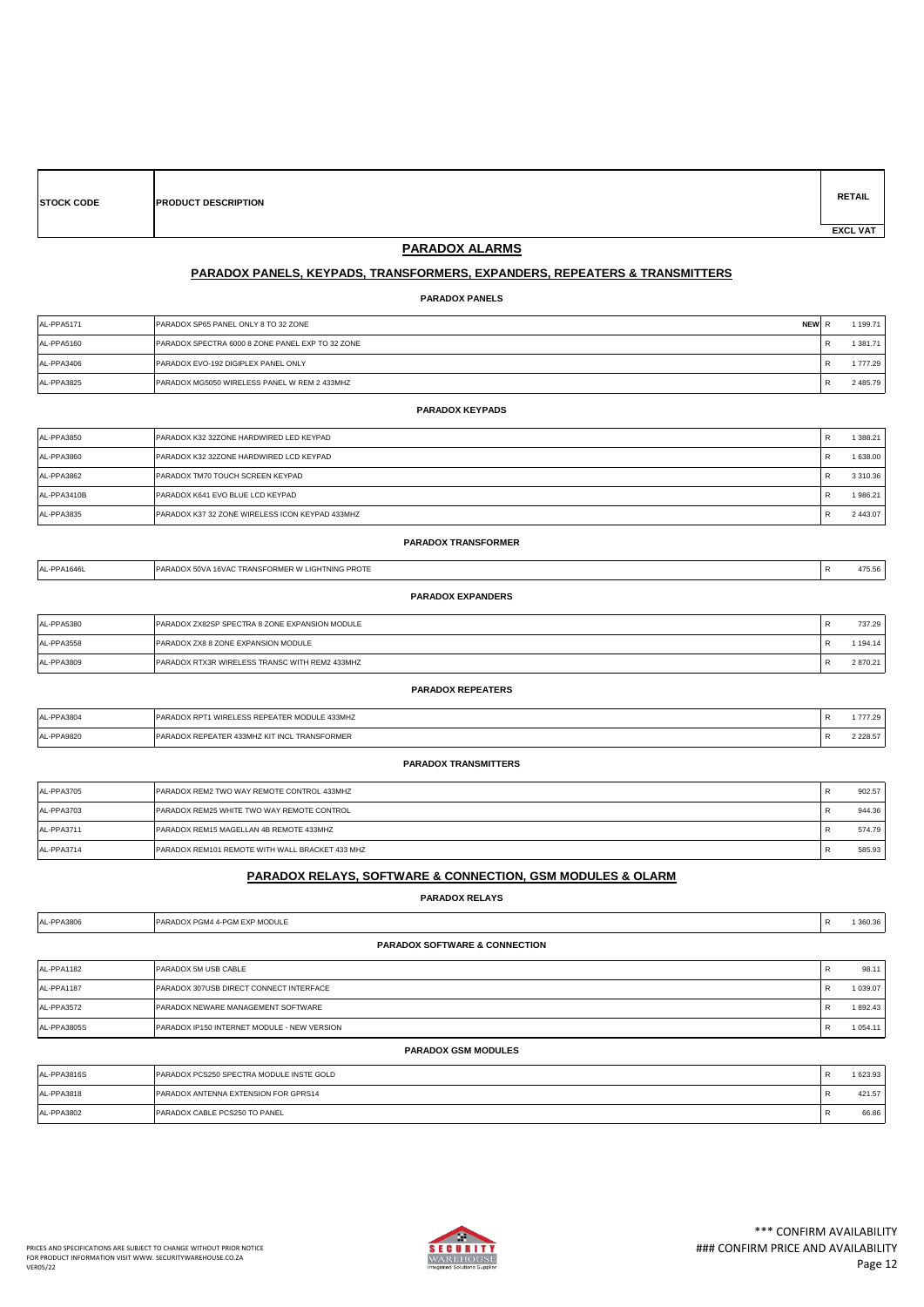| <b>PARADOX WIRED DETECTORS</b>    |                                                   |              |          |
|-----------------------------------|---------------------------------------------------|--------------|----------|
| AL-PPA1081                        | PARADOX 476+ PRO PASSIVE                          | R            | 224.71   |
| AL-PPA1082                        | PARADOX 476PET ANALOGUE SINGLE OPTIC PIR PET 18KG | R            | 234.93   |
| AL-PPA1050                        | PARADOX 460 PARADOOR VERT. VIEW MOTION DETECTOR   | $\mathsf{R}$ | 584.07   |
| AL-PPA1084                        | PARADOX DG85 (B4U) HARDWIRED PIR KIT & BRACKET    | R            | 1679.79  |
| AL-PPA1093                        | PARADOX NV37MS IN/OUTDOOR WIRED CURTAIN DETECTOR  | $\mathsf{R}$ | 1 371.50 |
| AL-PPA1098                        | PARADOX DG75+ DIGIGUARD PET IMMUNE-UP TO 41KG     | $\mathsf{R}$ | 508.86   |
| <b>PARADOX WIRELESS DETECTORS</b> |                                                   |              |          |
| AL-PPA3702                        | PARADOX PMD2 (K9A) WIRELESS PIR (NO PET) 433MHZ   | R            | 958.29   |

**PARADOX ALARMS PARADOX WIRED & WIRELESS DETECTORS, DOOR CONTACTS, ACCESSORIES & ALARM KITS**

| AL-PPA3704                   | PARADOX PMD75 (K9A) WIRELESS PET PIR 40KG 433MHZ                                   | R | 1 276.79 |  |
|------------------------------|------------------------------------------------------------------------------------|---|----------|--|
| AL-PPA3730                   | PARADOX PMD85 (G6R) WIRELESS PIR "KIT", BRACKET 433MHZ                             | R | 2 142.86 |  |
| AL-PPA3732                   | PARADOX NV35MR IN/OUTDOOR WIRELESS CURTAIN DETECTOR                                | R | 1499.64  |  |
| AL-PPA3736                   | PARADOX NV780MR DUAL WIRELESS ANTI MASK OUTDOOR DETECTOR                           | R | 2776.43  |  |
| <b>PARADOX DOOR CONTACTS</b> |                                                                                    |   |          |  |
| AL-PPA3709                   | PARADOX DCT10 WIRELESS LARGE DOOR CONTACT 433MHZ                                   | R | 1 066.00 |  |
| AL-PPA3707                   | PARADOX DCTXP2 WIRELESS MED. DOOR CONT. (W) 433MHZ                                 | R | 874.71   |  |
|                              | <b>PARADOX ACCESSORIES</b>                                                         |   |          |  |
| AL-PPA3814                   | PARADOX SR130 WIRELESS SIREN W STROBE LIGHT 433MHZ                                 | R | 2 276.86 |  |
| AL-PPA1007                   | PARADOX METAL PANEL BOX (20x20.5x7.6cm) SMALL                                      | R | 231.21   |  |
|                              | <b>PARADOX ALARM KITS</b>                                                          |   |          |  |
| AL-PPA9060                   | PARADOX SP6000 PANEL, K32 LCD KEYPAD, 1 X METAL BOX, UPGRADE EXPANSION 16 ZONE KIT | R | 3590.47  |  |
| AL-PPA9290                   | PARADOX MG5050 (REM2) K32 LCD KEYPAD, 1 X METAL BOX & 1 X REM2 REMOTE              | R | 3 869.04 |  |
| AL-PPA9296                   | PARADOX MG5050 (REM2) TM70 KEYPAD, 1 X METAL BOX & 1 X REM2 REMOTE                 | R | 5 150.64 |  |

**STOCK CODE PRODUCT DESCRIPTION**



AL-PPA9300 PARADOX EVO192 UPGRADE KIT, 1 X EVO192 PANEL, 1 X K641 BLUE LCD KEYPAD AND 1 X METAL BOX **Registered and the state of the state of the state of the state of the state of the state of the state of the state of th** 

AL-PPA9810 PARADOX MG5050 (REM2) (PMD75) K32LCD + TRANSMITTER - FULL KIT REMANDER PRODUCED ASSAULT A REMANDER AND REMANDER PRODUCED AT A SUBSTA

**RETAIL**

 **EXCL VAT**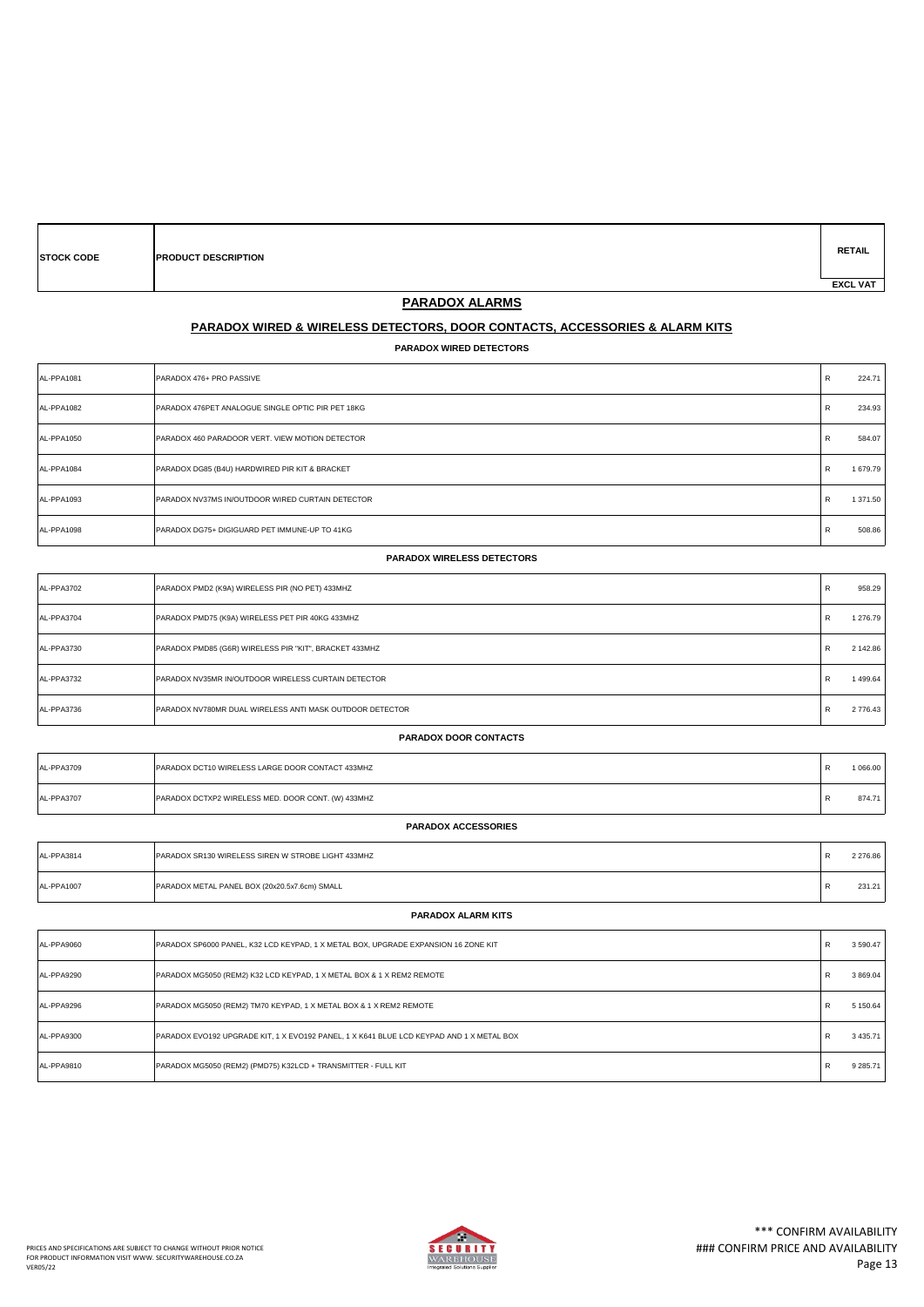| <b>STOCK CODE</b> | <b>PRODUCT DESCRIPTION</b> | <b>RETAIL</b>   |
|-------------------|----------------------------|-----------------|
|                   |                            | <b>EXCL VAT</b> |

# **GENERAL EQUIPMENT**

#### **CABLE**

| C-0.2W        | ICABLE - 0.2MM RIPCORD WHITE 100M                           | R | 148.57     |
|---------------|-------------------------------------------------------------|---|------------|
| C-0.5W        | ICABLE - 0.5MM RIPCORD CLEAR 100M                           | R | 385.71     |
| C-0.5W3C      | ICABLE - 0.5MM RIPCORD CLEAR 100M<br><b>LIMITED STOCK R</b> |   | 400.00     |
| C-1.0W        | CABLE - 1.0MM RIPCORD WHITE 100M                            | R | 700.00     |
| C-4CW         | CABLE - 4 CORE COMMS WHITE 100M (SOLID CCA)                 | R | 231.43     |
| C-6CW         | ICABLE - 6 CORE COMMS WHITE 100M (SOLID CCA)                | R | 325.71     |
| C-6CWB        | CABLE - 6 CORE COMMS BROWN 100M (SOLID CCA)                 | R | 314.29     |
| C-8CW         | CABLE - 8 CORE COMMS WHITE 100M (SOLID CCA)                 | R | 442.86     |
| C-10CW        | CABLE - 10 CORE COMMS WHITE 100M (SOLID CCA)                | R | 542.86     |
| C-12CW        | CABLE - 12 CORE COMMS WHITE 100M (SOLID CCA)                | R | 642.86     |
| C-20CW        | CABLE - 20 CORE COMMS WHITE 100M (SOLID CCA)                | R | 1 085.71   |
| C-4CWS        | CABLE - 4-CORE COMMS WHITE 100M (STRANDED CCA)              | R | 271.43     |
| C-6CWS        | CABLE - 6-CORE COMMS WHITE 100M (STRANDED CCA)              | R | 414.29     |
| C-8CWS        | CABLE - 8-CORE COMMS WHITE 100M (STRANDED CCA)              | R | 528.57     |
| C-1.5TE       | ICABLE - 1.5MM FLAT TWIN & EARTH CABLE 100M                 | R | 2 043.96   |
| C-3CAB(0.5MM) | CABLE - 3-CORE CABTYRE WHITE (0.5MM) 100M                   | R | 1 0 1 5.71 |

#### **CONDUIT - PVC**

| CON-20MM          | PVC CONDUIT - 20MM 4M                  | R | 26.96 |
|-------------------|----------------------------------------|---|-------|
| CON-20CLIP        | PVC CONDUIT - 20MM CONDUIT CLIP GREY   | R | 2.00  |
| CON-20COUP        | PVC CONDUIT - 20MM COUPLING            | R | 1.43  |
| CON-20GLAND       | PVC CONDUIT - 20MM PUSH IN CABLE GLAND | R | 4.57  |
| <b>CON-20B1</b>   | PVC CONDUIT - 20MM 1 WAY BOX           | R | 7.31  |
| <b>CON-20B2</b>   | PVC CONDUIT - 20MM 2 WAY BOX           | R | 9.17  |
| <b>CON-20B3</b>   | PVC CONDUIT - 20MM 3 WAY BOX           | R | 8.66  |
| <b>CON-BOXLID</b> | PVC CONDUIT BOX LID WITH SCREWS        | R | 3.43  |
| CON-20BEND        | PVC CONDUIT - 20MM 90DEG BEND          | R | 16.43 |
| CON-20LBOW        | PVC CONDUIT - 20MM INSP ELBOW          | R | 17.14 |
| CON-20SAD         | PVC CONDUIT - 20MM SADDLE              | R | 1.57  |
| CON-20SADN        | PVC CONDUIT - 20MM SADDLE WITH NAIL    | R | 2.29  |
| <b>CON-FLUID</b>  | <b>PVC CONDUIT FLUID</b>               | R | 44.29 |

#### **CABLE ACCESSORIES**

| <b>GLU-TUBE</b> | <b>GLUE - TUBE 50ML</b>                                 | R | 16.14  |
|-----------------|---------------------------------------------------------|---|--------|
|                 |                                                         |   |        |
| PLU-16A         | RUBBER TOP 16A PLUG                                     | R | 34.00  |
| PLU-JANUS       | JANUS RUBBER PLUG                                       | R | 55.71  |
| <b>INS-TAPE</b> | INSULATION TAPE NITTO - 19MM (BLACK)<br>LIMITED STOCK R |   | 19.71  |
| INS-TAPE20      | INSULATION TAPE NITTO - 18MM X 20M (BLACK)              | R | 34.86  |
| TRU-YT1         | TRUNKING - YT1 16 X 16 - 2M                             | R | 18.57  |
| TRU-YT2         | TRUNKING - YT2 16 X 25 - 3M                             | R | 33.43  |
| TRU-YT5         | TRUNKING - YT5 40 X 40 - 3M                             | R | 82.86  |
| TRU-NBT4        | TRUNKING - NBT4 100 X 40 - 3M                           | R | 179.59 |
| <b>CT-SMALL</b> | CABLE TIES - SMALL 104 X 2.5MM (T18R) - 100 PACK        | R | 12.29  |
| CT-MEDIUM       | CABLE TIES - MEDIUM 200 X 4.7MM (T50R) - 100 PACK       | R | 61.43  |
| CT-LARGE        | CABLE TIES - LARGE 395 X 4MM (T50L) - 100 PACK          | R | 101.43 |
| C-SPRAG         | SPRAGUE - 20MM WHITE SOLID - 50M ROLL                   | R | 368.57 |
| MT-PLUG         | MULTIPLUG - 4x 16A, 4x 5A SWITCHED                      | R | 275.71 |
| MT-PLUGSP       | MULTIPLUG - 4x2 PIN AND 4X3 PIN SURGE PROTECTION        | R | 631.99 |

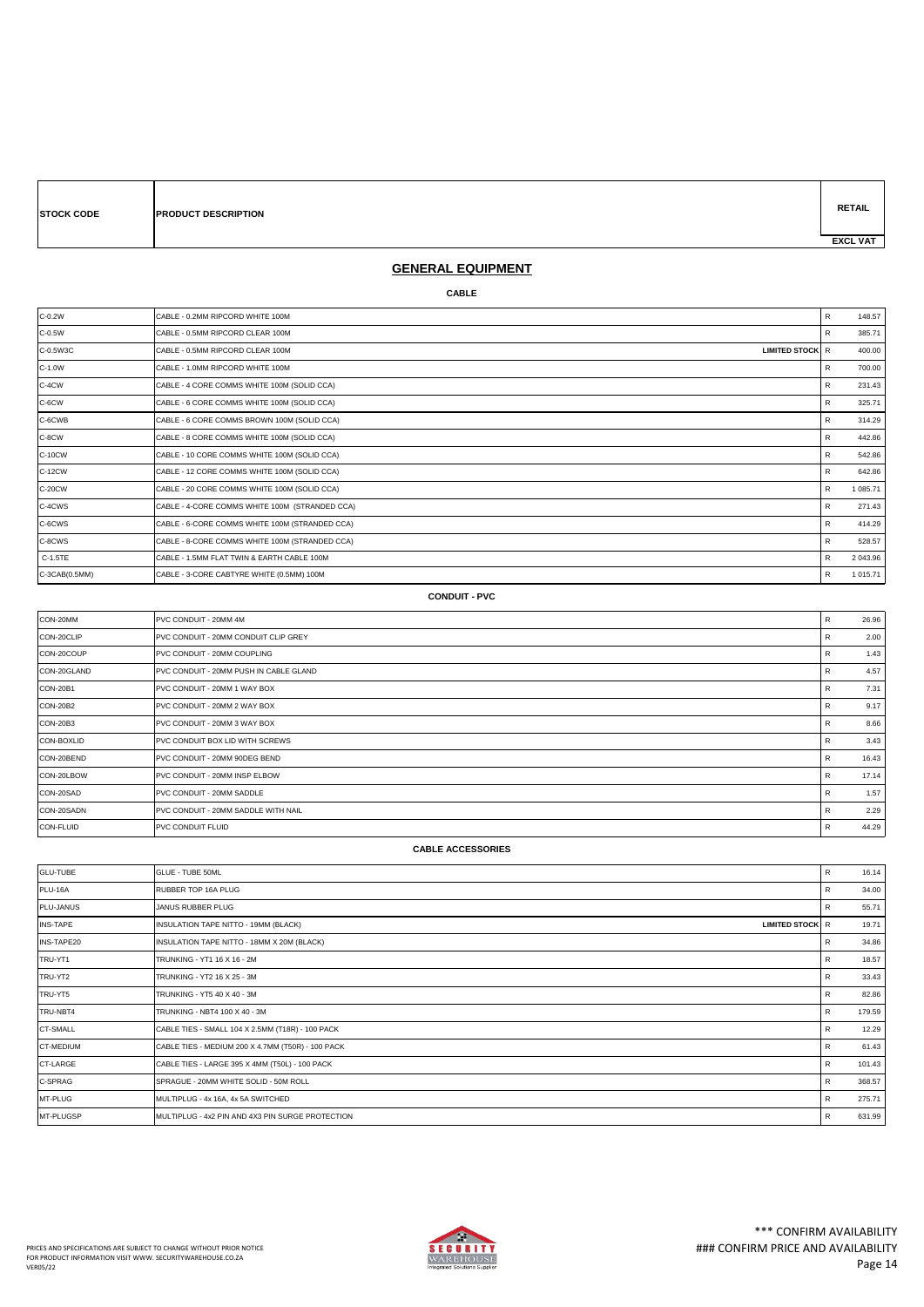| <b>STOCK CODE</b> | <b>PRODUCT DESCRIPTION</b> |  | <b>RETAIL</b>   |
|-------------------|----------------------------|--|-----------------|
|                   |                            |  | <b>EXCL VAT</b> |

### **GENERAL EQUIPMENT**

### **BATTERIES**

| BAT-12VALK      | SCW BATTERY - 12V ALKALINE REMOTE (MOQ 200)          | $\mathsf{R}$ | 9.14          |
|-----------------|------------------------------------------------------|--------------|---------------|
| <b>BAT-LEAD</b> | <b>SCW BATTERY - LEADS</b>                           | R            | 26.23         |
| BAT-1.5VPL      | SCW BATTERIES - 1.5V PENLIGHT (PACK OF 4)            | R            | 10.00         |
| <b>BAT-123A</b> | SCW BATTERY - CR123A WIRELESS ALARM DETECTOR BATTERY | R            | 74.29         |
| BAT-1AH         | SCW BATTERY - 1.2A/H RECHARGEABLE 12V                | R            | 122.86        |
| BAT-2AH         | SCW BATTERY - 2A/H RECHARGEABLE 12V                  | R            | 174.29        |
| BAT-3AH24V      | SCW BATTERY - 3A/H RECHARGEABLE 24V<br>NEW R         |              | 555.71        |
| BAT-7AH         | SCW BATTERY - 7A/H RECHARGEABLE 12V                  | R            | 221.43        |
| BAT-7AHAGM      | SCW BATTERY - 7A/H RECHARGEABLE 12V AGM<br>NEW R     |              | 300.00        |
| BAT-7AHDC       | SCW BATTERY - 7.5AMP DEEP CYCLE 12V                  | R            | 342.86        |
| BAT-8AHGEL      | SCW BATTERY - 8A/H RECHARGEABLE 12V GEL              | R            | 384.29        |
| BAT-12AH        | NEW R<br>SCW BATTERY - 12A/H RECHARGEABLE 12V        |              | 457.14        |
| BAT-17AH        | BATTERY-17AH RECHARGEABLE 12V                        | R            | 635.71        |
| BAT-33AH        | CENTURION BATTERY - 33A/H RECHARGEABLE 12V           | R            | 1 785.71      |
| BAT-100AH       | BATTERY-100A/H RECHARGEABLE 12V                      | $\mathsf{R}$ | 3 2 5 7 . 1 4 |
| <b>BAT-TA</b>   | BATTERY TERMINAL ADAPTOR                             | R            | 7.14          |
| BAT-1.5VAAA     | BATTERY - 1.5V AAA EXTRA HEAVY DUTY EACH             | R            | 10.71         |

### **ENCLOSURES**

| <b>ENC-100</b> | ENCLOSURE - 114X114X57  | R | 78.57  |
|----------------|-------------------------|---|--------|
| <b>ENC-150</b> | ENCLOSURE - 150X116X67  | R | 147.86 |
| <b>ENC-190</b> | ENCLOSURE - 190X150X77  | R | 180.00 |
| <b>ENC-240</b> | ENCLOSURE - 240X190X95  | R | 260.20 |
| <b>ENC-300</b> | ENCLOSURE - 285X201X120 | B | 599.14 |

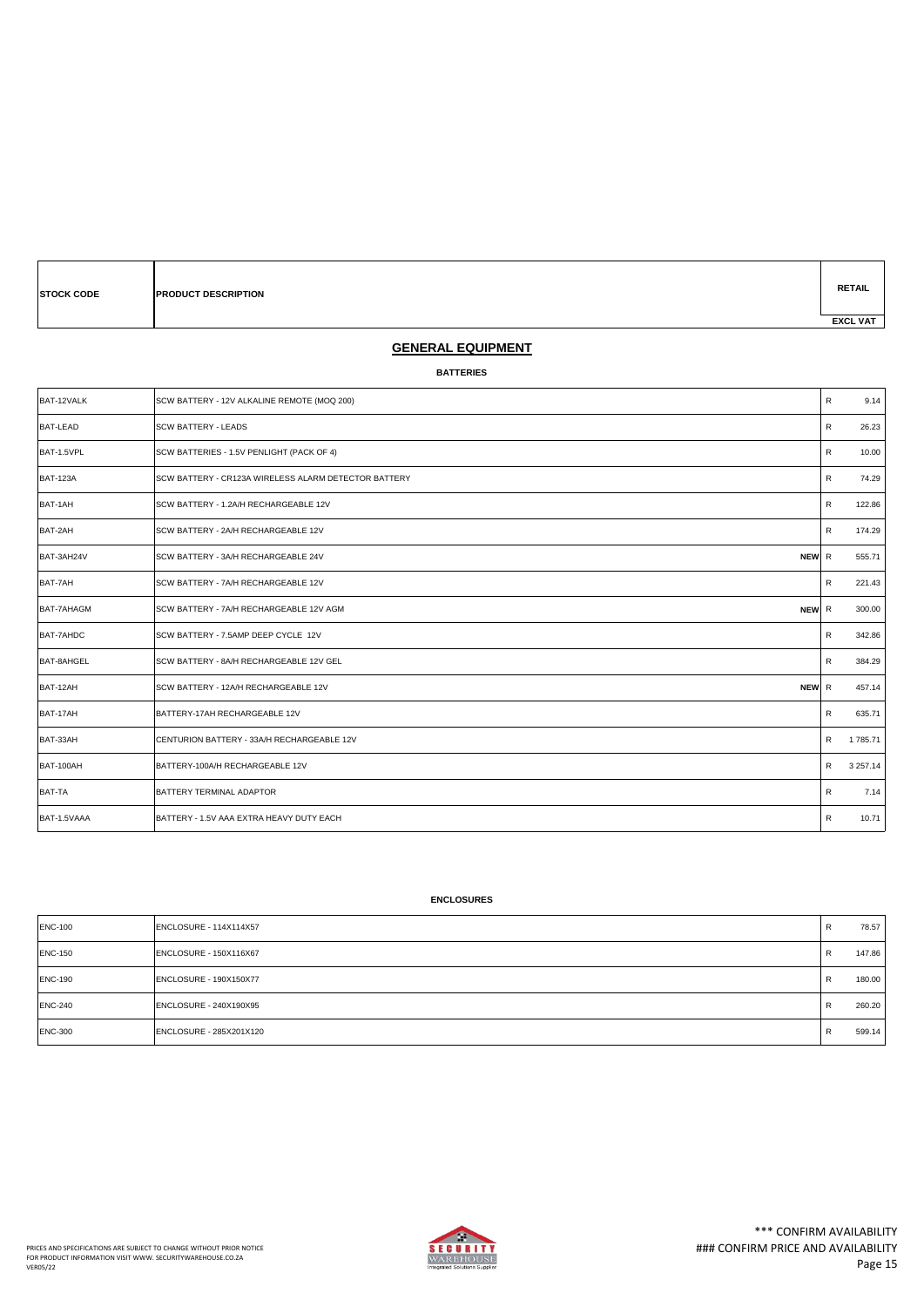| <b>STOCK CODE</b> | <b>PRODUCT DESCRIPTION</b> | <b>RETAIL</b>   |
|-------------------|----------------------------|-----------------|
|                   |                            | <b>EXCL VAT</b> |

# **LOCKS**

### **E-LOCK MAGNETIC LOCKS INDOOR**

| LOC-ML1   | <b>E-LOCK-136KG MAGNETIC INDOOR</b>    |   | 806.83  |
|-----------|----------------------------------------|---|---------|
| LOC-ML1BR | <b>IE-LOCK-136KG INDOOR ZL-BRACKET</b> | B | 332.86  |
| LOC-ML3L  | <b>E-LOCK-272KG MAGNETIC INDOOR</b>    |   | 985.71  |
| LOC-ML3BR | <b>IE-LOCK-272KG INDOOR ZL-BRACKET</b> |   | 357.14  |
| LOC-ML6   | E-LOCK-544kg MAGNETIC INDOOR           | B | 1900.00 |
| LOC-ML6BR | E-LOCK-544kg INDOOR ZL-BRACKET         | B | 789.29  |

**SCW MAGNETIC LOCKS OUTDOOR**

| LOC-ML1WL  | SCW LOCK-150kg MAGNETIC OUTDOOR WITH LED LIGHT             | 906.19   |
|------------|------------------------------------------------------------|----------|
| LOC-ML1WBR | SCW LOCK-150kg OUTDOOR ZL-BRACKET INCL QUICK MOUNT BRACKET | 362.47   |
| LOC-ML3WL  | SCW LOCK-300kg MAGNETIC OUTDOOR WITH LED LIGHT             | 1 042.86 |
| LOC-ML3WBR | SCW LOCK-300kg OUTDOOR ZL-BRACKET INCL QUICK MOUNT BRACKET | 514.29   |
| LOC-ML5WL  | SCW LOCK-500kg MAGNETIC OUTDOOR WITH LED LIGHT             | 1 314.29 |
| LOC-ML5WBR | SCW LOCK-500kg OUTDOOR ZL-BRACKET INCL QUICK MOUNT BRACKET | 557.14   |

| <b>IDS MAGNETIC LOCKS</b> |                                                                       |            |   |        |
|---------------------------|-----------------------------------------------------------------------|------------|---|--------|
| LOC-MLYALE600             | <b>IDS YALE 600LB MAGLOCK WITH LED</b>                                | NEW R      |   | 690.86 |
| LOC-MLYALE600L            | IDS YALE 600LB L ANGLE ALUMINIUM BRACKET FOR MAGNETIC LOCKS           | <b>NEW</b> |   | 166.29 |
| LOC-MLYALE600ZL           | IDS YALE 600LB LZ ANGLE ANODIZED ALUMINIUM BRACKET FOR MAGNETIC LOCKS | <b>NEW</b> | R | 289.71 |
| <b>DOOR CLOSERS</b>       |                                                                       |            |   |        |

| LOC-DCS | <b>ISCW DOOR CLOSER - TS77 1000MM DOOR WIDTH 70KG</b>                   | 564.29 |
|---------|-------------------------------------------------------------------------|--------|
| LOC-DCM | ISCW DOOR CLOSER - ECONOMIC HEAVY DUTY AUTOMATIC 1050MM DOOR WIDTH 80KG | 714.29 |
| LOC-DCH | <b>ISCW DOOR CLOSER - HEAVY DUTY AUTOMATIC 1250MM DOOR WIDTH 120KG</b>  | 628.57 |

| <b>ELECTRONIC LOCKS</b> |                                             |   |               |  |
|-------------------------|---------------------------------------------|---|---------------|--|
| LOC-ISEOCOIL            | <b>ISEO COIL FOR LOCK</b>                   |   | 671.43        |  |
| LOC-ISEO                | ISEO SURFACE MOUNT REVERSABLE LOCK          | D | 2 3 8 5.71    |  |
| LOC-CISA                | <b>ICISA ELECTRONIC LOCK WITHOUT BUTTON</b> |   | 3 4 4 2 . 8 6 |  |
| <b>STRIKER LOCKS</b>    |                                             |   |               |  |

|               | <b>OTHER</b>                     |              |          |
|---------------|----------------------------------|--------------|----------|
| LOC-STRIKEKIT | <b>STRIKER LOCK KIT COMBO</b>    | $\mathbf{r}$ | 1 000.00 |
| LOC-STRIKE    | <b>ISTRIKER LOCK FLUSH MOUNT</b> |              | 442.86   |

| LOC-DP70 | <b>DISCUS PADLOCK 70MM</b>         | 142.86 |
|----------|------------------------------------|--------|
| LOC-DP90 | K-BRASS INSURANCE STD PADLOCK 90MM | 404.64 |

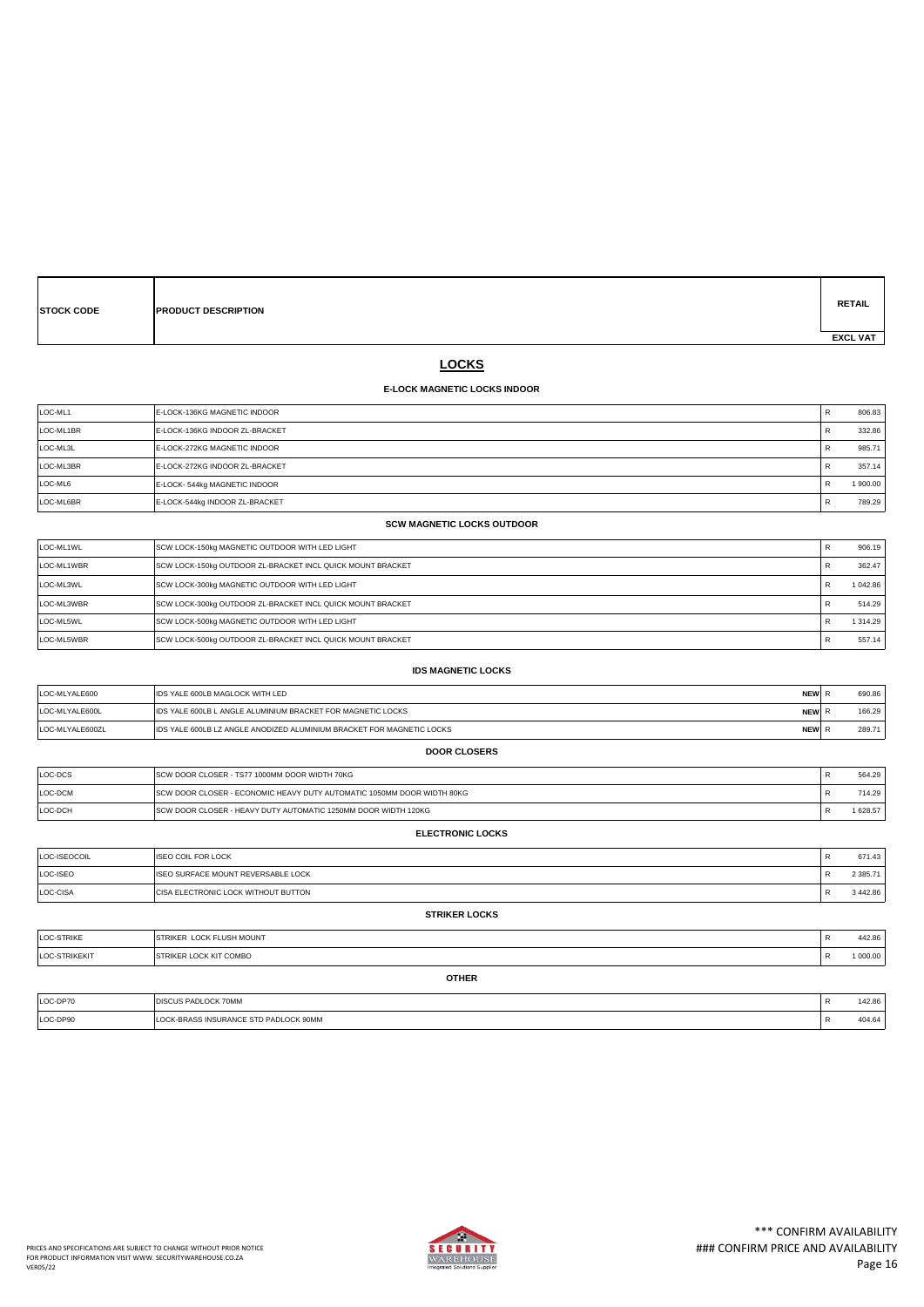| <b>STOCK CODE</b> | <b>PRODUCT DESCRIPTION</b>                       |       | <b>RETAIL</b>   |  |  |
|-------------------|--------------------------------------------------|-------|-----------------|--|--|
|                   |                                                  |       | <b>EXCL VAT</b> |  |  |
|                   |                                                  |       |                 |  |  |
|                   | <b>SOLAR SOLUTION (FOR SECURITY)</b>             |       |                 |  |  |
|                   | <b>ELECTRIC FENCING</b>                          |       |                 |  |  |
|                   | <b>PANEL</b>                                     |       |                 |  |  |
| SOL-ESOL-SYS140W  | SOLAR PANEL 140W - 12VDC JUNCTION BOX            | NEW R | 2 092.86        |  |  |
|                   | <b>REGULATORS</b>                                |       |                 |  |  |
| SOL-ESOL-REG140   | SOLAR REGULATOR - LED                            | NEW R | 592.86          |  |  |
|                   | <b>CABLE</b>                                     |       |                 |  |  |
| SOL-ESOL-PW/B     | SOLAR - PANEL WIRE 6MM - BLACK (PER METER)       | NEW R | 34.14           |  |  |
| SOL-ESOL-PW/R     | SOLAR - PANEL WIRE 6MM - RED (PER METER)         | NEW R | 34.14           |  |  |
|                   | <b>BRACKET</b>                                   |       |                 |  |  |
| SOL-ESY-SYZ040R   | SOLAR PANEL MOUNTING BRACKET (20W TO 140W)       | NEW R | 778.57          |  |  |
|                   | <b>CONNECTORS</b>                                |       |                 |  |  |
| SOL-EESOLCNS0V0   | SOLAR PANEL MALE CONNECTOR MC4 POSITIVE          | NEW R | 43.93           |  |  |
| SOL-EESOLCNS1V0   | SOLAR PANEL FEMALE CONNECTOR MC4 NEGATIVE        | NEW R | 43.93           |  |  |
| SOL-EESOLCNP0V0   | SOLAR PANEL PARALLEL MALE CONNECTOR MC4 POSITIVE | NEW R | 181.57          |  |  |

## **GATE MOTOR SOLAR SOLUTION**

SOL-EESOLCNP1V0 SOLAR PANEL PARALLEL FEMALE CONNECTOR MC4 NEGATIVE **NEW ACCOUNT AND ACCOUNT A REW REGATIVE ACCOUNT** 

| <b>PANEL</b>      |                                                                |            |  |              |          |
|-------------------|----------------------------------------------------------------|------------|--|--------------|----------|
| SOL-GESOLP150V1   | SOLAR PANEL 150W 1200x670x25mm MONO 18.5 - EXCLUDING REGULATOR | NEW R      |  |              | 1850.00  |
|                   | <b>REGULATORS</b>                                              |            |  |              |          |
| SOL-GESOLRPG020V1 | SOLAR REGULATOR 20A CHARGER PWM USB GEN                        | NEW R      |  |              | 598.90   |
|                   | <b>CABLE</b>                                                   |            |  |              |          |
| SOL-GESOLCAR6V0   | SOLAR CABLE 6mm2 RED (PER METER)                               | <b>NEW</b> |  | $\mathsf{R}$ | 24.90    |
| SOL-GESOLCAB6V0   | SOLAR CABLE 6mm2 BLACK (PER METER)                             | NEW R      |  |              | 24.90    |
|                   | <b>BRACKET</b>                                                 |            |  |              |          |
| SOL-GESOLBRK5V1   | SOLAR PANEL BRACKET ASSY MS 20W TO 150W                        | <b>NEW</b> |  | $\mathsf{R}$ | 1 361.43 |
|                   |                                                                |            |  |              |          |

### **SOLAR SOLUTION KITS**

**3KW / 24V KIT**

| SOL-ECO3KIT2         | 4 DELTA PANELS, 2 GEL BATTERIES, SMARTWATT ECO SYSTEM INVERTER | ### | <b>POR</b> |  |
|----------------------|----------------------------------------------------------------|-----|------------|--|
| <b>5KW / 48V KIT</b> |                                                                |     |            |  |
| SOL-ECO5KIT2         | 10 DELTA PANELS,4 GEL BATTERIES, SMARTWATT ECO SYSTEM INVERTER | ### | <b>POR</b> |  |
|                      |                                                                |     |            |  |

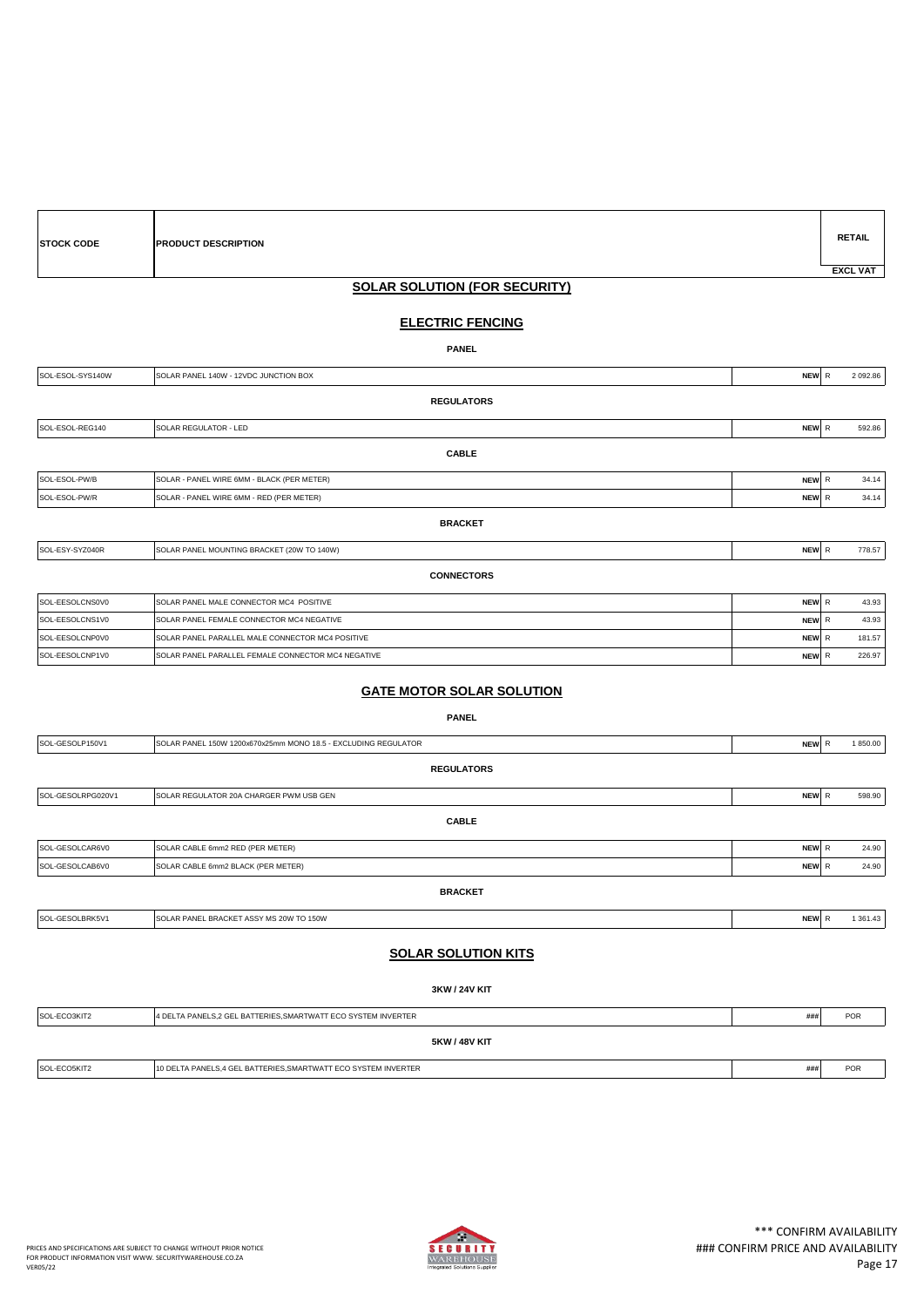**RETAIL**

 **EXCL VAT** 

# **SLIDING GATE MOTORS - CENTURION**

 **D5 SMART MOTOR & ACCESSORIES**

| GM-CD5SM          | ICENTURION D5 SMART MOTOR ONLY. EXCL BATTERIES & RACK                                  | 6 288.57     |
|-------------------|----------------------------------------------------------------------------------------|--------------|
| <b>GM-CD5SKIT</b> | ICENTURION D5 SMART ONBOARD NOVA RX. 2 X TX4NOVA INCL 4M RACK. 2X 7AH BATTERIES        | 7 3 2 7 . 14 |
| GM-CD5SCA         | ICENTURION DX SMART CHARGER 27.4V 1.3Amp BOXED<br>NEW R                                | 780.00       |
| GM-CD5SATB        | <b>CENTURION D5 SMART ANTI THEFT BRACKET</b>                                           | 1078.54      |
| <b>GM-CDXSPCB</b> | CENTURION DX SMART CONTROLLER NO LCD BOX (D5SMART, D10SMART, D20SMART)<br><b>NEW</b> R | 1882.86      |

#### **D10 AND D20 SMART MOTOR & ACCESSORIES**

| GM-CD10SM         | CENTURION D10 SMART SL/GATE MOTOR ONLY 1000KG                        | <b>NEW</b>   | 10 425.71 |
|-------------------|----------------------------------------------------------------------|--------------|-----------|
| GM-CD10SKIT       | ICENTURION D10 SMART ONBOARD NOVA RX. INCL 4M RACK. 2X 7AH BATTERIES | <b>NEW</b>   | 11 777.14 |
| GM-CD20SKIT       | ICENTURION D20 SMART ONBOARD NOVA RX. INCL 4M RACK. 2X 7AH BATTERIES | ***NEWI.     | 12 145.71 |
| GM-CDXCA          | CENTURION DX SMART CHARGER 27.4V 1.8Amp BOXED (D10SMART, D20SMART)   | <b>NEWIR</b> | 968.57    |
| <b>GM-CDXSATB</b> | CENTURION D10S / D20S THEFT CAGE ASSEMBLY                            | <b>NEW</b>   | 1801.43   |

### **D2 TURBO MOTOR & ACCESSORIES**

| GM-CD2T     | ICENTURION D2 TURBO 12V DC SLIDING GATE MOTOR 250KG, 2X TX4 NOVA | 4 0 3 1 . 4 3 |
|-------------|------------------------------------------------------------------|---------------|
| GM-CD2TKIT  | ICENTURION D2 TURBO KIT 2 X TX 1 X RX NOVA 4M RACK+ 7AH BATTERY  | 4 870.00      |
| GM-CD2LOCNK | <b>CENTURION D2 THEFT DETERRENT LOCK NUT KIT</b>                 | 447.14        |
| GM-CD2CATB  | CENTURION D2 ANTI THEFT BRACKET (BRUSHED S/S)                    | 818.57        |
| GM-CD2TCB   | CENTURION D2 TURBO CONTROLLER BOARD                              | 1932.86       |

### **D5 MOTORS**

#### **D5 MOTOR & ACCESSORIES (OLD MODEL)**

| GM-CD5UGK             | CENTURION D5 UPGRADE KIT (OLD)<br><b>LIMITED STOCK R</b>     | 742.86  |
|-----------------------|--------------------------------------------------------------|---------|
| GM-CD5OIL             | CENTURION D5 OIL 80ML FOR D5, D5 EVO                         | 107.61  |
| GM-CD5DOS             | CENTURION D5 DOSS (OLD)<br><b>LIMITED STOCK R</b>            | 170.00  |
| <b>GM-CD5DOSOPTIC</b> | CENTURION D5 DOS & D5 SWITCH BLACK HOUSING ALSO FOR D3 (OLD) | 405.71  |
| GM-CD5PCBCP80         | CENTURION D5 CONTROLLER - BOXED CP80 (OLD)                   | 1065.71 |
| GM-CD5PSUPCB          | CENTURION D5 PCB FOR PSU MOTOR                               | 107.14  |

#### **D5 EVO MOTOR & ACCESSORIES**

| GM-CD5EM         | CENTURION D5 EVO MOTOR ONLY                                           | R            | 5 285.71     |
|------------------|-----------------------------------------------------------------------|--------------|--------------|
| GM-CD5E          | CENTURION D5 EVO 12VDC SLIDING GATE MOTOR 500KG, 2 X TX4 NOVA         | R            | 6 0 28.57    |
| GM-CD5EKIT       | CENTURION D5 EVO ONBOARD NOVA RX, 2 X TX4NOVA, 7AH BAT, 4M STEEL RACK | R            | 6 827.14     |
| GM-CD5EDOSOPTIC  | <b>ICENTURION D5 EVO DOS &amp; D5V5 SWITCH BLUE HOUSING</b>           | R            | 410.00       |
| GM-CD5EPSUCB     | ***<br><b>ICENTURION D5 EVO POWERPACK CONTROLLER</b>                  | R            | 3 0 1 7 . 14 |
| GM-CD5ECB        | <b>ICENTURION D5 EVO CONTROLLER BOARD INCL RX</b>                     | R            | 1 824.29     |
| GM-CD5EOPTIC     | <b>CENTURION D5 EVO OPTIC SENSOR</b>                                  | R            | 192.86       |
| GM-CD5EDOS       | <b>CENTURION D5 EVO DOSS</b>                                          | R            | 217.14       |
| GM-CD5EBR        | ***<br>CENTURION D5 EVO BRUSHES                                       | $\mathsf{R}$ | 81.43        |
| GM-CD5EPIN       | CENTURION D5 EVO PINION                                               | R            | 188.29       |
| <b>GM-CCOVER</b> | <b>COVER FOR D5 EVO MOTOR</b>                                         | R            | 275.89       |
| <b>GM-FUSEF</b>  | GATE MOTOR 3 AMP FAST BLOW FUSE 10's                                  | R            | 10.57        |
| <b>GM-FUSES</b>  | GATE MOTOR 16 AMP SLOW BLOW FUSE 10's                                 | R            | 36.14        |

#### **D10 MOTORS & ACCESSORIES**

| GM-CD10FKIT | ***<br>ICENTURION D10T FULLKIT. 2X BATTERIES. STEEL RACK. 2X SAFETY I5 SAFETY BEAMS & 2M PASSIVE SENSITIVE EDGES |  | 13 820.00 |
|-------------|------------------------------------------------------------------------------------------------------------------|--|-----------|
| GM-CD10KIT  | ***<br>CENTURION D10 KIT ONBOARD NOVA RX, 2X 7AH BATTERY, 4M RACK                                                |  | 11 774.29 |
| GM-CD10TCK  | ***<br>CENTURION D10 THEFT CAGE KIT (CAGE & PADLOCK)                                                             |  | 2518.57   |
| GM-CD10CC   | CENTURION D10 LCD CONTROLLER V2 INCL RX<br>***                                                                   |  | 1 907.14  |
| GM-CD10CA   | CENTURION D10 SWITCH MODE CHARGER 24V 2A<br>***                                                                  |  | 905.71    |
| GM-CD10DOS  | ***<br>CENTURION D10 DOS KIT (PICKUP AND HARNESS INCL)                                                           |  | 288.57    |
| GM-CD10BP   | ***<br>CENTURION D10 BASE PLATE                                                                                  |  | 155.71    |

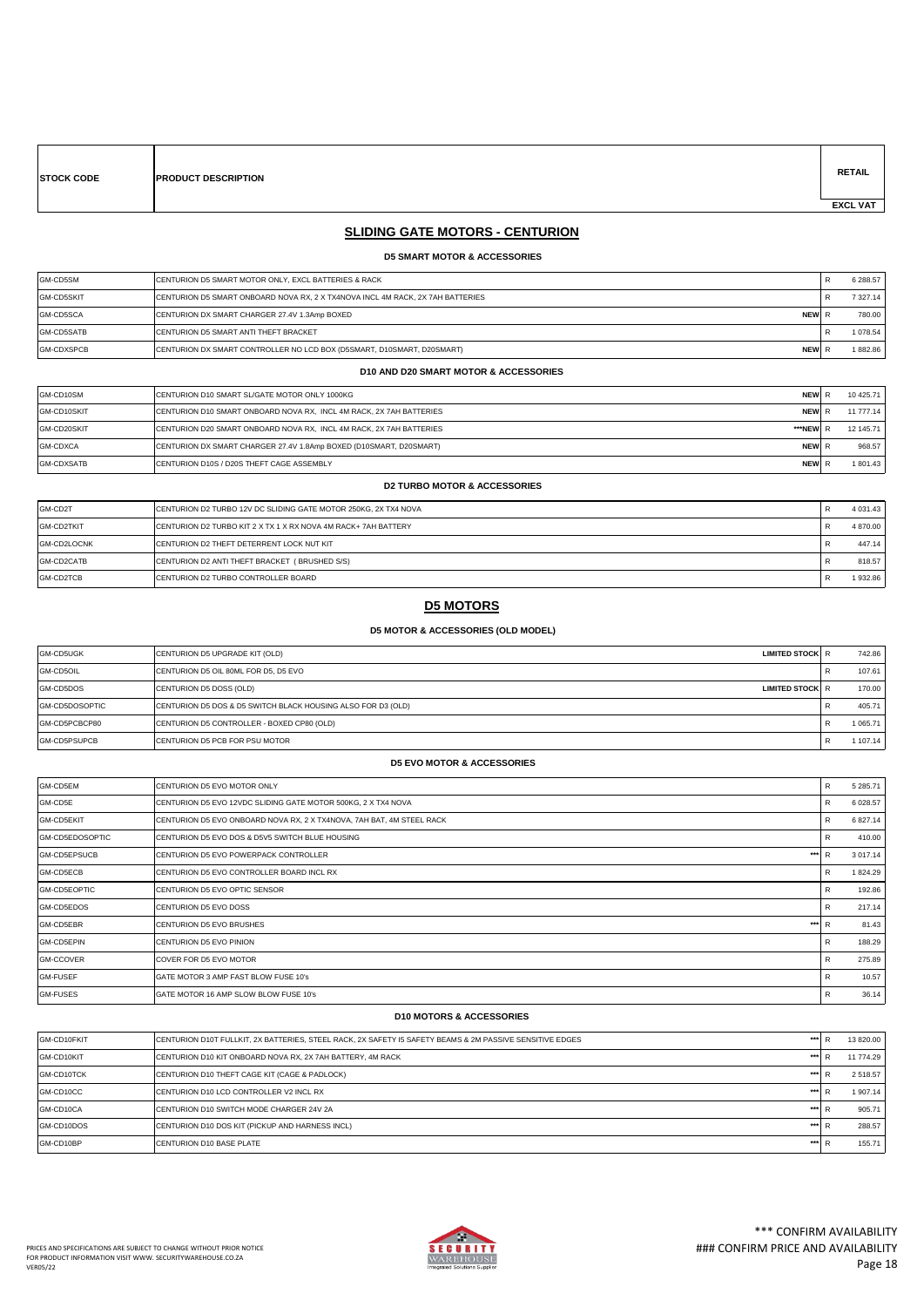**E PRODUCT DESCRIPTION** 

**RETAIL EXCL VAT** 

# **SLIDING GATE MOTORS - CENTURION**

### **A10 MOTORS & ACCESSORIES (END OF LIFE WITH SUPPLIER)**

| GM-CA10PIN | LIMITED STOCK LR<br>ENTURION A10 PINION<br>IСE                                     | 490.89 |
|------------|------------------------------------------------------------------------------------|--------|
| GM-CA10DOS | <b>LIMITED STOCK R</b><br>ENTURION A10 DOS KIT (PICKUP AND HARNESS INCL)<br>$\sim$ | 445.26 |

#### **SLIDING GATE MOTOR ACCESSORIES**

| GM-CD10ATB         | CENTURION D10 ANTI-THEFT BRACKET FOR MOTOR                                      | R            | 1 737.14      |
|--------------------|---------------------------------------------------------------------------------|--------------|---------------|
| <b>GM-CATB</b>     | CENTURION ANTI-THEFT BRACKET FOR D5 & D5-EVO                                    | R            | 1 222.86      |
| GM-CCP841A         | CENTURION POWER SUPPLY FOR SLIDING GATES, SWING MOTORS & BOOMS CP84 1A CHARGER  | R            | 595.71        |
| GM-CCP842A         | CENTURION POWER SUPPLY FOR SLIDING GATES, SWING, MOTORS & BOOMS CP84 2A CHARGER | R            | 691.43        |
| GM-CENCCP80        | CENTURION ENCLOSURE FOR CP80 PCB BOARD                                          | R            | 67.10         |
| GM-CGSH0X80        | CENTURION GATE WHEELS 80MM GATE SHOX WITH STEEL SPRING                          | R            | 2 2 8 7 . 1 4 |
| <b>GM-CMAG</b>     | CENTURION GATE MAGNET D3/D5 INCL BRACKET                                        | R            | 172.86        |
| GM-LOOP            | CENTURION LOOP DETECTOR STAND ALONE 12V                                         | R            | 678.57        |
| GM-LOOP(C)         | CENTURION LOOP DETECTOR 11 PIN 220V / AC                                        | R            | 1 0 3 1 . 4 3 |
| GM-RACK2M          | CENTURION RACK - STEEL 2M                                                       | R            | 317.14        |
| <b>GM-RAZRACK</b>  | CENTURION RAZRACK 50CM PIECES                                                   | R            | 86.97         |
| GM-PCBCP77         | $***$<br>CENTURION CONTROLLER DC SWING GATE MOTOR CP77                          | $\mathsf{R}$ | 2 050.00      |
| GM-CDOOR           | <b>LIMITED STOCK R</b><br>CENTURION D5 DOOR + LOCK & KEY FOR D5, D5 EVO AND D3  |              | 131.43        |
| GM-CBP             | CENTURION BASE PLATE FOR D5 AND D5 EVO                                          | R            | 264.29        |
| GM-CPSE2X1         | ***<br>CENTURION PASSIVE SENSITIVE EDGE (2X1M LENGTH BUNDLE)                    | $\mathbb{R}$ | 897.14        |
| <b>GM-CLDCABLE</b> | CENTURION LOOP DETECTOR 1.5MM GREY SILICONE MULTI STRAND 100M                   | R            | 857.14        |
| GM-CENC33          | CENTURION ENCLOSURE FOR 33AH BATTERY                                            | R            | 796.84        |
| <b>GM-CNROLLER</b> | SCW NYLON ROLLER SET FOR GATE                                                   | R            | 20.71         |
| GM-GW60            | SCW V-TRACK GATE WHEELS - 60MM (GUIDES INCL.)                                   | R            | 270.00        |
| GM-GW80            | SCW V-TRACK GATE WHEELS - 80MM (GUIDES INCL.)                                   | R            | 368.57        |
| GM-GWR60           | SCW RADIUS GATE WHEELS - 60MM (GUIDES INCL.)                                    | R            | 282.86        |
| GM-GWR80           | SCW RADIUS GATE WHEELS - 80MM (GUIDES INCL.)                                    | R            | 375.70        |
| GM-RACK2MN         | CENTURION RACK - NYLON 2M                                                       | R            | 228.57        |
| <b>GM-TBRUSH</b>   | <b>GATE MATE TRACK BRUSH</b><br>NEW R                                           |              | 226.84        |
| GM-CFT10           | CLEARLINE FILTER TUBE 10A                                                       | R            | 288.51        |
|                    |                                                                                 |              |               |

#### **CENTURION GATE BEAMS**

| <b>IRB-CGB</b>    | <b>ICENTURION GATE BEAM I-5 WIRED UP TO 40M</b>         | 441.43 |
|-------------------|---------------------------------------------------------|--------|
| <b>IRB-CPB</b>    | <b>CENTURION GATE BEAM PHOTON WIRELESS 10M</b>          | 877.14 |
| <b>IRB-CPBS</b>   | <b>NEWIR</b><br>CENTURION PHOTON SMART BEAMS (WIRELESS) | 917.14 |
| <b>IRB-CGBAKS</b> | <b>CENTURION GATE BEAM ANTI-KNOCK SHIELD</b>            | 397.14 |

#### **CENTURION KEYPADS AND ACCESSORIES**

| KP-CSTS          | <b>ICENTURION KEYPAD SMARTGUARD ANTI-TAMPER SWITCH</b><br>***                                          | 154.29      |
|------------------|--------------------------------------------------------------------------------------------------------|-------------|
| <b>KP-CSAKS</b>  | CENTURION KEYPAD SMARTGUARD ANTI-KNOCK SHIELD (STAINLESS STEEL)                                        | 525.00      |
| KP-CSG           | <b>ICENTURION KEYPAD SMARTGUARD DIGITAL</b>                                                            | 1 108.33    |
| <b>KP-CSGW</b>   | <b>CENTURION KEYPAD SMARTGUARD WIRELESS</b>                                                            | 1 2 2 1 .67 |
| KP-SHWK          | ISHERLO WIRELESS KEYPAD UNIT AA BATTERY POWERED 12V DC MICRO SD. WEATHER PROOF 100M RANGE CODE HOPPING | 642.86      |
| <b>KP-SHWKRS</b> | SHERLO KEYPAD RAIN SHIELD BRUSHED STAINLESS STEEL                                                      | 201.43      |

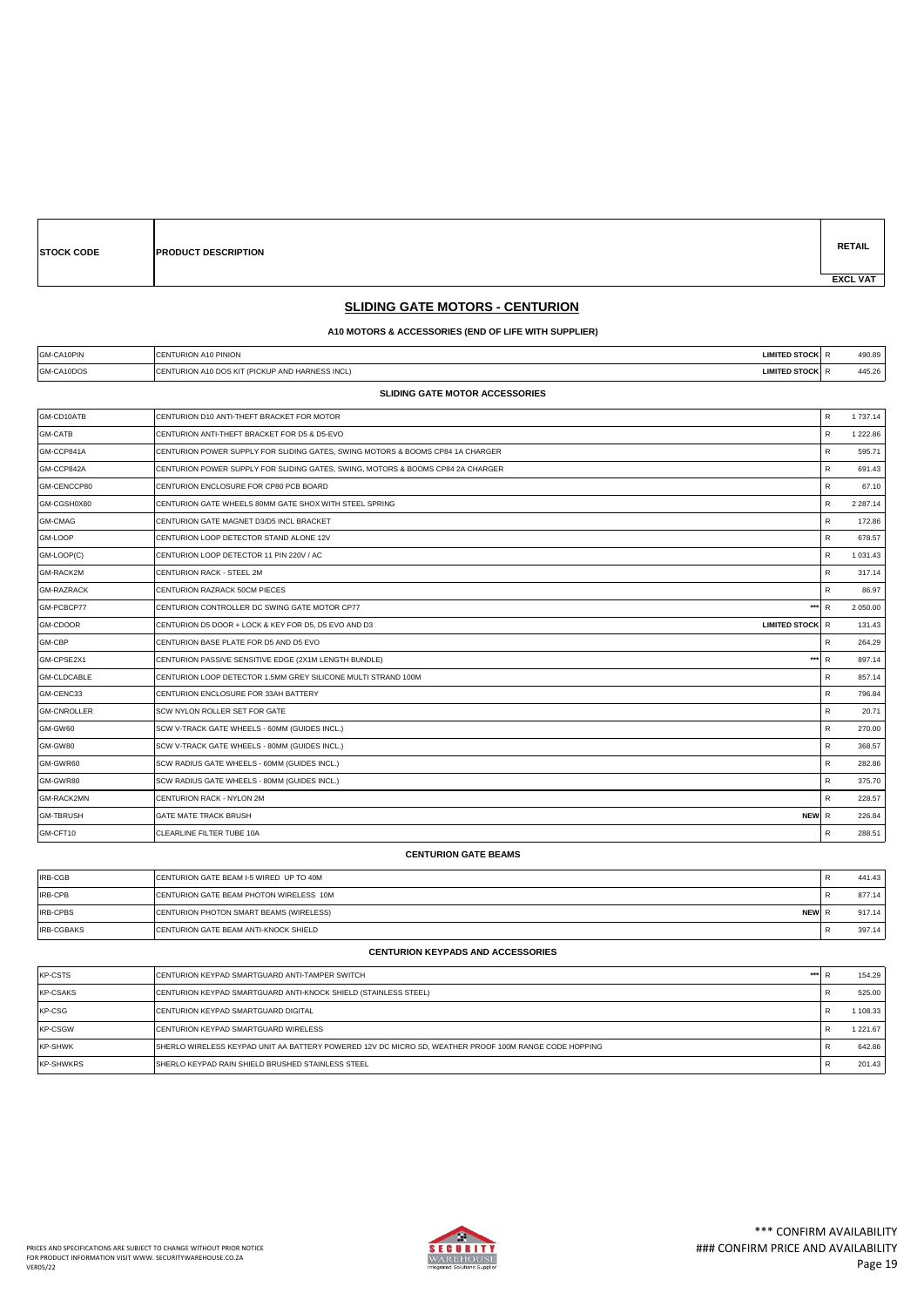| <b>STOCK CODE</b> |  |
|-------------------|--|

**PRODUCT DESCRIPTION** 

### **VANTAGE MOTORS - CENTURION**

#### **VANTAGE MOTORS & ACCESSORIES**

| GM-CVM4         | CENTURION VANTAGE 400 MOTOR                                                | 4 3 8 5 . 7 1 |
|-----------------|----------------------------------------------------------------------------|---------------|
| GM-CVM5         | CENTURION VANTAGE 500 MOTOR                                                | 4514.29       |
| GM-CVCB         | CENTURION V-SERIES CONTROL BOX, DOMESTIC CHARGER & 2x REMOTES - NO 7AH BAT | 4 0 98.57     |
| <b>GM-CVCMB</b> | ICENTURION VANTAGE CONTROLLER INCL MULTI CHANNEL RX BOXED                  | 2442.86       |
| GM-CVC10M       | CENTURION VECTOR CABLE - 10METER                                           | 435.71        |

### **GARAGE DOOR MOTORS - CENTURION**

#### **X-TRAC & RDO GARAGE MOTORS & ACCESSORIES**

| GM-CSDOT10           | <b>NEW</b><br>CENTURION SDO4 SMART T10 (EXCLUDING RAIL)                                     | $\mathbb{R}$ | 2 4 9 8.57    |
|----------------------|---------------------------------------------------------------------------------------------|--------------|---------------|
| GM-CSDOT12           | CENTURION SDO4 SMART T12 (EXCLUDING RAIL)<br>NEW R                                          |              | 2837.14       |
| GM-CRDO              | CENTURION RDO ROLL UP MOTOR, VOYAGER RX, 2X TX4 NOVA                                        | R            | 2 607.14      |
| <b>GM-CRDOPSU</b>    | CENTURION RDO REPLACEMENT CHARGER PSU 300mA PLUGIN                                          | R            | 240.00        |
| <b>GM-RDOCH</b>      | ***<br>CENTURION RDO CHARGER CONNECTING HARNESS                                             | R            | 23.19         |
| <b>GM-CRDODRUM</b>   | CENTURION RDO REPLACEMENT DRUM WHEEL                                                        | R            | 100.00        |
| <b>GM-CRDOWEIGHT</b> | ***<br>CENTURION RDO EXTRA WEIGHT BAR 1.7KG                                                 | R            | 140.00        |
| <b>GM-CRDOBAT</b>    | $***$<br>CENTURION RDO & X-TRAC BATTERY 12V 1.2AH FOR 24V MOTOR                             | R            | 150.00        |
| <b>GM-CXPCB</b>      | ***<br>CENTURION X- TRAC CONTROL BOARD                                                      | R            | 698.57        |
| <b>GM-CRDOCBR</b>    | ***<br>CENTURION RDO ONBOARD RECEIVER FOR CONTROL BOARD                                     | R            | 1 007.71      |
| GM-CT10              | <b>LIMITED STOCK R</b><br>CENTURION T10 DRIVE UNIT INCL REMOTES & BATTERY (NO WALL PENDANT) |              | 2 3 8 5 . 7 1 |
| GM-CT12              | CENTURION T12 DRIVE UNIT INCL REMOTES & BATTERY WITH WALL PENDANT<br><b>LIMITED STOCK R</b> |              | 2734.29       |
| GM-CWP               | CENTURION REPLACEMENT WALL PENDANT WHITE 4 BUTTONS                                          | R            | 228.57        |
| <b>GM-CSPTSEC</b>    | CENTURION SINGLE TRACK SECTIONAL                                                            | R            | 630.00        |
| <b>GM-CSPTTU</b>     | CENTURION SINGLE TRACK TIP UP                                                               | R            | 648.57        |
| <b>GM-CTBAT</b>      | CENTURION CT10 & CT12 REPLACEMENT 3AH 12V BATTTERY                                          | R            | 232.86        |
| <b>GM-CCARTR</b>     | ***<br>CENTURION CARAVAN TRACK 3800MM                                                       | R            | 905.71        |

### **ROLLER SHUTTER DOOR AUTOMATION - CENTURION**

#### **RSO INDUSTRIAL KITS**

| RS-CRSD5K220VF       | ICENTURION RSO 500KG AUTOMATION KIT 220V AC FULL MOTOR LOGIC INCL WALL PENDT CONTROL  | ### | <b>POR</b> |  |
|----------------------|---------------------------------------------------------------------------------------|-----|------------|--|
| <b>RS-CRSD5K24VF</b> | ICENTURION RSO 500KG AUTOMATION KIT 24V DC FULL MOTOR LOGIC INCL CHARGER + 2 7AH BATT | ### | <b>POR</b> |  |
| <b>RSO MOTORS</b>    |                                                                                       |     |            |  |
| <b>RS-CRSO524VDC</b> | CENTURION RSO OPERATOR 500KG 24V DC                                                   | ### | <b>POR</b> |  |

| RS-CRSO5220VAC         | CENTURION RSO OPERATOR 500KG 220V AC                                      | ### | <b>POR</b> |  |
|------------------------|---------------------------------------------------------------------------|-----|------------|--|
| <b>RSO ACCESSORIES</b> |                                                                           |     |            |  |
| <b>RS-CRDO5TLB</b>     | <b>ICENTURION TAPER LOCK BRUSH FOR ROLLER SHUTTER OPERATORS</b>           | ### | <b>POR</b> |  |
| <b>RS-CRSO5CHAIN</b>   | <b>ICENTURION CHAIN FOR ROLLER SHUTTER OPERATORS</b>                      | ### | <b>POR</b> |  |
| <b>IRS-CRSOMOUNT</b>   | <b>ICENTURION MOUNTING PLATE FOR ROLLER SHUTTER OPERATORS TRAPEZOIDAL</b> | ### | <b>POR</b> |  |
| <b>RS-CRSO5SPROCK</b>  | <b>ICENTURION SPROCKET FOR ROLLER SHUTTER OPERATORS</b>                   | ### | <b>POR</b> |  |
| RS-CE24VDC             | <b>ICENTURION ENLOSURE FOR RSO 24V DC</b>                                 | ### | <b>POR</b> |  |
| RS-CRSD5K220VB         | <b>ICENTURION ENLOSURE FOR RSO 24V DC</b>                                 | ### | <b>POR</b> |  |

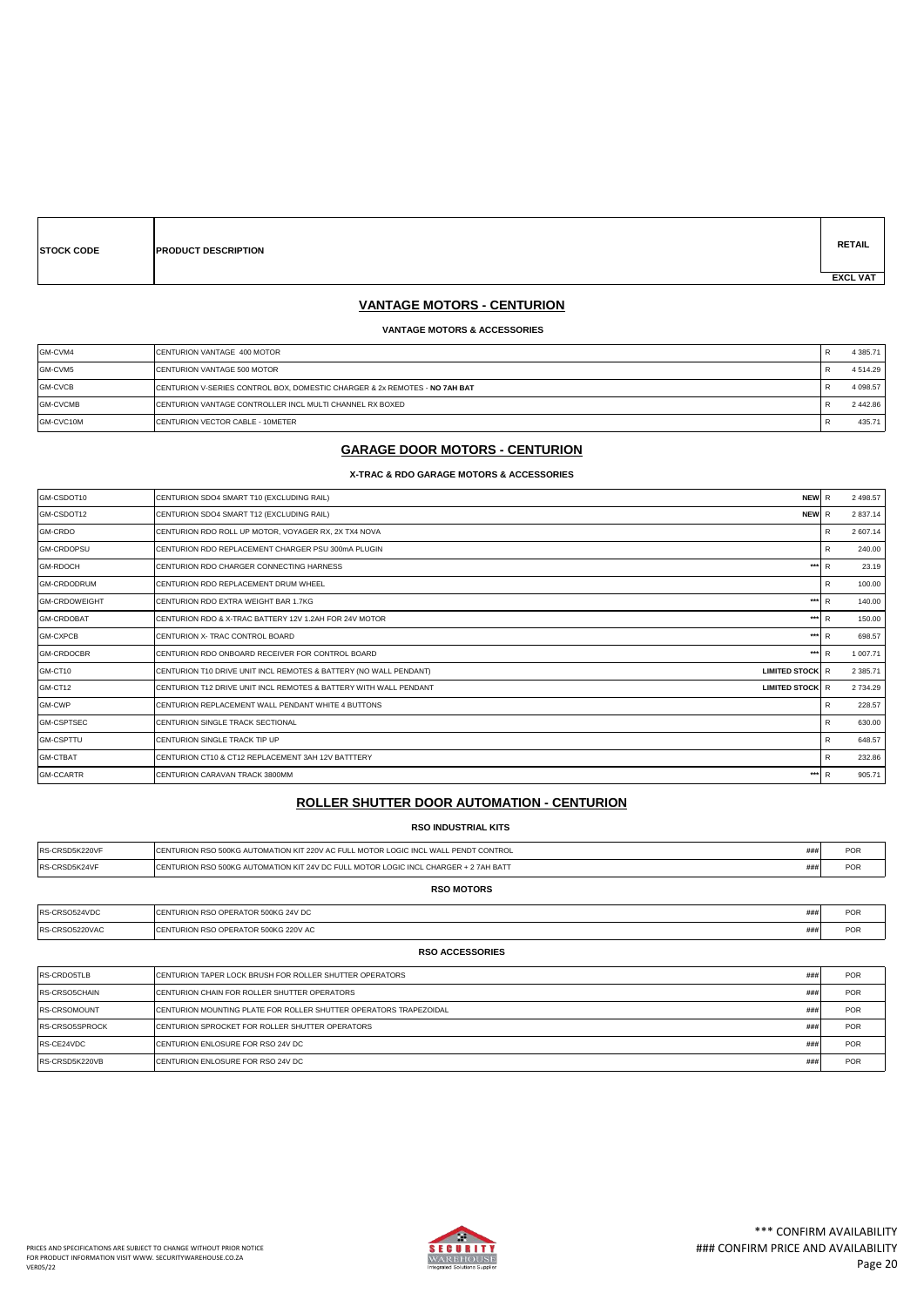| <b>ISTOCK CODE</b> |  |
|--------------------|--|
|                    |  |

**PRODUCT DESCRIPTION** 

**RETAIL EXCL VAT** 

# **AUTOMATION**

### **CENTURION BOOMS**

#### **CENTURION MANUAL BOOMS & ACCESSORIES**

| AC-CBMSP3   | <b>CENTURION BOOM MANUAL SPRING 3 METER</b>                  | R | 338.57    |
|-------------|--------------------------------------------------------------|---|-----------|
| AC-CBMSP4   | CENTURION BOOM MANUAL SPRING 4.5 METER                       | R | 338.57    |
| AC-CBMSP6   | CENTURION BOOM MANUAL SPRING 6 METER                         | R | 402.86    |
| AC-CBMCPOST | ICENTURION BOOM MANUAL CATCH POST FOR 3/4.5 & 6M BOOMS       | R | 1801.43   |
| AC-CBMM     | CENTURION BOOM MANUAL CENTINEL MILD STEEL EXCL BOOM & SPRING | R | 10 677.14 |

#### **CENTURION BOOM POLES**

| AC-CB3MP   | <b>ICENTURION BOOM POLE 3 METER ROUND - 76 MM DIAMETER</b> | 928.57 |
|------------|------------------------------------------------------------|--------|
| AC-CB4.5MP | ICENTURION BOOM POLE 4.5 METER ROUND - 76 MM DIAMETER      | 370.00 |
| AC-CB6MP   | <b>ICENTURION BOOM POLE 6 METER ROUND - 76 MM DIAMETER</b> | 787.14 |

#### **CENTURION SECTOR BOOMS**

| AC-CBS3M   | CENTURION SECTOR BOOM 3 METER, INCL POLE AND 7AH BATTERY         | 21 951.43 |
|------------|------------------------------------------------------------------|-----------|
| AC-CBS4.5M | CENTURION SECTOR BOOM 4.5 METER, INCL POLE AND 7AH BATTERY       | 23 590.00 |
| AC-CBS6M   | <b>ICENTURION SECTOR BOOM 6 METER. INCL POLE AND 7AH BATTERY</b> | 24 955.71 |

#### **CENTURION SECTOR BOOM ACCESSORIES**

| <b>AC-CBSTMK</b> | <b>ICENTURION SECTOR BOOM TRAPEX MOUNTING KIT</b>                               | R | 1648.57  |
|------------------|---------------------------------------------------------------------------------|---|----------|
| AC-CBST1.5       | <b>ICENTURION SECTOR BOOM TRAPEX 1.5M EXCL MOUNTING KIT</b>                     |   | 2 111.43 |
| AC-CBSBREAK      | <b>ICENTURION SECTOR BOOM BREAKAWAY COUPLING</b>                                |   | 2 640.00 |
| AC-CBSJACK       | <b>ICENTURION SECTOR BOOM JACK KNIFE ASSEMBLY S/STEEL</b>                       |   | 4931.43  |
| AC-CBSCMB        | ***NEW R<br>CENTURION SECTOR CONTROLLER MULTICHANNEL NOVA RX, CHRONOGUARD BOXED |   | 1862.86  |
| AC-CCP84SM2AC    | ***NEW R<br>CENTURION SECTOR POWER SUPPLY (LOW ENCLOSURE)                       |   | 691.43   |

### **CENTURION TRAFFIC SPIKE KITS**

| AC-CSPIKE30IF | CENTURION CLAWS SPIKE, 3 METER, INDEPENDENT DRIVE, FLUSH MOUNT    | ### | <b>POR</b> |
|---------------|-------------------------------------------------------------------|-----|------------|
| AC-CSPIKE30IS | CENTURION CLAWS SPIKE, 3 METER, INDEPENDENT DRIVE, SURFACE MOUNT  | ### | <b>POR</b> |
| AC-CSPIKE45IF | CENTURION CLAWS SPIKE, 4.5 METER, INDEPENDENT DRIVE FLUSH MOUNT   | ### | <b>POR</b> |
| AC-CSPIKE45IS | CENTURION CLAWS SPIKE, 4.5 METER, INDEPENDENT DRIVE SURFACE MOUNT | ### | <b>POR</b> |
| AC-CSPIKE3DF  | CENTURION CLAWS SPIKE, 3 METER, DIRECT DRIVE, FLUSH MOUNT         | ### | <b>POR</b> |
| AC-CSPIKE3DS  | ICENTURION CLAWS SPIKE. 3 METER. DIRECT DRIVE. SURFACE MOUNT      | ### | <b>POR</b> |
| AC-CSPIKE45DF | CENTURION CLAWS SPIKE, 4.5 METER, DIRECT DRIVE, FLUSH MOUNT       | ### | <b>POR</b> |
| AC-CSPIKE45DS | CENTURION CLAWS SPIKE, 4.5 METER, DIRECT DRIVE, SURFACE MOUNT     | ### | <b>POR</b> |
|               |                                                                   |     |            |

#### **CENTURION TRAFFIC SPIKE ACCESSORIES**

| : ONL<br><b>IMIT</b><br>T MOUNTING<br>POL<br><br>. | ιн. | 470.00 |
|----------------------------------------------------|-----|--------|

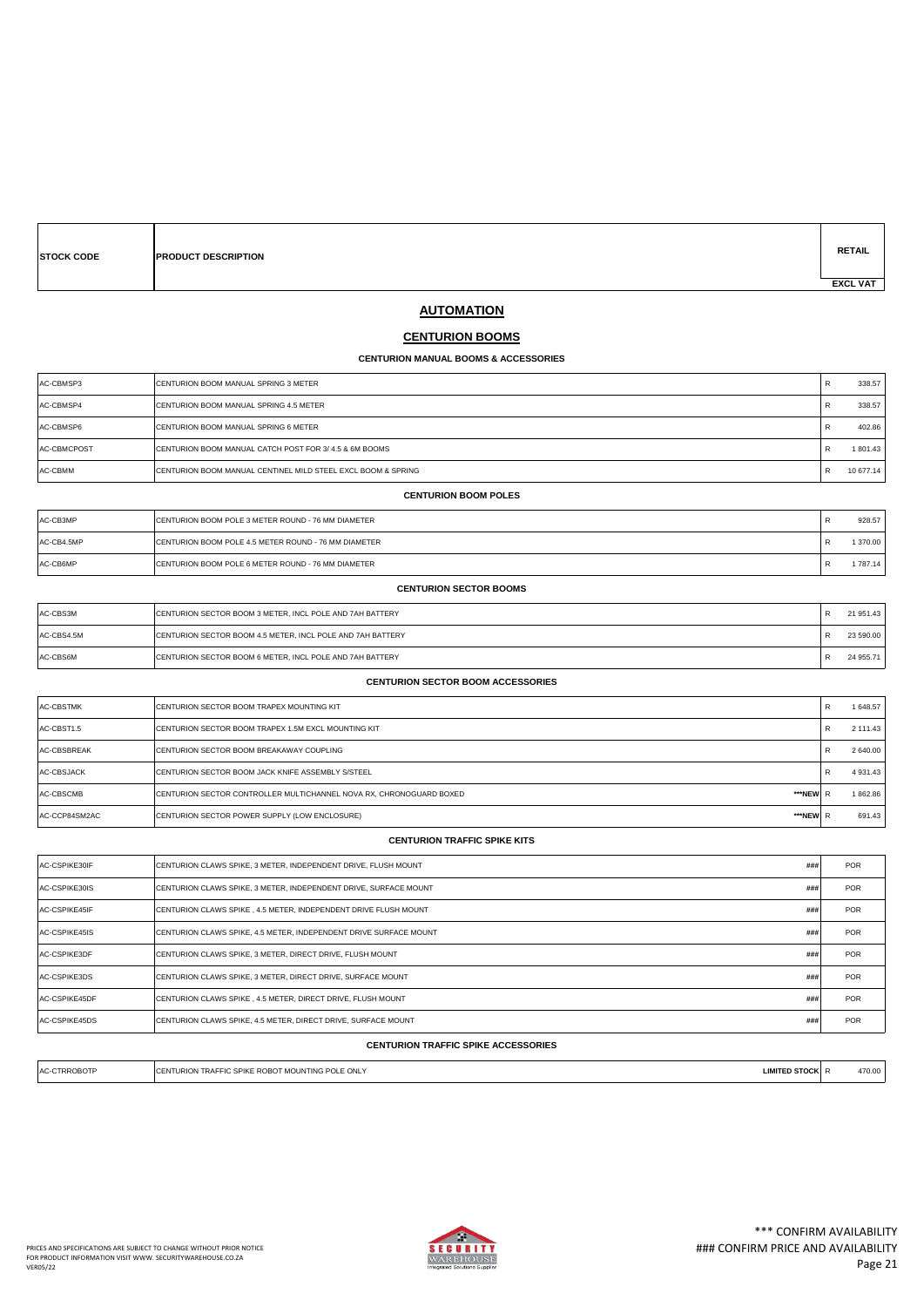| <b>STOCK CODE</b> | <b>PRODUCT DESCRIPTION</b> | <b>RETAIL</b>   |
|-------------------|----------------------------|-----------------|
|                   |                            | <b>EXCL VAT</b> |

### **ET SYSTEMS**

### **SLIDING GATE MOTORS**

**DRIVE 500 & ACCESSORIES**

| GM-E500KIT      | ET DRIVE 500 MOTOR, STEEL RACK, 2X TX4, BATTERY | <b>NEW</b> | 6 140.79 |
|-----------------|-------------------------------------------------|------------|----------|
| <b>GM-E500M</b> | T DRIVE 500 MOTOR ONLY                          | <b>NEW</b> | 5530.13  |

#### **DRIVE 600 & ACCESSORIES**

| GM-E600KIT      | LET DRIVE 600 MOTOR.NG STEEL RACK, 2X TX4, BATTERY | ##i | <b>POR</b> |
|-----------------|----------------------------------------------------|-----|------------|
| <b>GM-E600M</b> | <b>LET DRIVE 600 MOTOR ONLY</b>                    | ### | POR        |

### **GARAGE MOTORS**

**DC BLUE ADVANCED SECTIONAL**

| GM-RDS2-01604-000<br>. | / 2.2M CHAIN KIT, 2XTX4, BATTERY<br>ADV<br>DO DULE<br>`ANG               | <b>HEM</b><br>NEW | 00.785, 00<br>403.UU |
|------------------------|--------------------------------------------------------------------------|-------------------|----------------------|
| GM-RDS3-01605-000      | . 2XTX4. BATTERY<br>ADI<br>3.2M CHAIN KIT.<br><sub>n</sub><br><b>JNA</b> | IEN<br>NEW        | 25492<br>340.Z       |

### **ROLL-UP GARAGE MOTOR**

**DC BLUE ADVANCED ROLL-UP MOTOR**

| <b>GM-ETRDO</b> | E ADVANCED ROLL-UP FULL KIT INCL 2 X TX4. 2X BATTERIES & LOOM KIT<br>$\sim$<br>- 1100 | D<br>$\mathbf{r}$ | 2707.86 |
|-----------------|---------------------------------------------------------------------------------------|-------------------|---------|
|                 |                                                                                       |                   |         |

### **INTERCOMS**

### **COMB**

### **COMB TELE-ENTRY SYSTEM & ACCESSORIES**

| <b>IC-CMKIIUP</b>     | <b>COMB MIC UPGRADE</b>                                | $\mathbf{r}$ | 803.40        |
|-----------------------|--------------------------------------------------------|--------------|---------------|
| IC-CMKIIGOOSEM        | CENTURION COMB MKII B1000 GOOSNECK WITH MOUNTING PLATE | $\mathbf{r}$ | 653.33        |
| IC-CMKIIBRACKET       | COMB MKII ANTI THEFT BRACKET                           | $\mathbf{r}$ | 1969.44       |
| <b>IC-CMKIITAPTAP</b> | COMB MKII TAP TAP KEYPAD                               |              | 2 2 9 3 . 4 0 |
| <b>IC-CMKIIL</b>      | <b>COMB MKII LITE COMPLETE SYSTEM</b>                  |              | 23 095.86     |

### **DAHUA**

#### **DAHUA WIRED INTERCOM SYSTEMS & MONITOR**

| <b>IC-DIPDS</b> | <b>STATION 1MF</b>                   | 342.86      |
|-----------------|--------------------------------------|-------------|
| IC-DIPM         | <b>SCREEN MONITOR</b><br>AHUA<br>שטע | $F \land A$ |

### **DAHUA Wi-Fi INTERCOM SYSTEMS & MONITOR**

| IC-DWIPDS | <b>A OUTDOOR STATION 1MP WIFI</b><br><b>LOAH</b> | 2 342.86 |
|-----------|--------------------------------------------------|----------|
| IC-DWIPM  | JCH SCREEN MONITOR WIFI<br>DAHUA                 | 142.86 د |

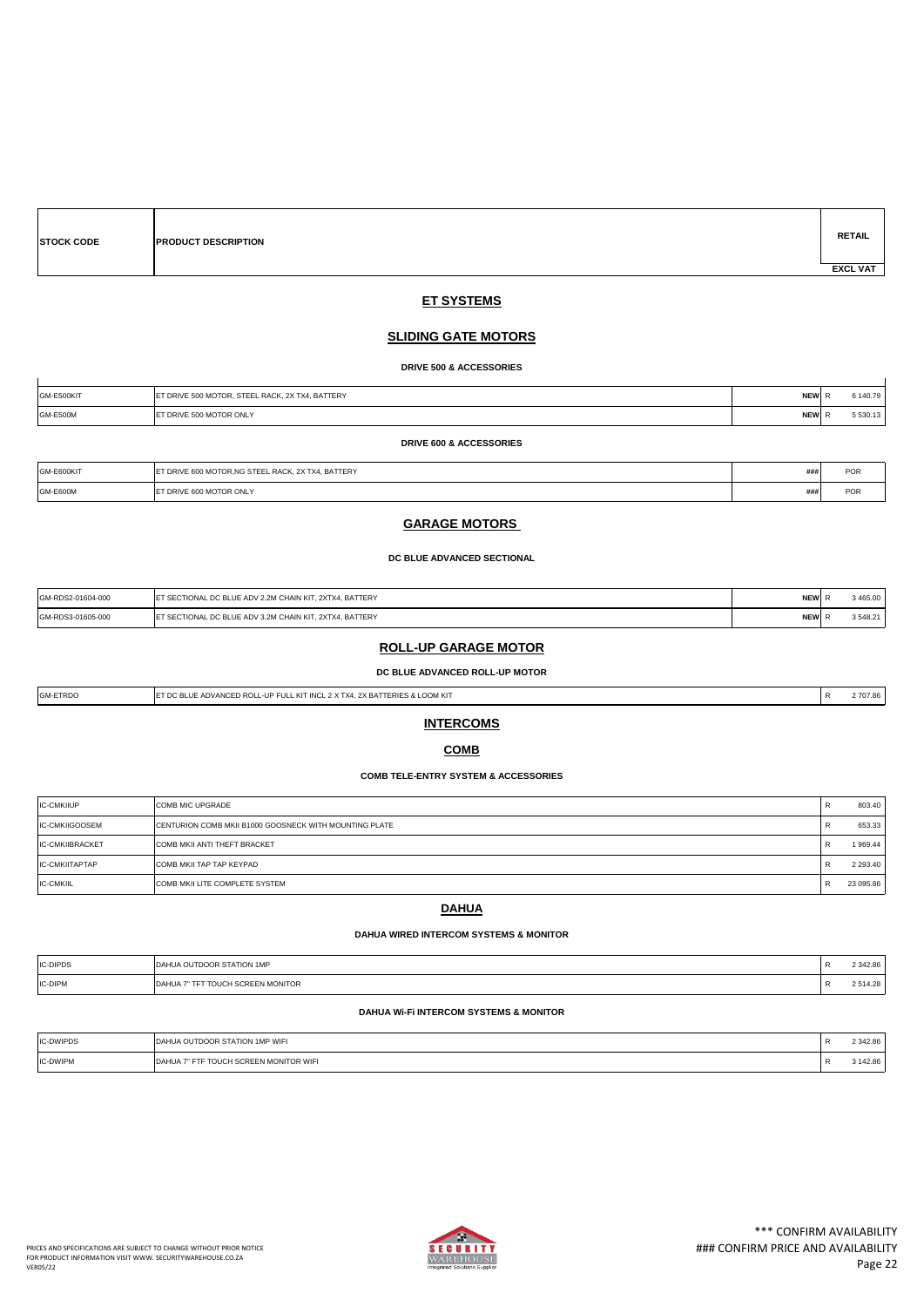| <b>STOCK CODE</b> | <b>PRODUCT DESCRIPTION</b> | <b>RETAIL</b>   |
|-------------------|----------------------------|-----------------|
|                   |                            | <b>EXCL VAT</b> |

# **INTERCOMS**

### **POLO, KOCOM, G-SPEAK & RDC**

**POLO INTERCOMS AND ACCESSORIES**

| <b>IC-PGT</b>  | CENTURION POLO SECURE LINK ON GATE TRIGGER / RING EXTENDER | $***2$<br>- 13 | 415.71 |
|----------------|------------------------------------------------------------|----------------|--------|
| <b>IC-PAKS</b> | <b>CENTURION POLO ANTI KNOCK SHIELD</b>                    | п.             | 478.57 |
| <b>IC-PPH</b>  | <b>CENTURION POLO STANDARD WHITE PHONE</b>                 | $\mathbf{r}$   | 544.29 |
| IC-PGS         | <b>CENTURION POLO GATESTATION 2 CALL BUTTON</b>            | - 13           | 648.57 |

### **INTERCOM ACCESSORIES**

| IC-CWIZO            | CENTURION WIZO LINK FOR GSM/ ULTRA DEVICES         | <br>614.73  |
|---------------------|----------------------------------------------------|-------------|
| IC-CGSWITCHUALT2    | MAMI GISMO 2 (GSM UNIT ONLY)<br><b>NEW</b>         | 1 294.64    |
| <b>IC-CGSWITCHU</b> | <b>ICENTURION G-SWITCH ULTRA GSM 3G CONTROLLER</b> | <br>2742.86 |

#### **G-SPEAK GSM INTERCOM KITS & ALTERNATIVE**

| IC-GSC1KU           | <b>IURION G-SPEAK ULTRA GSM 3G INTERCOM KIT 2 BUTTONS</b>                                                       |        |
|---------------------|-----------------------------------------------------------------------------------------------------------------|--------|
| <b>IC-GSC1KIIAL</b> | <b>NEW</b><br>1 TO 1 B-RED (200 USERS, 4 INPUTS, 4 OUTPUTS) (GATE STATION AND GSM UNIT)<br>MI GISMO 2<br>$-11-$ | 248.57 |

|                  | <b>ET INTERCOMS</b>                                              |          |
|------------------|------------------------------------------------------------------|----------|
| IC-CGSWITCHUALT1 | <b>NEW</b><br><b>IET ACCENTRONIX CELLSWITCH INFINITY</b>         | 4 381.43 |
| IC-GSC1KUAL1     | ET ACCENTRONIX WIRELESS GSM INTERCOM NANO 2 BUTTON<br><b>NEW</b> | 6 145.71 |

#### **KOCOM INTERCOMS AND VARIOUS OTHER INTERCOM ACCESSORIES**

| IC-KDS           | <b>LIMITED STOCK R</b><br>KOCOM DOORSTATION FOR AC 220V HANDSET OR DC 6V HANDSET |              | 50.00    |
|------------------|----------------------------------------------------------------------------------|--------------|----------|
| <b>PS-LPMAIN</b> | ICLEARLINE 3 WIRE 220V MAINS PROTECTOR                                           | $\mathsf{R}$ | 149.57   |
| <b>IC-PRSSM</b>  | UNI RAINSHIELD POWDER COATED                                                     | R            | 330.81   |
| IC-GOOSEGREY     | GOOSENECK GREY POWDERCOATED - NO BASEPLATE                                       | R            | 354.21   |
| IC-KPHAC         | $***$<br>KOCOM ADDITIONAL PHONE AC                                               | R            | 469.09   |
| IC-KDC1          | <b>IKOCOM 1 - 1 INTERCOM DC 6V</b>                                               | R            | 571.29   |
| IC-KAC1          | KOCOM 1 - 1 INTERCOM AC 220V                                                     | $\mathsf{R}$ | 587.14   |
| IC-KAC2          | KOCOM 1 - 2 INTERCOM AC 220V                                                     | $\mathbb{R}$ | 1 268.57 |
| IC-KCV1          | KOCOM 1-1 VIDEO INTERCOM KIT- 4.3" LCD                                           | R            | 3 164.29 |
| IC-KCV2          | <b>IKOCOM 1-2 VIDEO INTERCOM KIT- 7" LCD + ADDITIONAL SCREEN</b>                 | $\mathsf{R}$ | 8955.23  |

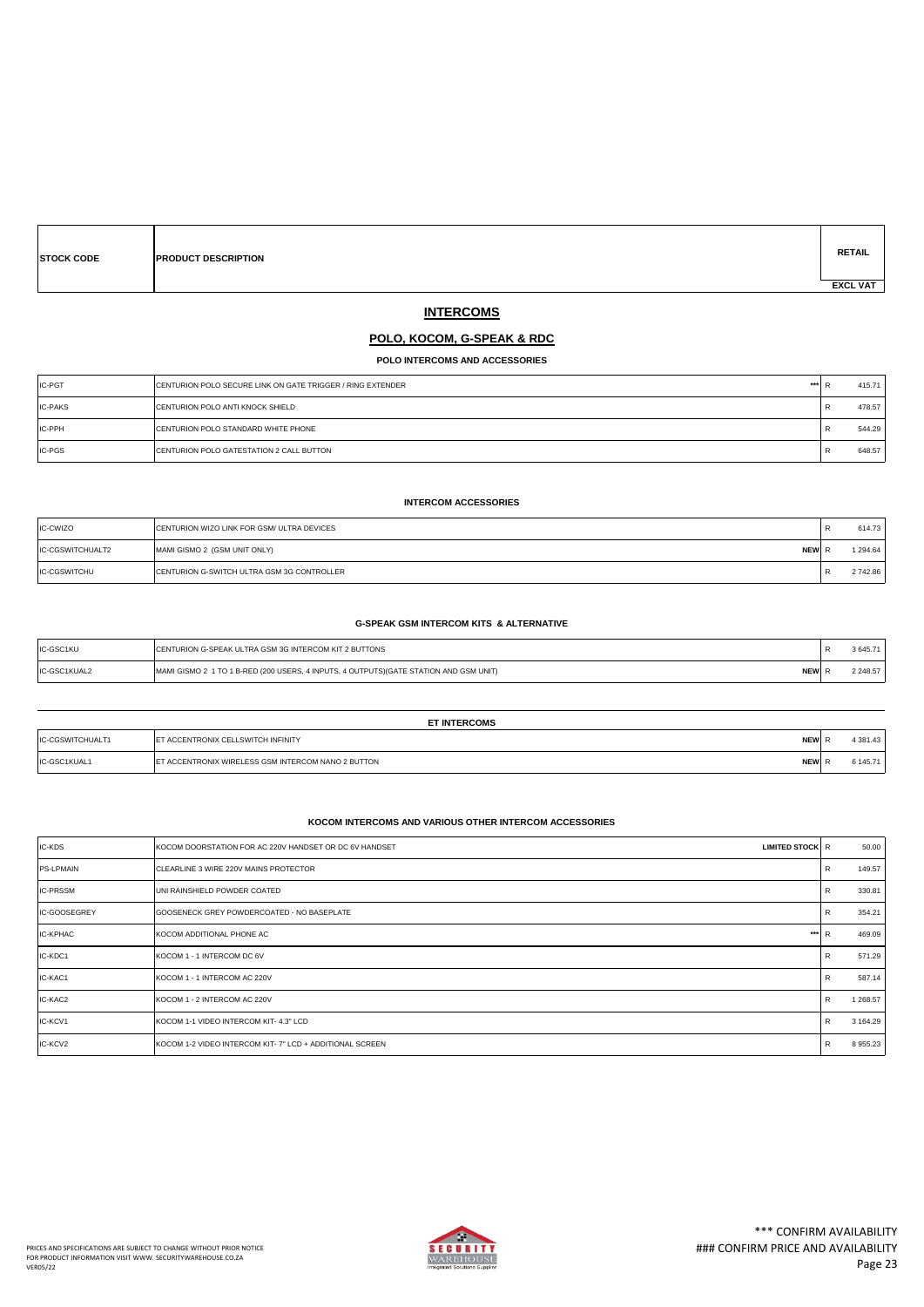| <b>STOCK CODE</b> |
|-------------------|
|                   |
|                   |

**PRODUCT DESCRIPTION** 

# **RETAIL EXCL VAT**

# **INTERCOMS**

### **BPT**

### **BPT AUDIO INTERCOMS**

| IC-VILLA1/1       | <b>BPT AGATA VILLA 1 - 1 INTERCOM SET</b><br><b>LIMITED STOCK R</b> | 3 0 6 5 7 1 |
|-------------------|---------------------------------------------------------------------|-------------|
| IC-AGTVILLA1/1    | <b>IBPT AGT VILLA 1 - 1 INTERCOM SET</b><br><b>NEWIR</b>            | 3 3 1 4 2 3 |
| <b>IC-BREDKIT</b> | BPT 1-1 GATE INTERCOM KIT ENTRY LEVEL                               | 764.25      |
| IC-BREDHAND       | BPT HANDSET FOR BRED KIT                                            | 317.14      |

#### **BPT VIDEO INTERCOMS**

IC-BPERLA BPT PERLA VIDEO INTERCOM KIT CHARGE AND THE RESOLUTION OF RESOLUTION OF RESOLUTION OF RESOLUTION OF RESOLUTION OF RESOLUTION OF RESOLUTION OF RESOLUTION OF RESOLUTION OF RESOLUTION OF RESOLUTION OF RESOLUTION OF

#### **BPT INTERCOM ACCESSORIES**

| IC-A/200R      | BPT POWER SUPPLY FOR VILLAS & APARTMENT SYSTEMS                         | $\mathsf{R}$ | 1571.43  |
|----------------|-------------------------------------------------------------------------|--------------|----------|
| IC-E/310       | BPT POWER SUPPLY FOR MULTIWAY 4 PHONES                                  | R            | 2848.57  |
| IC-E/320       | BPT POWER SUPPLY FOR MULTIWAY 7 PHONES                                  | R            | 4 177.14 |
| <b>IC-KHPS</b> | BPT TARGHA SINGLE PUSH BUTTON KIT                                       | $\mathsf{R}$ | 120.00   |
| IC-KHPD        | BPT TARGHA DOUBLE PUSH BUTTON KIT                                       | R            | 175.71   |
| IC-HBP         | BPT TARGHA SURFACE HOUSING<br><b>LIMITED STOCK R</b>                    |              | 215.71   |
| IC-MP3RS       | BPT TARGHA MOUNTING PLATE WITH RAINSHIELD                               | R            | 261.43   |
| IC-MP6RS       | $***$<br>BPT TARGHA ANTI-THEFT MOUNTING PLATE WITH RAINSHIELD           | R            | 564.29   |
| IC-HA/200      | BPT TARGHA AUDIO MODULE                                                 | R            | 590.00   |
| IC-HSC/1       | BPT TARGHA GATE STATION FRONT AND BACK                                  | R            | 640.00   |
| IC-SI/200      | BPT TARGHA DOUBLE ENTRANCE SELECTOR FOR MULTI GATE STATIONS             | R            | 2 501.43 |
| IC-C200P1      | <b>LIMITED STOCK R</b><br>BPT AGATA P1 AUXILIARY BUTTON FOR AGATA C/200 |              | 151.43   |
| IC-S200        | <b>NEW</b> R<br>BPT AGT A200 HANDSET S200                               |              | 578.57   |
| IC-A0040       | NEW R<br><b>BPT AGT A HANDSET X 1</b>                                   |              | 815.71   |
| IC-A0050       | NEW R<br><b>BPT AGT A EVO HANDSET X 1</b>                               |              | 1 007.14 |
| IC-LVC/01      | $***$<br>BPT LITHOS COLOUR VIDEO ENTRY PANEL                            | R            | 6920.00  |
| IC-PEV/BI      | BPT PERLA HANDS FREE VIDEO RECEIVER                                     | R            | 5 690.00 |

#### **BPT GSM INTERCOMS**

| IC-GSM/I004 | <b>BPT GSM INTERCOM - UP TO 4 NUMBERS IN METAL BOX</b><br>$***$ | 10 374.29  |
|-------------|-----------------------------------------------------------------|------------|
| IC-GSM/I500 | T GSM INTERCOM - UP TO 400 NUMBERS IN METAL BOX<br>IBPT         | 3 4 3 5.71 |

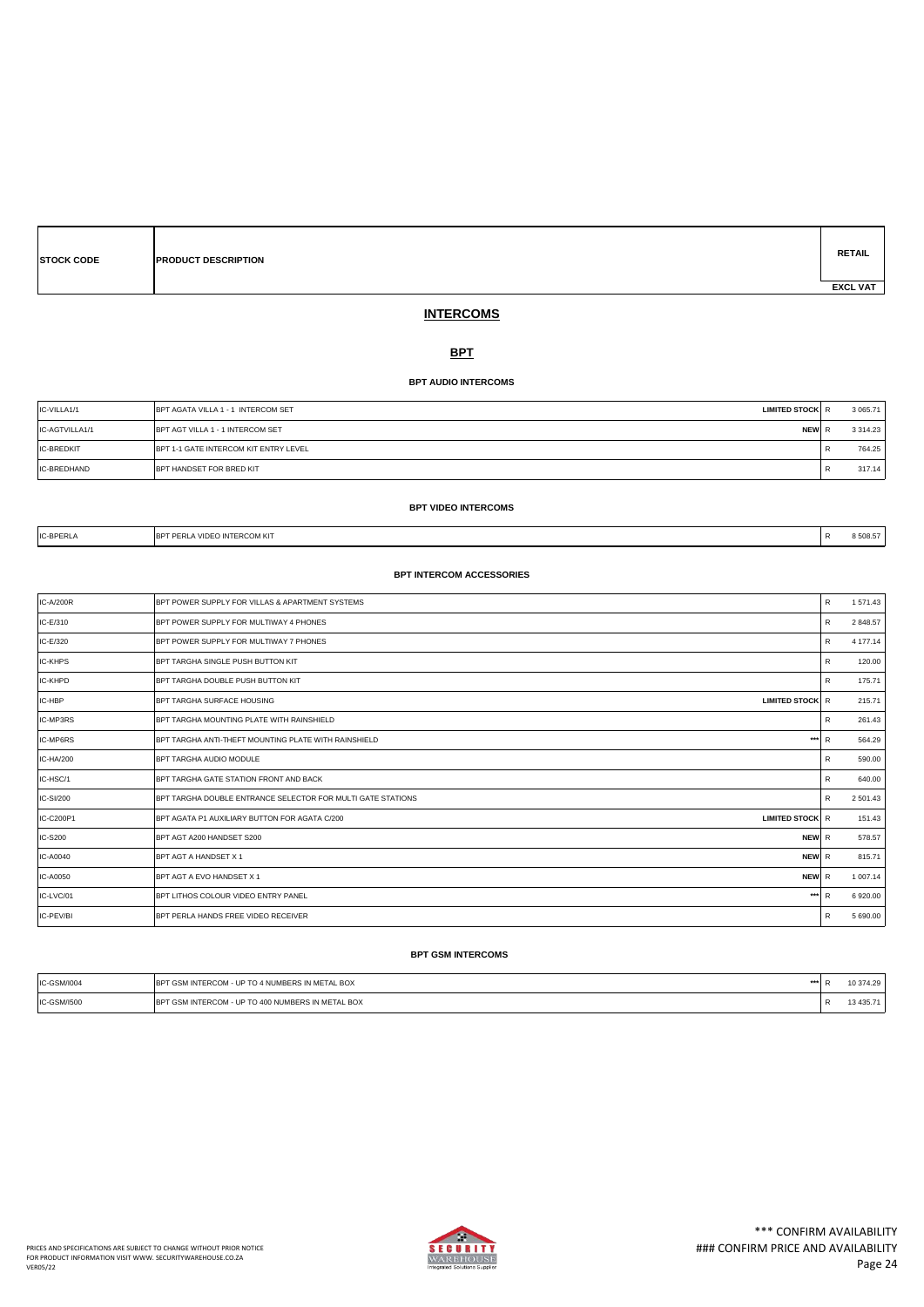| <b>STOCK CODE</b> | <b>PRODUCT DESCRIPTION</b> | <b>RETAIL</b>   |
|-------------------|----------------------------|-----------------|
|                   |                            | <b>EXCL VAT</b> |

# **INTERCOMS**

### **COMMAX**

#### **COMMAX AUDIO INTERCOM SYSTEMS**

| IC-CPI1235 | COMMAX AUDIO 1-1 220V INTERCOM ENTRY KIT (DP-2S/DR-2K)                |        |
|------------|-----------------------------------------------------------------------|--------|
| IC-CPI1242 | COMMAX AUDIO 1-1 SURFACE 12V DC INTERCOM ENTRY KIT (DP-2SD/DR-2K)     | 690.40 |
| IC-CPI1246 | COMMAX AUDIO 1-2 220V BOXED INTERCOM ENTRY KIT (DP-LA01(M)/DP-LA01(S) | 161.69 |

### **COMMAX AUDIO INTERCOM ACCESSORIES**

| IC-CPI1270        | COMMAX 2S ROOM MASTER HANDSET 220V (DP-2S)         | R | 508.76   |
|-------------------|----------------------------------------------------|---|----------|
| IC-CPI1340        | COMMAX DOOR STN SURFACE MOUNT UNIT (DR-2K)         | R | 183.07   |
| IC-CPI1276        | COMMAX 1-2 ROOM MASTER HANDSET UNIT (DP-LA01(M))   | R | 502.07   |
| IC-CPI1281        | COMMAX 1-2 SUB ROOM STN HANDSET 220V (DP-LA01(S))  | R | 477.33   |
| <b>IC-CPI1355</b> | COMMAX RAIN SHIELD FOR DR-2K (CRS-2K)<br>*** NEW R |   | 156.36   |
| IC-CPI1365        | COMMAX DOOR STN GRILL BACK BOX MOUNT<br>*** NEW R  |   | 108.43   |
| IC-CPI1370        | ***<br>COMMAX GOOSENECK (ROUND) (GSN-R)            | R | 533.50   |
| IC-CPI1373        | ***<br>COMMAX STAINLESS STEEL GOOSENECK (GSN-SS)   |   | 1 696.43 |

#### **COMMAX VIDEO INTERCOM SYSTEMS**

| IC-CPI1176 | COMMAX 4.3" TOUCH BUTTON COLOUR VIDEO LED 220V ENTRY KIT (CDV-43K/DRC-4L)     | 2 9 27.57     |
|------------|-------------------------------------------------------------------------------|---------------|
| IC-CPI1186 | COMMAX 7" 1-1 COLOUR LED VIDEO ENTRY KIT 220V (CDV-70N/DRC-4L)                | 3 817.40      |
| IC-CPI1187 | COMMAX 7" HANDSFREE TOUCH BUTTON VIDEO KIT 220V (CDV-70H/DRC-4L)              | 3 9 2 1 . 9 0 |
| IC-CPI1185 | NEW F<br>COMMAX 7" VIDEO INTERCOM PINHOLE VIDEO KIT BLACK (CDV-77MM/DRC4CGN2) | 5 072 19      |
| IC-CPI1050 | COMMAX 7" VIDEO INTERCOM WITH MOBILE FUNCTION (CDV-70QT)                      | 5 785.71      |

### **COMMAX VIDEO INTERCOM ACCESSORIES**

| IC-CPI1045 | <b>NEW</b><br>COMMAX AUDIO HANDSET FOR VIDEO (DP-4VHP)           | R | 345.71   |
|------------|------------------------------------------------------------------|---|----------|
| IC-CPI1202 | *** NEW<br>COMMAX PINHOLE COLOUR CAMERA FOR FINEVIEW (DRC-4CGN2) |   | 1 622.10 |
| IC-CPI1060 | COMMAX IP65 VANDAL RESISTANT CAMERA FOR CDV-70QT (DRC-4PIP)      | R | 1 696.43 |
| IC-CPI1065 | *** NEW<br>COMMAX RAINSHIELD FOR DRC-4CGN2 (CRS-4CGN2)           | R | 396.43   |
| IC-CPI1191 | COMMAX 4.3" TOUCH BUTTON COLOUR MONITOR 220V (CDV-43K)           | R | 1 725.43 |
| IC-CPI1201 | COMMAX SURFACE COLOUR CAMERA (DRC-4L)                            | R | 1 294.07 |
| IC-CPI1196 | 881<br>COMMAX 7" TOUCH BUTTON LED MONITOR 220V (CDV-70N)         | D | 2 615.26 |
| IC-CPI1197 | ***<br>COMMAX 7" HANDSFREE TOUCH BUTTON MONITOR 220V (CDV-70H)   | D | 2719.76  |
| IC-CPI1194 | *** NEW<br>COMMAX 7" VIDEO MONITOR - WHITE (CDV-77MM)            | R | 3712.90  |
| IC-CPI1198 | *** NEW<br>COMMAX 7" VIDEO MONITOR - BLACK (CDV-77MM)            | R | 3712.90  |
| IC-CPI1080 | COMMAX S/S BACK BOX (SS-4PIP) FOR CDV-70QT                       | R | 402.29   |
| IC-CPI1220 | COMMAX SURFACE BACK BOX (SMB-3UC)                                | R | 465.14   |
|            |                                                                  |   |          |

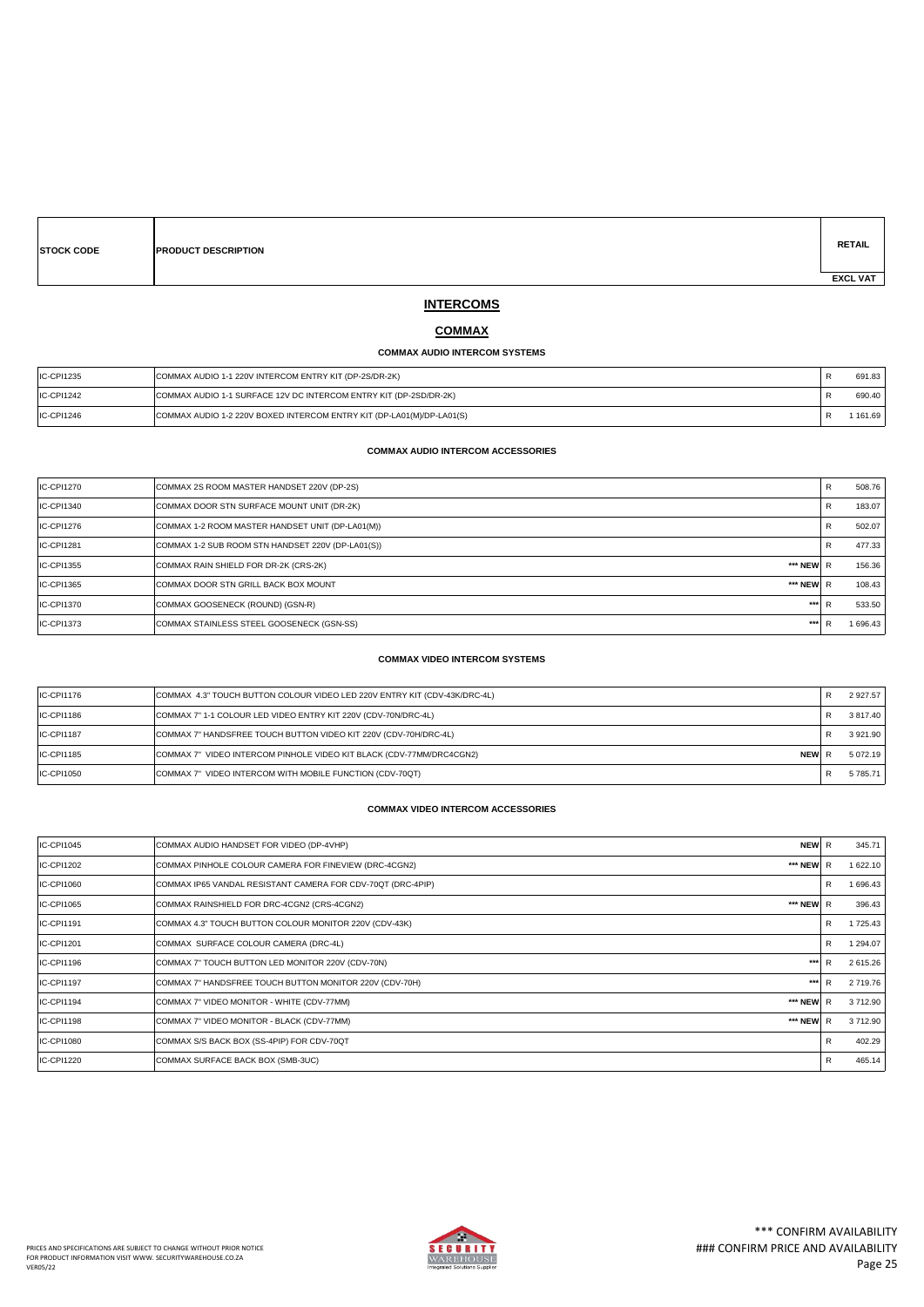| <b>STOCK CODE</b> | <b>PRODUCT DESCRIPTION</b> | <b>RETAIL</b>   |
|-------------------|----------------------------|-----------------|
|                   |                            | <b>EXCL VAT</b> |
|                   |                            |                 |

### **RECEIVERS & TRANSMITTERS**

### **SMART**

| RR-RX1SMART | <b>ICENTURION SMART 1 CHANNEL RECEIVER CODE LEARNING 433MHZ</b>   | 498.33 |
|-------------|-------------------------------------------------------------------|--------|
| RR-TX1SMART | <b>ICENTURION SMART 1 BUTTON TRANSMITTER CODE LEARNING 433MHZ</b> | 233.33 |
| RR-TX2SMART | <b>ICENTURION SMART 2 BUTTON TRANSMITTER CODE LEARNING 433MHZ</b> | 273.33 |
|             | <b>NOVA</b>                                                       |        |

| RR-RX1NOVA  | <b>ICENTURION NOVA 1 CHANNEL RECEIVER CODE HOPPING 433MHZ</b>                     | 390.00   |
|-------------|-----------------------------------------------------------------------------------|----------|
| RR-RX2NOVA  | <b>ICENTURION NOVA 2 CHANNEL RECEIVER CODE HOPPING 433MHZ</b>                     | 568.57   |
| RR-RX4NOVA  | <b>ICENTURION NOVA 4 CHANNEL RECEIVER CODE HOPPING 433MHZ</b>                     | 678.57   |
| RR-RX3HELIX | <b>ICENTURION SUPA HELIX RECEIVER MULTI USER NON GSM</b><br>LIMITED STOCK R       | 1 957.14 |
| RR-TX1NOVA  | <b>CENTURION NOVA 1 BUTTON TRANSMITTER CODE HOPPING 433MHZ</b>                    | 157.14   |
| RR-TX2NOVA  | <b>CENTURION NOVA 2 BUTTON TRANSMITTER CODE HOPPING 433MHZ</b>                    | 205.71   |
| RR-TX3NOVA  | <b>CENTURION NOVA 3 BUTTON TRANSMITTER CODE HOPPING 433MHZ</b><br>LIMITED STOCK R | 234.29   |
| RR-TX4NOVA  | ICENTURION NOVA 4 BUTTON TRANSMITTER CODE HOPPING 433MHZ                          | 252.86   |

#### **NOVA - TRANSMITTER SILICONE BUTTONS**

| <b>RR-TX1NOVASB</b> | <b>ICENTURION NOVA 1 BUTTON SILICONE BLUE TX</b>         | 4.84  |
|---------------------|----------------------------------------------------------|-------|
| RR-TX2NOVASB        | <b>ICENTURION NOVA 2 BUTTON SILICONE MULTI TX</b>        | 8.71  |
| <b>RR-TX3NOVASB</b> | <b>ICENTURION NOVA 3 BUTTON SILICONE MULTI TX</b><br>*** | 10.19 |
| <b>RR-TX4NOVASB</b> | <b>ICENTURION NOVA 4 BUTTON SILICONE MULTI TX</b><br>*** | 10.79 |

#### **SENTRY**

| RR-RX1403SN        | <b>ISENTRY 1 CHANNEL RECEIVER 403MHZ CODE LEARNING</b>  | 226.00 |
|--------------------|---------------------------------------------------------|--------|
| RR-RX1SNCH         | SENTRY 1 CHANNEL RECEIVER 433MHZ CODE HOPPING           | 226.00 |
| <b>RR-TX1403SN</b> | <b>ISENTRY 1 BUTTON TRANSMITTER 403MHZ BINARY</b>       | 137.00 |
| RR-TX1SNCH         | <b>ISENTRY 1 BUTTON TRANSMITTER 433MHZ CODE HOPPING</b> | 143.00 |
| <b>RR-TX3403SN</b> | <b>ISENTRY 3 BUTTON TRANSMITTER 403MHZ BINARY</b>       | 164.00 |
| RR-TX4SNCH         | <b>ISENTRY 4 BUTTON TRANSMITTER 433MHZ CODE HOPPING</b> | 204.00 |
| <b>RR-TX4SNL</b>   | SENTRY 4 BUTTON TRANSMITTER 403MHZ CODE LEARNING        | 183.00 |
| RR-TX4SND          | SENTRY 4 BUTTON TRANSMITTER 403/433MHZ DUAL LEARNING    | 228.00 |

#### **ET SYSTEMS**

| RR-RX1434ET | <b>IET 1 CHANNEL RECEIVER ROLLING CODE 31 LOCATIONS 434MHZ</b> | 256.80 |
|-------------|----------------------------------------------------------------|--------|
| RR-RX3434ET | <b>IET 3 CHANNEL RECEIVER ROLLING CODE 27 LOCATIONS 434MHZ</b> | 391.14 |
| RR-TX1434ET | <b>IET 1 BUTTON TRANSMITTER ROLLING CODE 434MHZ</b>            | 158.01 |
| RR-TX2434ET | <b>LET 2 BUTTON TRANSMITTER ROLLING CODE 434MHZ</b>            | 186.24 |
| RR-TX4434ET | <b>IET 4 BUTTON TRANSMITTER ROLLING CODE 434MHZ</b>            | 202.69 |
| RR-TX6434ET | ET 6 BUTTON TRANSMITTER ROLLING CODE 434MHZ                    | 213.63 |

### **SHERLOTRONICS - LONG RANGE**

| RR-RX1SSH1       | SHERLOTRONICS 1 CHANNEL RECEIVER CODE HOPPING 150M                      | R | 242.86  |
|------------------|-------------------------------------------------------------------------|---|---------|
| RR-RX2SSH2       | SHERLOTRONICS 2 CHANNEL RECEIVER CODE HOPPING 150M                      | R | 278.57  |
| <b>RR-TXSWMR</b> | SHERLOTRONICS WALL MOUNT OUTDOOR REMOTE 100M                            | R | 284.10  |
| RR-RX1SH4        | SHERLOTRONICS 1 CHANNEL RECEIVER CODE HOPPING 500M                      | R | 435.71  |
| RR-RX4SH4        | SHERLOTRONICS 4 CHANNEL RECEIVER CODE HOPPING 500M                      | R | 471.43  |
| RR-TX1SH         | SHERLOTRONICS 1 BUTTON TRANSMITTER CODE HOPPING                         | R | 135.56  |
| RR-TX2SH         | SHERLOTRONICS 2 BUTTON TRANSMITTER CODE HOPPING                         | R | 152.93  |
| RR-TX4SH         | SHERLOTRONICS 4 BUTTON TRANSMITTER CODE HOPPING                         | R | 159.89  |
| RR-TX6SH         | SHERLOTRONICS 6 BUTTON TRANSMITTER CODE HOPPING                         | R | 167.14  |
| RR-TXS1SH        | SHERLOTRONICS 1 CHANNEL STAND ALONE TRANSMITTER CODE HOPPING 150M       | R | 254.66  |
| RR-TXS4SH        | SHERLOTRONICS 4 CHANNEL STAND ALONE TRANSMITTER CODE HOPPING 1KM        | R | 556.51  |
| RR-TX1PR         | SHERLOTRONICS BIG BUTTON PANIC REMOTE WITH PENDANT CODE HOPPING 403MHZ  |   | 154.67  |
| RR-TX4DR         | SHERLOTRONICS 4 BUTTON DUPLICATOR REMOTE 403MHZ                         | R | 145.46  |
| <b>RR-RKSH</b>   | SHERLOTRONICS REPEATER KIT WITH POWER SUPPLY CODE HOPPING               | R | 1439.79 |
| <b>RR-TIMER</b>  | SHERLOTRONICS MULTIFUNCTION TIMER MODULE<br>NEW R                       |   | 166.71  |
| <b>RR-TXGASH</b> | SHERLOTRONICS GATE ALARM TRANSMITTER UNIT. IP65 150M RANGE CODE HOPPING |   | 350.80  |

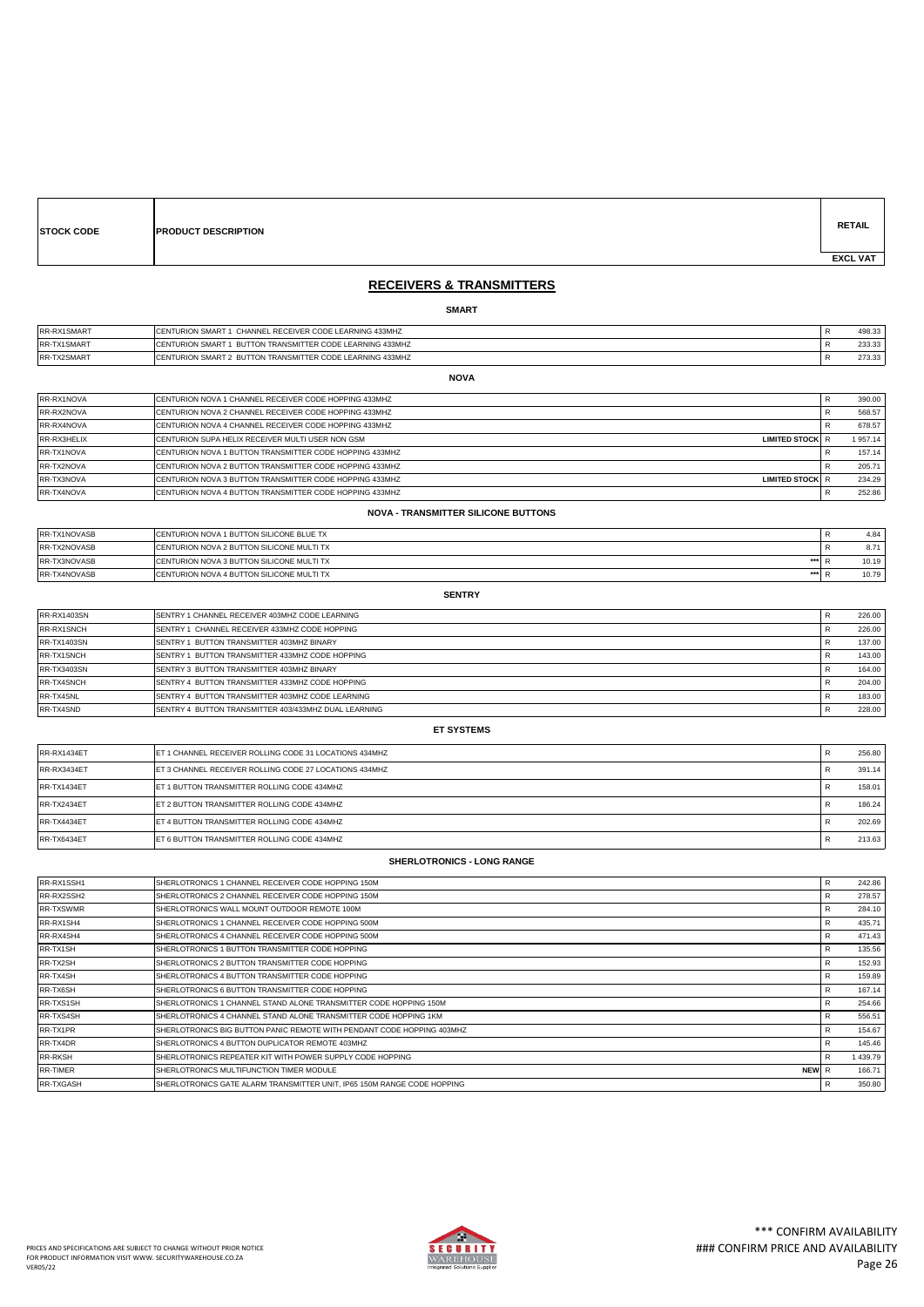| <b>EXCL VAT</b><br><b>ELECTRIC FENCING</b><br><u>ENERGIZERS</u><br><b>NEMTEK DRUID</b><br>EF-ED15<br>NEMTEK DRUID 15 LCD - 5J ENERGISER<br>R<br>2 700.00<br>EF-ED18<br>NEMTEK DRUID 18 LCD - 8J ENERGISER<br>R<br>3785.71<br>NEMTEK DRUID 114 LCD - 14J ENERGISER<br>R<br>EF-ED114<br>5 985.71<br>EF-ED28<br>NEMTEK DRUID 28 LCD<br>R<br>4 642.86<br><b>NEMTEK WIZORD</b><br>EF-EWIZ4<br>NEMTEK WIZORD 4J AND 7AH BATTERY<br>R<br>2 557.14<br><b>NEMTEK MERLIN STEALTH</b><br>EF-EM4IN<br>NEMTEK MERLIN STEALTH 4J INDOOR WITH KEYPAD AND 7AH BATTERY<br>3 271.43<br>R<br>EF-EM18S<br>NEMTEK MERLIN STEALTH 8J 1 ZONE EXCL. KEYPAD<br>R<br>3842.86<br>EF-EM28S<br>MERLIN STEALTH 8J 2 ZONE EXCL. KEYPAD<br>R<br>4 4 1 4 . 2 9<br>NEMTEK FIDO STOP ENERGIZER<br>EF-FIDOKIT<br>R<br>NEMTEK PET STOP - KIT SOLAR INCL BATT<br>2 3 3 6 . 9 7<br><b>NEMTEK ENERGIZER ACCESSORIES</b><br>EF-KPMER1<br>R<br>NEMTEK MERLIN 1 ZONE KEYPAD<br>627.73<br>EF-KPMER1Z2G<br>R<br>NEMTEK MERLIN 1 ZONE 2 GATE KEYPAD<br>612.60<br>EF-KPMER2Z2G<br>NEMTEK MERLIN 2 ZONE 2 GATE KEYPAD<br>R<br>839.50<br>1849.46<br>EF-EM4PCB<br>NEMTEK MERLIN 4 PC BOARD<br>R<br>EF-EMTRHT18<br>R<br>1 592.31<br>NEMTEK MERLIN M18 HT<br>EF-EM18PCB<br>NEMTEK MERLIN M18 PC BOARD<br>R<br>2 620.89<br>EF-EMTRHT28<br>$\mathsf{R}$<br>1770.33<br>NEMTEK MERLIN M28 HT<br>EF-EM28PCB<br>NEMTEK MERLIN M28 PC BOARD<br>R<br>2 749.46<br>EF-EMAG<br>$\mathsf{R}$<br>NEMTEK WIZORD 4 MAGNET<br>75.63<br>EF-SHW<br>NEMTEK WIZORD STEEL ENCLOSURE<br>R<br>1 149.59<br>EF-WTR<br>NEMTEK WIZORD 4J CHARGER TRANSFORMER<br>R<br>799.80<br>R<br>EF-W4HT<br>NEMTEK WIZORD 4 HT<br>1 3 3 5 . 1 7<br>EF-EWIZ4PCB<br>1849.46<br>NEMTEK WIZORD 4 PC BOARD<br>R<br>EF-SHS<br>NEMTEK ENCLOSURE FOR ENERGISERS<br>1739.50<br>R<br>EF-KPDRU<br>R<br>NEMTEK DRUID KEYPAD<br>642.86<br>***<br>EF-ED13LPCB<br>R<br>NEMTEK DRUID 13 LCD PCB<br>1869.23<br>EF-ED15PCB<br>$\mathsf{R}$<br>1869.23<br>NEMTEK DRUID 15 PCB<br>***<br>EF-ED18PCB<br>$\mathsf{R}$<br>NEMTEK DRUID 18 PCB<br>2 620.89<br>EF-ED28LCDB<br>***<br>3 2 5 3 . 8 4<br>NEMTEK DRUID 28 LCD BOARD<br>R<br>$***$<br>EF-ED114PCB<br>$\mathsf{R}$<br>NEMTEK DRUID 114 PCB<br>3 609.89<br>EF-ED13/15BBHT<br>NEMTEK DRUID 13/15 LCD BACK BOX HT ASSEMBLY<br>R<br>1 453.84<br>***<br>R<br>EF-ED18HT<br>NEMTEK DRUID 18 HT ASSEMBLY<br>1889.01<br>***<br>EF-ED114HT<br>R<br>1987.91<br>NEMTEK DRUID 114 HT ASSEMBLY<br>EF-LCDHTX2<br>***<br>NEMTEK DRUID 2X LCD HT ASSEMBLY TRANSFORMER<br>R<br>1773.90 | <b>STOCK CODE</b> | PRODUCT DESCRIPTION           |  | <b>RETAIL</b> |  |  |  |
|-----------------------------------------------------------------------------------------------------------------------------------------------------------------------------------------------------------------------------------------------------------------------------------------------------------------------------------------------------------------------------------------------------------------------------------------------------------------------------------------------------------------------------------------------------------------------------------------------------------------------------------------------------------------------------------------------------------------------------------------------------------------------------------------------------------------------------------------------------------------------------------------------------------------------------------------------------------------------------------------------------------------------------------------------------------------------------------------------------------------------------------------------------------------------------------------------------------------------------------------------------------------------------------------------------------------------------------------------------------------------------------------------------------------------------------------------------------------------------------------------------------------------------------------------------------------------------------------------------------------------------------------------------------------------------------------------------------------------------------------------------------------------------------------------------------------------------------------------------------------------------------------------------------------------------------------------------------------------------------------------------------------------------------------------------------------------------------------------------------------------------------------------------------------------------------------------------------------------------------------------------------------------------------------------------------------------------------------------------------------------------------------------------------------------------------------------------------------------------------------------------------|-------------------|-------------------------------|--|---------------|--|--|--|
|                                                                                                                                                                                                                                                                                                                                                                                                                                                                                                                                                                                                                                                                                                                                                                                                                                                                                                                                                                                                                                                                                                                                                                                                                                                                                                                                                                                                                                                                                                                                                                                                                                                                                                                                                                                                                                                                                                                                                                                                                                                                                                                                                                                                                                                                                                                                                                                                                                                                                                           |                   |                               |  |               |  |  |  |
|                                                                                                                                                                                                                                                                                                                                                                                                                                                                                                                                                                                                                                                                                                                                                                                                                                                                                                                                                                                                                                                                                                                                                                                                                                                                                                                                                                                                                                                                                                                                                                                                                                                                                                                                                                                                                                                                                                                                                                                                                                                                                                                                                                                                                                                                                                                                                                                                                                                                                                           |                   |                               |  |               |  |  |  |
|                                                                                                                                                                                                                                                                                                                                                                                                                                                                                                                                                                                                                                                                                                                                                                                                                                                                                                                                                                                                                                                                                                                                                                                                                                                                                                                                                                                                                                                                                                                                                                                                                                                                                                                                                                                                                                                                                                                                                                                                                                                                                                                                                                                                                                                                                                                                                                                                                                                                                                           |                   |                               |  |               |  |  |  |
|                                                                                                                                                                                                                                                                                                                                                                                                                                                                                                                                                                                                                                                                                                                                                                                                                                                                                                                                                                                                                                                                                                                                                                                                                                                                                                                                                                                                                                                                                                                                                                                                                                                                                                                                                                                                                                                                                                                                                                                                                                                                                                                                                                                                                                                                                                                                                                                                                                                                                                           |                   |                               |  |               |  |  |  |
|                                                                                                                                                                                                                                                                                                                                                                                                                                                                                                                                                                                                                                                                                                                                                                                                                                                                                                                                                                                                                                                                                                                                                                                                                                                                                                                                                                                                                                                                                                                                                                                                                                                                                                                                                                                                                                                                                                                                                                                                                                                                                                                                                                                                                                                                                                                                                                                                                                                                                                           |                   |                               |  |               |  |  |  |
|                                                                                                                                                                                                                                                                                                                                                                                                                                                                                                                                                                                                                                                                                                                                                                                                                                                                                                                                                                                                                                                                                                                                                                                                                                                                                                                                                                                                                                                                                                                                                                                                                                                                                                                                                                                                                                                                                                                                                                                                                                                                                                                                                                                                                                                                                                                                                                                                                                                                                                           |                   |                               |  |               |  |  |  |
|                                                                                                                                                                                                                                                                                                                                                                                                                                                                                                                                                                                                                                                                                                                                                                                                                                                                                                                                                                                                                                                                                                                                                                                                                                                                                                                                                                                                                                                                                                                                                                                                                                                                                                                                                                                                                                                                                                                                                                                                                                                                                                                                                                                                                                                                                                                                                                                                                                                                                                           |                   |                               |  |               |  |  |  |
|                                                                                                                                                                                                                                                                                                                                                                                                                                                                                                                                                                                                                                                                                                                                                                                                                                                                                                                                                                                                                                                                                                                                                                                                                                                                                                                                                                                                                                                                                                                                                                                                                                                                                                                                                                                                                                                                                                                                                                                                                                                                                                                                                                                                                                                                                                                                                                                                                                                                                                           |                   |                               |  |               |  |  |  |
|                                                                                                                                                                                                                                                                                                                                                                                                                                                                                                                                                                                                                                                                                                                                                                                                                                                                                                                                                                                                                                                                                                                                                                                                                                                                                                                                                                                                                                                                                                                                                                                                                                                                                                                                                                                                                                                                                                                                                                                                                                                                                                                                                                                                                                                                                                                                                                                                                                                                                                           |                   |                               |  |               |  |  |  |
|                                                                                                                                                                                                                                                                                                                                                                                                                                                                                                                                                                                                                                                                                                                                                                                                                                                                                                                                                                                                                                                                                                                                                                                                                                                                                                                                                                                                                                                                                                                                                                                                                                                                                                                                                                                                                                                                                                                                                                                                                                                                                                                                                                                                                                                                                                                                                                                                                                                                                                           |                   |                               |  |               |  |  |  |
|                                                                                                                                                                                                                                                                                                                                                                                                                                                                                                                                                                                                                                                                                                                                                                                                                                                                                                                                                                                                                                                                                                                                                                                                                                                                                                                                                                                                                                                                                                                                                                                                                                                                                                                                                                                                                                                                                                                                                                                                                                                                                                                                                                                                                                                                                                                                                                                                                                                                                                           |                   |                               |  |               |  |  |  |
|                                                                                                                                                                                                                                                                                                                                                                                                                                                                                                                                                                                                                                                                                                                                                                                                                                                                                                                                                                                                                                                                                                                                                                                                                                                                                                                                                                                                                                                                                                                                                                                                                                                                                                                                                                                                                                                                                                                                                                                                                                                                                                                                                                                                                                                                                                                                                                                                                                                                                                           |                   |                               |  |               |  |  |  |
|                                                                                                                                                                                                                                                                                                                                                                                                                                                                                                                                                                                                                                                                                                                                                                                                                                                                                                                                                                                                                                                                                                                                                                                                                                                                                                                                                                                                                                                                                                                                                                                                                                                                                                                                                                                                                                                                                                                                                                                                                                                                                                                                                                                                                                                                                                                                                                                                                                                                                                           |                   |                               |  |               |  |  |  |
|                                                                                                                                                                                                                                                                                                                                                                                                                                                                                                                                                                                                                                                                                                                                                                                                                                                                                                                                                                                                                                                                                                                                                                                                                                                                                                                                                                                                                                                                                                                                                                                                                                                                                                                                                                                                                                                                                                                                                                                                                                                                                                                                                                                                                                                                                                                                                                                                                                                                                                           |                   |                               |  |               |  |  |  |
|                                                                                                                                                                                                                                                                                                                                                                                                                                                                                                                                                                                                                                                                                                                                                                                                                                                                                                                                                                                                                                                                                                                                                                                                                                                                                                                                                                                                                                                                                                                                                                                                                                                                                                                                                                                                                                                                                                                                                                                                                                                                                                                                                                                                                                                                                                                                                                                                                                                                                                           |                   |                               |  |               |  |  |  |
|                                                                                                                                                                                                                                                                                                                                                                                                                                                                                                                                                                                                                                                                                                                                                                                                                                                                                                                                                                                                                                                                                                                                                                                                                                                                                                                                                                                                                                                                                                                                                                                                                                                                                                                                                                                                                                                                                                                                                                                                                                                                                                                                                                                                                                                                                                                                                                                                                                                                                                           |                   |                               |  |               |  |  |  |
|                                                                                                                                                                                                                                                                                                                                                                                                                                                                                                                                                                                                                                                                                                                                                                                                                                                                                                                                                                                                                                                                                                                                                                                                                                                                                                                                                                                                                                                                                                                                                                                                                                                                                                                                                                                                                                                                                                                                                                                                                                                                                                                                                                                                                                                                                                                                                                                                                                                                                                           |                   |                               |  |               |  |  |  |
|                                                                                                                                                                                                                                                                                                                                                                                                                                                                                                                                                                                                                                                                                                                                                                                                                                                                                                                                                                                                                                                                                                                                                                                                                                                                                                                                                                                                                                                                                                                                                                                                                                                                                                                                                                                                                                                                                                                                                                                                                                                                                                                                                                                                                                                                                                                                                                                                                                                                                                           |                   |                               |  |               |  |  |  |
|                                                                                                                                                                                                                                                                                                                                                                                                                                                                                                                                                                                                                                                                                                                                                                                                                                                                                                                                                                                                                                                                                                                                                                                                                                                                                                                                                                                                                                                                                                                                                                                                                                                                                                                                                                                                                                                                                                                                                                                                                                                                                                                                                                                                                                                                                                                                                                                                                                                                                                           |                   |                               |  |               |  |  |  |
|                                                                                                                                                                                                                                                                                                                                                                                                                                                                                                                                                                                                                                                                                                                                                                                                                                                                                                                                                                                                                                                                                                                                                                                                                                                                                                                                                                                                                                                                                                                                                                                                                                                                                                                                                                                                                                                                                                                                                                                                                                                                                                                                                                                                                                                                                                                                                                                                                                                                                                           |                   |                               |  |               |  |  |  |
|                                                                                                                                                                                                                                                                                                                                                                                                                                                                                                                                                                                                                                                                                                                                                                                                                                                                                                                                                                                                                                                                                                                                                                                                                                                                                                                                                                                                                                                                                                                                                                                                                                                                                                                                                                                                                                                                                                                                                                                                                                                                                                                                                                                                                                                                                                                                                                                                                                                                                                           |                   |                               |  |               |  |  |  |
|                                                                                                                                                                                                                                                                                                                                                                                                                                                                                                                                                                                                                                                                                                                                                                                                                                                                                                                                                                                                                                                                                                                                                                                                                                                                                                                                                                                                                                                                                                                                                                                                                                                                                                                                                                                                                                                                                                                                                                                                                                                                                                                                                                                                                                                                                                                                                                                                                                                                                                           |                   |                               |  |               |  |  |  |
|                                                                                                                                                                                                                                                                                                                                                                                                                                                                                                                                                                                                                                                                                                                                                                                                                                                                                                                                                                                                                                                                                                                                                                                                                                                                                                                                                                                                                                                                                                                                                                                                                                                                                                                                                                                                                                                                                                                                                                                                                                                                                                                                                                                                                                                                                                                                                                                                                                                                                                           |                   |                               |  |               |  |  |  |
|                                                                                                                                                                                                                                                                                                                                                                                                                                                                                                                                                                                                                                                                                                                                                                                                                                                                                                                                                                                                                                                                                                                                                                                                                                                                                                                                                                                                                                                                                                                                                                                                                                                                                                                                                                                                                                                                                                                                                                                                                                                                                                                                                                                                                                                                                                                                                                                                                                                                                                           |                   |                               |  |               |  |  |  |
|                                                                                                                                                                                                                                                                                                                                                                                                                                                                                                                                                                                                                                                                                                                                                                                                                                                                                                                                                                                                                                                                                                                                                                                                                                                                                                                                                                                                                                                                                                                                                                                                                                                                                                                                                                                                                                                                                                                                                                                                                                                                                                                                                                                                                                                                                                                                                                                                                                                                                                           |                   |                               |  |               |  |  |  |
|                                                                                                                                                                                                                                                                                                                                                                                                                                                                                                                                                                                                                                                                                                                                                                                                                                                                                                                                                                                                                                                                                                                                                                                                                                                                                                                                                                                                                                                                                                                                                                                                                                                                                                                                                                                                                                                                                                                                                                                                                                                                                                                                                                                                                                                                                                                                                                                                                                                                                                           |                   |                               |  |               |  |  |  |
|                                                                                                                                                                                                                                                                                                                                                                                                                                                                                                                                                                                                                                                                                                                                                                                                                                                                                                                                                                                                                                                                                                                                                                                                                                                                                                                                                                                                                                                                                                                                                                                                                                                                                                                                                                                                                                                                                                                                                                                                                                                                                                                                                                                                                                                                                                                                                                                                                                                                                                           |                   |                               |  |               |  |  |  |
|                                                                                                                                                                                                                                                                                                                                                                                                                                                                                                                                                                                                                                                                                                                                                                                                                                                                                                                                                                                                                                                                                                                                                                                                                                                                                                                                                                                                                                                                                                                                                                                                                                                                                                                                                                                                                                                                                                                                                                                                                                                                                                                                                                                                                                                                                                                                                                                                                                                                                                           |                   |                               |  |               |  |  |  |
|                                                                                                                                                                                                                                                                                                                                                                                                                                                                                                                                                                                                                                                                                                                                                                                                                                                                                                                                                                                                                                                                                                                                                                                                                                                                                                                                                                                                                                                                                                                                                                                                                                                                                                                                                                                                                                                                                                                                                                                                                                                                                                                                                                                                                                                                                                                                                                                                                                                                                                           |                   |                               |  |               |  |  |  |
|                                                                                                                                                                                                                                                                                                                                                                                                                                                                                                                                                                                                                                                                                                                                                                                                                                                                                                                                                                                                                                                                                                                                                                                                                                                                                                                                                                                                                                                                                                                                                                                                                                                                                                                                                                                                                                                                                                                                                                                                                                                                                                                                                                                                                                                                                                                                                                                                                                                                                                           |                   |                               |  |               |  |  |  |
|                                                                                                                                                                                                                                                                                                                                                                                                                                                                                                                                                                                                                                                                                                                                                                                                                                                                                                                                                                                                                                                                                                                                                                                                                                                                                                                                                                                                                                                                                                                                                                                                                                                                                                                                                                                                                                                                                                                                                                                                                                                                                                                                                                                                                                                                                                                                                                                                                                                                                                           |                   |                               |  |               |  |  |  |
|                                                                                                                                                                                                                                                                                                                                                                                                                                                                                                                                                                                                                                                                                                                                                                                                                                                                                                                                                                                                                                                                                                                                                                                                                                                                                                                                                                                                                                                                                                                                                                                                                                                                                                                                                                                                                                                                                                                                                                                                                                                                                                                                                                                                                                                                                                                                                                                                                                                                                                           |                   |                               |  |               |  |  |  |
|                                                                                                                                                                                                                                                                                                                                                                                                                                                                                                                                                                                                                                                                                                                                                                                                                                                                                                                                                                                                                                                                                                                                                                                                                                                                                                                                                                                                                                                                                                                                                                                                                                                                                                                                                                                                                                                                                                                                                                                                                                                                                                                                                                                                                                                                                                                                                                                                                                                                                                           |                   |                               |  |               |  |  |  |
|                                                                                                                                                                                                                                                                                                                                                                                                                                                                                                                                                                                                                                                                                                                                                                                                                                                                                                                                                                                                                                                                                                                                                                                                                                                                                                                                                                                                                                                                                                                                                                                                                                                                                                                                                                                                                                                                                                                                                                                                                                                                                                                                                                                                                                                                                                                                                                                                                                                                                                           |                   |                               |  |               |  |  |  |
|                                                                                                                                                                                                                                                                                                                                                                                                                                                                                                                                                                                                                                                                                                                                                                                                                                                                                                                                                                                                                                                                                                                                                                                                                                                                                                                                                                                                                                                                                                                                                                                                                                                                                                                                                                                                                                                                                                                                                                                                                                                                                                                                                                                                                                                                                                                                                                                                                                                                                                           |                   |                               |  |               |  |  |  |
|                                                                                                                                                                                                                                                                                                                                                                                                                                                                                                                                                                                                                                                                                                                                                                                                                                                                                                                                                                                                                                                                                                                                                                                                                                                                                                                                                                                                                                                                                                                                                                                                                                                                                                                                                                                                                                                                                                                                                                                                                                                                                                                                                                                                                                                                                                                                                                                                                                                                                                           |                   |                               |  |               |  |  |  |
|                                                                                                                                                                                                                                                                                                                                                                                                                                                                                                                                                                                                                                                                                                                                                                                                                                                                                                                                                                                                                                                                                                                                                                                                                                                                                                                                                                                                                                                                                                                                                                                                                                                                                                                                                                                                                                                                                                                                                                                                                                                                                                                                                                                                                                                                                                                                                                                                                                                                                                           |                   |                               |  |               |  |  |  |
|                                                                                                                                                                                                                                                                                                                                                                                                                                                                                                                                                                                                                                                                                                                                                                                                                                                                                                                                                                                                                                                                                                                                                                                                                                                                                                                                                                                                                                                                                                                                                                                                                                                                                                                                                                                                                                                                                                                                                                                                                                                                                                                                                                                                                                                                                                                                                                                                                                                                                                           |                   |                               |  |               |  |  |  |
|                                                                                                                                                                                                                                                                                                                                                                                                                                                                                                                                                                                                                                                                                                                                                                                                                                                                                                                                                                                                                                                                                                                                                                                                                                                                                                                                                                                                                                                                                                                                                                                                                                                                                                                                                                                                                                                                                                                                                                                                                                                                                                                                                                                                                                                                                                                                                                                                                                                                                                           |                   |                               |  |               |  |  |  |
|                                                                                                                                                                                                                                                                                                                                                                                                                                                                                                                                                                                                                                                                                                                                                                                                                                                                                                                                                                                                                                                                                                                                                                                                                                                                                                                                                                                                                                                                                                                                                                                                                                                                                                                                                                                                                                                                                                                                                                                                                                                                                                                                                                                                                                                                                                                                                                                                                                                                                                           |                   |                               |  |               |  |  |  |
|                                                                                                                                                                                                                                                                                                                                                                                                                                                                                                                                                                                                                                                                                                                                                                                                                                                                                                                                                                                                                                                                                                                                                                                                                                                                                                                                                                                                                                                                                                                                                                                                                                                                                                                                                                                                                                                                                                                                                                                                                                                                                                                                                                                                                                                                                                                                                                                                                                                                                                           |                   |                               |  |               |  |  |  |
|                                                                                                                                                                                                                                                                                                                                                                                                                                                                                                                                                                                                                                                                                                                                                                                                                                                                                                                                                                                                                                                                                                                                                                                                                                                                                                                                                                                                                                                                                                                                                                                                                                                                                                                                                                                                                                                                                                                                                                                                                                                                                                                                                                                                                                                                                                                                                                                                                                                                                                           |                   |                               |  |               |  |  |  |
| NEW R                                                                                                                                                                                                                                                                                                                                                                                                                                                                                                                                                                                                                                                                                                                                                                                                                                                                                                                                                                                                                                                                                                                                                                                                                                                                                                                                                                                                                                                                                                                                                                                                                                                                                                                                                                                                                                                                                                                                                                                                                                                                                                                                                                                                                                                                                                                                                                                                                                                                                                     | EF-DR.LCD/KP/2Z   | NEMTEK DRUID DUAL ZONE KEYPAD |  | 735.71        |  |  |  |

 $\mathsf{r}$ 

┓



┓

┑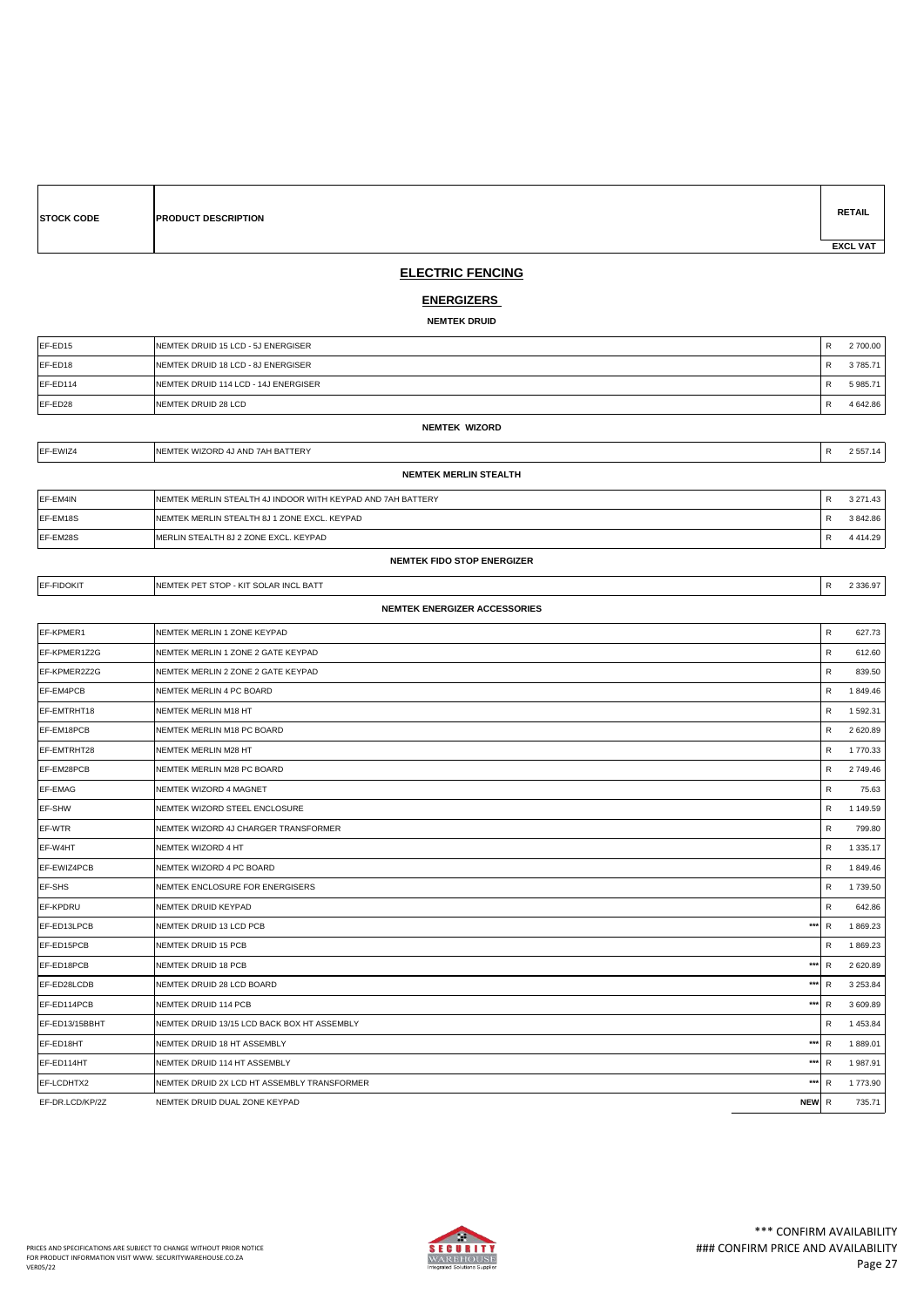| <b>STOCK CODE</b> | <b>PRODUCT DESCRIPTION</b> |  |  | <b>RETAIL</b>   |
|-------------------|----------------------------|--|--|-----------------|
|                   |                            |  |  | <b>EXCL VAT</b> |

### **ELECTRIC FENCING**

#### **BRACKETS**

#### **NEMTEK ROUND BAR**

| EF-KIB5B        | <b>INEMTEK KNOCK IN BLACK 5 WIRE POWDER COATED BRACKET</b>        | 38.57 |
|-----------------|-------------------------------------------------------------------|-------|
| EF-KIB6B        | <b>INEMTEK KNOCK IN BLACK 6 WIRE POWDER COATED BRACKET</b>        | 47.86 |
| EF-KIB8B        | ***<br><b>INEMTEK KNOCK IN BLACK 8 WIRE POWDER COATED BRACKET</b> | 60.71 |
| <b>EF-KIB8G</b> | ***<br>INEMTEK KNOCK IN BLACK 8 WIRE HOT DIP GALVANISED BRACKET   | 69.07 |

#### **NEMTEK FLAT BAR**

| EF-FLAT5AB         | <b>INEMTEK FLAT BAR 5 WIRE ANGLED BLACK POWDER COATED BRACKET</b>               | 48.57 |
|--------------------|---------------------------------------------------------------------------------|-------|
| <b>IEF-FLAT5SB</b> | <b>INEMTEK FLAT BAR 5 WIRE STRAIGHT BLACK POWDER COATED BRACKET</b>             | 48.57 |
| EF-FLAT6AB         | <b>INEMTEK FLAT BAR 6 WIRE ANGLED BLACK POWDER COATED BRACKET</b>               | 56.43 |
| <b>IEF-FLAT6SB</b> | <b>INEMTEK FLAT BAR 6 WIRE STRAIGHT BLACK POWDER COATED BRACKET</b>             | 56.54 |
| <b>IEF-FLAT6G</b>  | ***<br>INEMTEK FLAT BAR 6 WIRE HOT DIP GALVANISED BRACKET STRAIGHT/ANGLED BLACK | 75.91 |

#### **NEMTEK SQUARE TUBING**

| EF-SQ6AB          | NEMTEK SQUARE TUBING 6 WIRE ANGLED BLACK POWDER COATED BRACKET    | R                 | 80.50      |
|-------------------|-------------------------------------------------------------------|-------------------|------------|
| <b>EF-SQ6SB</b>   | NEMTEK SQUARE TUBING 6 WIRE STRAIGHT BLACK POWDER COATED BRACKET  | D<br><sup>n</sup> | 80.50      |
| <b>EF-SQ6AG</b>   | ###<br>NEMTEK SQUARE TUBING 6 WIRE ANGLED BB GALVANISED           |                   | <b>POR</b> |
| <b>IEF-SQ8AB</b>  | NEMTEK SQUARE TUBING 8 WIRE ANGLED BLACK POWDER COATED BRACKET    | D<br><sup>n</sup> | 97.64      |
| <b>IEF-SQ8SB</b>  | NEMTEK SQUARE TUBING 8 WIRE STRAIGHT BLACK POWDER COATED BRACKET  | R                 | 97.64      |
| <b>IEF-SQ8AG</b>  | ###<br>NEMTEK SQUARE TUBING 8 WIRE ANGLED BB GALVANISED           |                   | <b>POR</b> |
| <b>IEF-SQ8GPB</b> | NEMTEK SOUARE TUBING 8 WIRE GOLF POLE BLACK                       |                   | 97.64      |
| EF-SQ10AB         | NEMTEK SQUARE TUBING 10 WIRE ANGLED BLACK POWDER COATED BRACKET   | R                 | 125.14     |
| <b>IEF-SQ10SB</b> | NEMTEK SQUARE TUBING 10 WIRE STRAIGHT BLACK POWDER COATED BRACKET | R                 | 125.14     |

### **NEMTEK PROFILE BRACKET**

| EF-PR6B | . JOATED<br>- RR.<br><b>VVIRF</b><br>マし ハー<br>$-M \cdot N$ |  | $\sim$ $\sim$<br>I UZ.81 |
|---------|------------------------------------------------------------|--|--------------------------|
|         |                                                            |  |                          |

#### **NEMTEK T-POLE BRACKET**

| $\neg$ -TP6B | K T-POLE BRACKET 6 WIRE BLACK POWDER COATED<br>'NEMTEK | ### | $\sim$<br>ישר |
|--------------|--------------------------------------------------------|-----|---------------|

#### **NEMTEK SHIELDED BRACKETS**

| EF-SQS8B  | INEMTEK SQUARE TUBING T-POLE SHIELD 8 WIRE POWDER COATED BLACK | ### | <b>POR</b> |
|-----------|----------------------------------------------------------------|-----|------------|
| EF-SQS8GB | INEMTEK SQUARE TUBING T-POLE SHIELD 8 WIRE GALVANIZED BLACK    | ### | POR        |

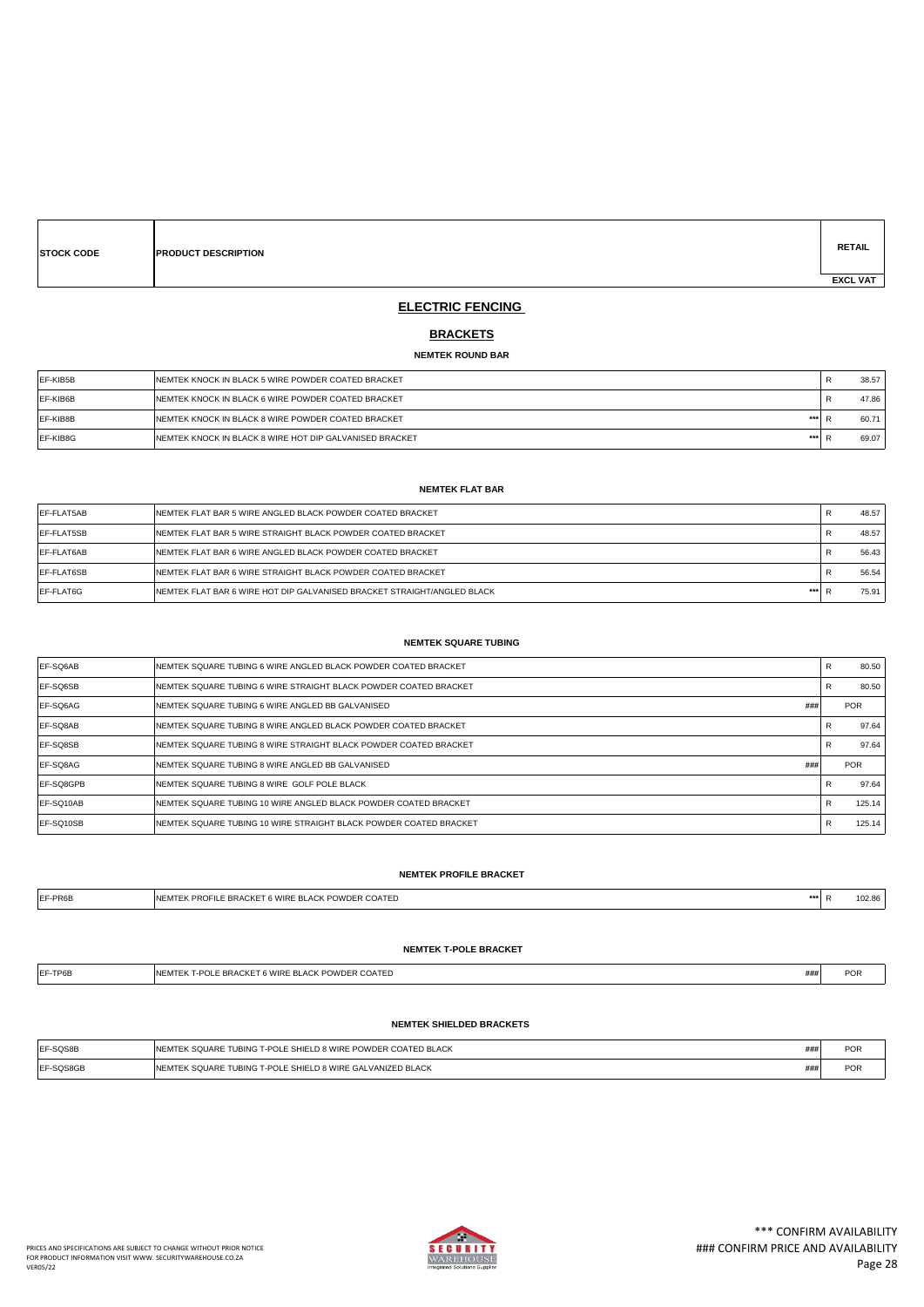| <b>STOCK CODE</b> | <b>PRODUCT DESCRIPTION</b> |  |  | <b>RETAIL</b>   |
|-------------------|----------------------------|--|--|-----------------|
|                   |                            |  |  | <b>EXCL VAT</b> |

# **ELECTRIC FENCING**

### **FREE STANDING**

#### **NEMTEK FREESTANDING FENCING OMEGA POLES - GALVANISED**

| EF-YPR0.9       | ###<br>NEMTEK Y-PROFILE 0.9M PRE-GALVANISED OMEGA BRACKET (12 WIRES)  | <b>POR</b> |
|-----------------|-----------------------------------------------------------------------|------------|
| EF-YPR1.2       | ###<br>INEMTEK Y-PROFILE 1.2M PRE-GALVANISED OMEGA BRACKET (16 WIRES) | <b>POR</b> |
| EF-YPR1.8       | NEMTEK Y-PROFILE 1.8M PRE-GALVANISED OMEGA BRACKET (24 WIRES)         | 94.29      |
| EF-YPR2.4       | NEMTEK Y-PROFILE 2.4M PRE-GALVANISED OMEGA BRACKET (32 WIRES)         | 112.86     |
| <b>IEF-YPR3</b> | <b>INEMTEK Y-PROFILE 3M PRE-GALVANISED OMEGA BRACKET (40 WIRES)</b>   | 141.43     |

#### **NEMTEK FREESTANDING Y-FENCING PICKETS**

| EF-YPICK2.4B      | ***<br>INEMTEK Y-PICKET 2.4M FREESTANDING BRACKET BLACK         |  | 185.01 |
|-------------------|-----------------------------------------------------------------|--|--------|
| EF-YPICK2.4S      | ***<br><b>INEMTEK Y-PICKET 2.4M FREESTANDING BRACKET SILVER</b> |  | 262.74 |
| EF-YPICK3B        | ***<br><b>INEMTEK Y-PICKET 3M FREESTANDING BRACKET BLACK</b>    |  | 258.07 |
| <b>EF-YPICK3S</b> | ***<br>INEMTEK Y-PICKET 3M FREESTANDING BRACKET SILVER          |  | 328.03 |

#### **NEMTEK FREESTANDING ROUND CORNER POLES & STAYS**

| <b>IEF-CNPR2.4S</b> | NEMTEK CORNER POLE ROUND POST 2.4M SILVER                | ***            | D | 862.18     |
|---------------------|----------------------------------------------------------|----------------|---|------------|
| <b>IEF-CNPR3S</b>   | NEMTEK CORNER POLE ROUND POST 3M SILVER                  | ***            | D | 1 126.89   |
| <b>IEF-CNPAB3</b>   | NEMTEK CORNER POLE ANGLED POST BLACK 3M                  | <b>MTO ###</b> |   | <b>POR</b> |
| <b>IEF-CNPAS3</b>   | NEMTEK CORNER POLE ANGLED POST SILVER 3M                 | <b>MTO###</b>  |   | <b>POR</b> |
| <b>IEF-CNSR2.4S</b> | NEMTEK CORNER STAY ROUND 2.4M SILVER EXCL NUTS AND BOLTS | ***            | D | 446.22     |
| <b>IEF-CNSR3S</b>   | NEMTEK CORNER STAY ROUND 3M SILVER EXCL NUTS AND BOLTS   | ***            | R | 576.84     |
| <b>IEF-CNSAB3</b>   | NEMTEK CORNER STAY ANGLED BLACK 3M EXCL NUTS AND BOLTS   | <b>MTO###</b>  |   | <b>POR</b> |
| <b>IEF-CNSAS3</b>   | NEMTEK CORNER STAY ANGLED SILVER 3M EXCL NUTS AND BOLTS  | <b>MTO ###</b> |   | <b>POR</b> |
|                     |                                                          |                |   |            |

#### **NEMTEK FREESTANDING FENCE OFFSETS**

| EF-OS225 | 225MM<br>0.01777<br>***<br><b>T BRAGN</b> |  | $\sim$ $\sim$<br>0.42               |
|----------|-------------------------------------------|--|-------------------------------------|
| EF-OS450 | 450MM<br>***<br>RR ∆<br>SING.             |  | $\overline{A}$<br><b></b><br>$\sim$ |

#### **NEMTEK FREESTANDING ACCESSORIES**

| <b>IEF-NNUT</b>      | ***<br>INEMTEK NUT M10 HOT DIPPED GALVANISED FOR CORNER STAYS ROUND & ANGLED      | 1.57  |
|----------------------|-----------------------------------------------------------------------------------|-------|
| <b>IEF-NBOLT</b>     | ***<br>INEMTEK BOLT M10X120 HOT DIPPED GALVANISED FOR CORNER STAYS ROUND & ANGLED | 22.29 |
| <b>IEF-IL</b>        | NEMTEK EARTHLOOP INLINE                                                           | 4.43  |
| <b>IEF-ILFSS</b>     | ***<br>INEMTEK EARTHLOOP INLINE FREE STANDING - STAINLESS STEEL                   | 7.07  |
| <b>IEF-WMLS</b>      | INEMTEK WALL MOUNT LOOPS STRAIGHT 304 S/STEEL                                     | 25.57 |
| <b>IEF-LUGSEARTH</b> | <b>NEWIR</b><br><b>INEMTEK LUGS - EARTHSPIKES</b>                                 | 4.07  |

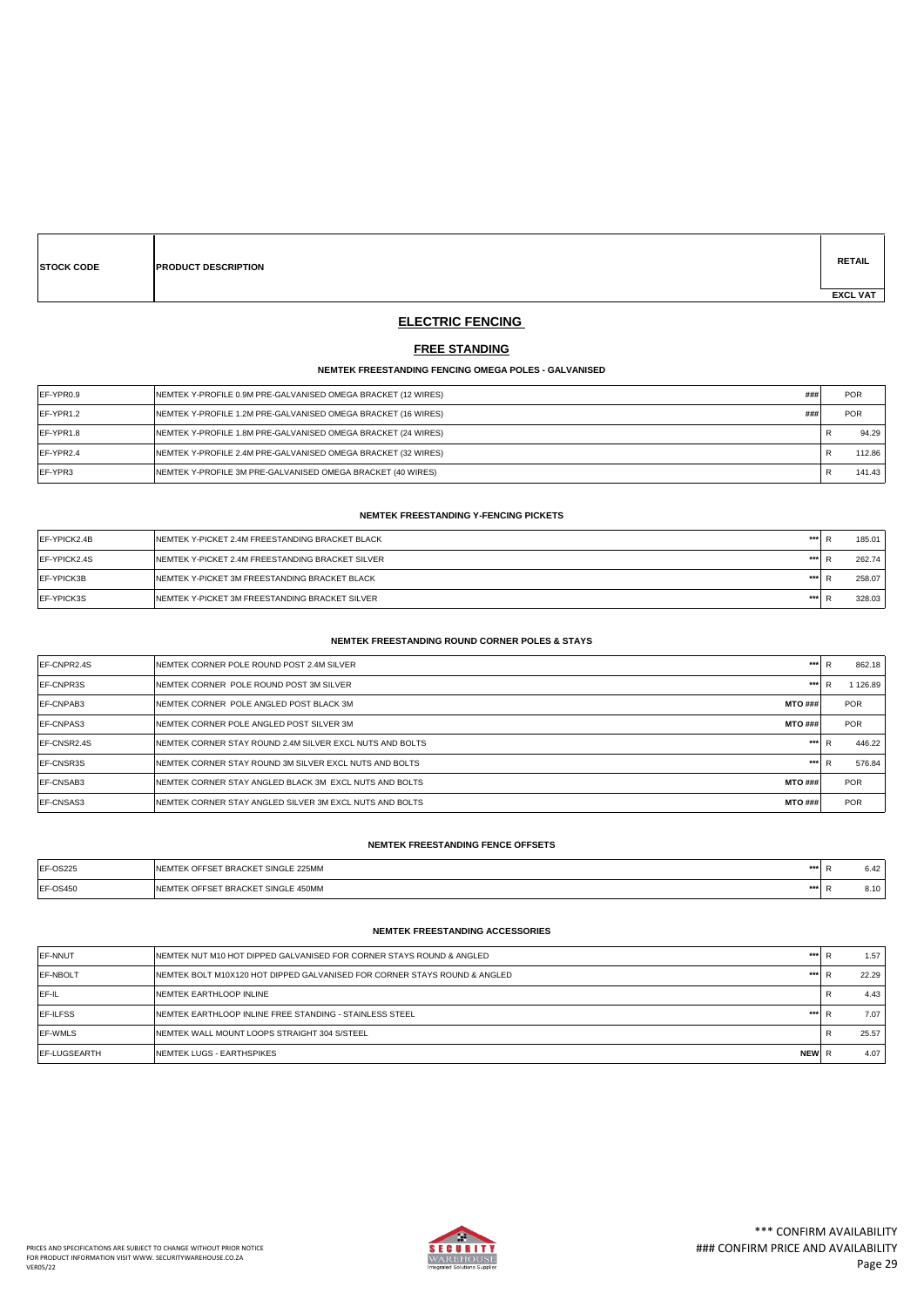| <b>STOCK CODI</b> |  |
|-------------------|--|
|                   |  |

**E PRODUCT DESCRIPTION** 

**RETAIL EXCL VAT** 

### **ELECTRIC FENCING**

### **ACCESSORIES**

#### **NEMTEK INSULATORS / BOBBINS**

| EF-BOBFB         | INEMTEK BOBBINS - FLAT BAR BLACK                    | R | 1.43 |
|------------------|-----------------------------------------------------|---|------|
| <b>EF-BOBNOB</b> | NEMTEK BOBBINS - NAIL-ON BLACK                      | R | 1.59 |
| EF-BOBPOPB       | NEMTEK BOBBINS - POPPEM BLACK                       | R | 1.67 |
| EF-BOBRB         | NEMTEK BOBBINS - ROUND BAR BLACK (SPARKLINE) SPOKED | R | 1.47 |
| EF-BOBPIB        | INEMTEK BOBBINS - PICKET BLACK INCL CLIP            | R | 1.98 |
| EF-BOBYB         | NEMTEK BOBBINS - Y-BOBBINS BLACK WITH PLASTIC CLIP  | R | 1.68 |
| EF-BOBFPL        | INEMTEK BOBBINS - PORCELAIN LARGE - FIREPROOF       | R | 3.36 |
| EF-BOBOMB        | NEMTEK INSULATOR - OMEGA BLACK WITH CLIP            | R | 1.79 |
| EF-INSJNB        | INEMTEK INSULATOR - ULTRA STRAIN-BLACK              | R | 2.57 |

#### **NEMTEK TENSIONERS**

| EF-COMT           | NEMTEK COMBO TENSIONERS                                                         | R            | 16.43  |
|-------------------|---------------------------------------------------------------------------------|--------------|--------|
| <b>EF-COMTF</b>   | NEMTEK COMBO TENSIONER FIRE PROOF                                               | R            | 17.57  |
| <b>IEF-COMTH</b>  | NEMTEK COMBO TENSIONER HYBRID (BIG BOY)                                         | R            | 11.84  |
| <b>EF-DONT</b>    | NEMTEK DONALD TENSIONERS                                                        | R            | 11.29  |
| <b>EF-DONTMU</b>  | NEMTEK MINI DONALD TENSIONERS NYLON                                             | R            | 5.14   |
| <b>EF-TENCOM</b>  | NEMTEK MINI TENSIONER AND COMPRESSION - STANDARD BLACK                          | R            | 7.07   |
| <b>EF-TENCOMH</b> | NEMTEK MINI TENSIONER AND COMPRESSION - HEAVY DUTY BLACK                        | R            | 7.36   |
| <b>EF-TENCOMN</b> | NEMTEK TENSIONER AND COMPRESSION HYBRID 3 - NYLON BLACK                         | $\mathsf{R}$ | 14.21  |
| EF-SH             | NEMTEK S-HOOK FREE STANDING HOT DIP GALVANISED                                  | R            | 3.86   |
| EF-SH90           | NEMTEK S-HOOK FREE STANDING 90DEG HOT DIP GALVANISED                            | R            | 7.57   |
| EF-SH180          | NEMTEK S-HOOK FREE STANDING 180DEG HOT DIP GALVANISED                           | R            | 8.00   |
| EF-SPH50          | NEMTEK SPRING HOOKS LARGE TAIL - STAINLESS STEEL = PACK OF 50                   | R            | 61.57  |
| EF-SPH100HD       | NEMTEK SPRING HOOKS LARGE TAIL - STAINLESS STEEL HEAVY DUTY 2.5MM = PACK OF 100 | R            | 221.43 |
| EF-SPT50          | NEMTEK SPRING TENSIONERS - STAINLESS STEEL WITH LIMITER = PACK OF 50            | R            | 192.86 |
| <b>EF-SPTN</b>    | NEMTEK SPRING TENSIONERS - COMPRESSION UV NYLON SILVER                          | R            | 4.21   |
| <b>EF-SPTNHD</b>  | NEMTEK SPRING TENSIONERS - COMPRESSION UV NYLON HEAVY DUTY GOLD                 | R            | 5.36   |

#### **NEMTEK GATE CONTACTS**

| EF-GSC   | INEMTEK SLIDING STANDARD GATE CONTACT - 304 GRADE S/STEEL | Ð<br>$\mathbf{r}$ | 142.14 |
|----------|-----------------------------------------------------------|-------------------|--------|
| EF-GSCB  | NEMTEK SLIDING UNIVERSAL GATE CONTACT                     | Ð<br>$\mathbf{r}$ | 250.00 |
| EF-GIC   | NEMTEK INLINE GATE CONTACT - 304 GRADE S/STEEL            | $\mathbf{r}$      | 385.71 |
| EF-GIC3W | NEMTEK INLINE GATE CONTACT 3 WAY                          |                   | 535.71 |

#### **NEMTEK TEST METERS**

| EF-COMP   | <b>INEMTEK FENCE SCOPE MULTITOOL UNIT</b>        | 457.14   |
|-----------|--------------------------------------------------|----------|
| EF-TL-FM  | <b>NEW</b><br><b>INEMTEK FENCE METER</b>         | 1 028.57 |
| EF-TL-EFT | <b>NEW</b><br><b>INEMTEK FENCE TESTER - EASY</b> | 311.43   |

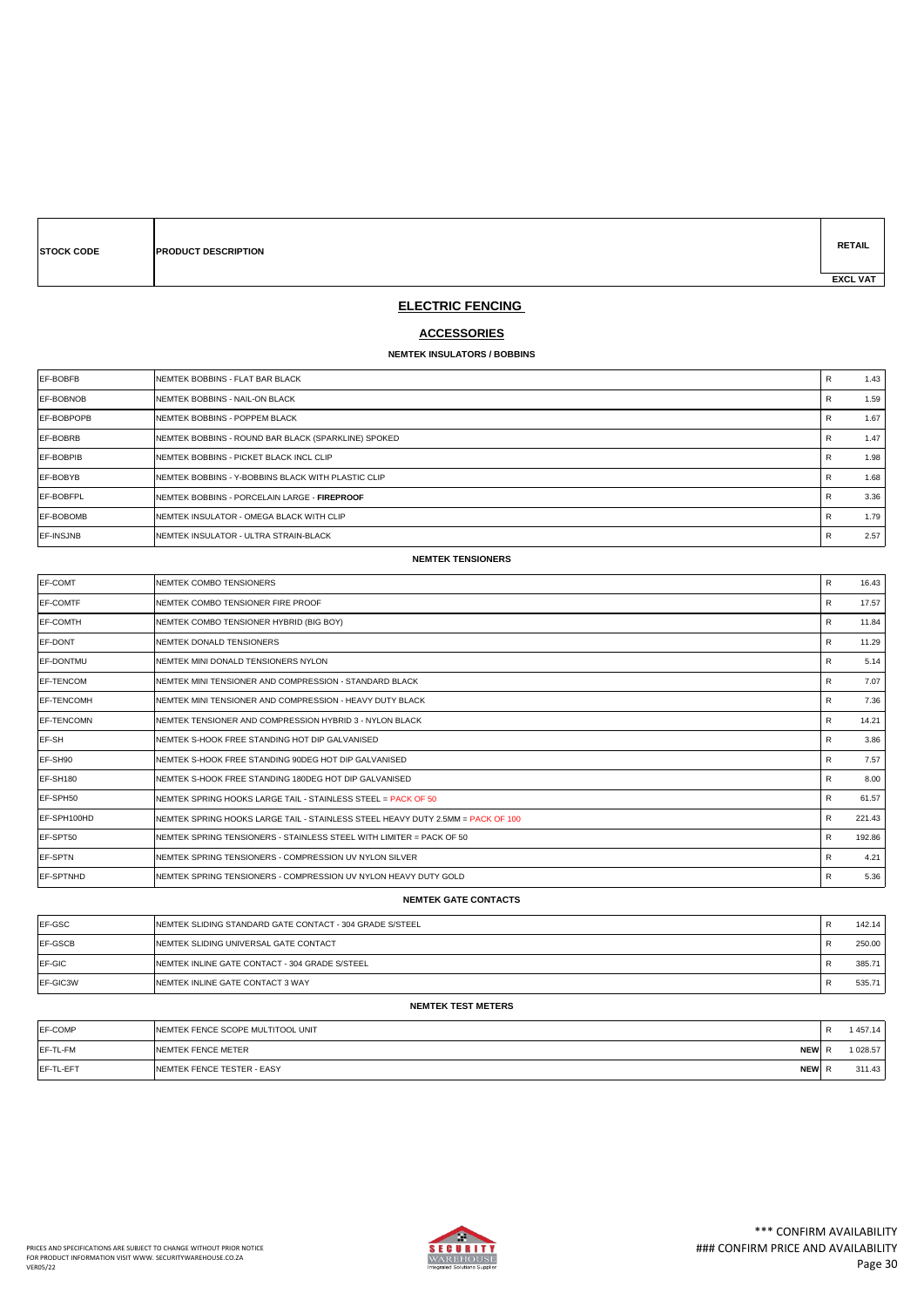| <b>STOCK CODE</b> | <b>PRODUCT DESCRIPTION</b> | <b>RETAIL</b>   |
|-------------------|----------------------------|-----------------|
|                   |                            | <b>EXCL VAT</b> |

### **ELECTRIC FENCING**

# **ACCESSORIES**

### **FENCE ACCESSORIES**

| EF-ANC40      | SCW NAIL IN ANCHORS 6 X 40MM 100 PACK                | $\mathsf{R}$ | 138.50   |
|---------------|------------------------------------------------------|--------------|----------|
| EF-ANC55      | SCW NAIL IN ANCHORS 6 X 55MM 100 PACK                | $\mathsf{R}$ | 154.29   |
| EF-ANC80      | SCW NAIL IN ANCHORS 8 X 80MM 100 PACK                | $\mathsf{R}$ | 352.86   |
| EF-TEK12X25   | NEMTEK TEK SCREWS 12X25MM 100 PACK                   | R            | 58.93    |
| EF-TEK12X38   | NEMTEK TEK SCREWS 12X38MM 100 PACK                   | R            | 64.66    |
| EF-SCREW8X75  | NEMTEK COACH SCREW 8X75MM 50 PACK                    | R            | 147.14   |
| EF-CRIMP      | NEMTEK PROFESSIONAL CRIMPER                          | R            | 507.14   |
| EF-DANGER     | NEMTEK DANGER BOARD - PRINTED DOUBLE SIDED           | $\mathsf{R}$ | 10.36    |
| EF-DATS       | NEMTEK DUAL ACTION TENSION SENSOR 8KG SET            | $\mathsf{R}$ | 80.71    |
| EF-EARTHS     | NEMTEK EARTH SPIKE 1.2MM CLAMPING SYSTEM             | $\mathsf{R}$ | 74.14    |
| EF-FER06A     | NEMTEK FERRULS 6MM ALUMINIUM 100 PER PACK            | R            | 59.86    |
| EF-FER06SFT   | NEMTEK FERRULS 6MM SOFT 100 PER PACK                 | R            | 120.71   |
| EF-FER06SS    | NEMTEK FERRULS 6MM 304 STAINLESS STEEL 50 PER PACK   | $\mathsf{R}$ | 91.43    |
| EF-FER10      | NEMTEK FERRULS 10MM TINNED COPPER 100 PER PACK       | $\mathsf{R}$ | 207.14   |
| EF-FER10AL    | NEMTEK FERRULS 10MM ALUMINIUM 100 PER PACK           | R            | 89.86    |
| EF-FLT        | NEMTEK FENCE LIGHT. TIMED & GALVANISED               | R            | 139.29   |
| EF-SL         | NEMTEK STROBE LIGHT LED 12V                          | $\mathsf R$  | 72.47    |
| EF-LC50       | NEMTEK LINE CLAMPS 8MM HOT DIP GALVANISED PACK OF 50 | R            | 137.86   |
| EF-LCM50      | NEMTEK LINE CLAMPS 6MM MINI PACK OF 50               | ${\sf R}$    | 96.43    |
| EF-LIGI       | NEMTEK LIGHTENING DUAL PROTECT INV/DIV SINGLE        | R            | 115.83   |
| EF-LIGII      | NEMTEK DOUBLE POLE LIGHTING PROTECTION               | R            | 250.00   |
| EF-LUGS       | NEMTEK LUGS CORNER STAYS 6X35MM                      | $\mathsf R$  | 6.86     |
| EF-LUGSA      | NEMTEK LUGS CORNER STAYS 6X35MM ALUMINIUM            | R            | 5.07     |
| EF-LUGSHD     | NEMTEK LUGS CORNER STAYS 6X35MM HEAVY DUTY           | $\mathsf{R}$ | 5.07     |
| EF-RC         | NEMTEK RUBBER CLAMP-CORNER STAY 10X12MM              | R            | 8.93     |
| EF-FH         | NEMTEK FIBRE GLASS ENCLOSURE                         | $\mathsf{R}$ | 1 000.00 |
| EF-WRH        | $***$<br>NEMTEK BRAIDED WIRE REEL HOLDER             | $\mathsf{R}$ | 280.00   |
| EF-SLE6B      | NEMTEK STAY SLEEVE FOR 600MM BLACK                   | R            | 8.14     |
| EF-SLE7B      | NEMTEK STAY SLEEVE FOR 750MM BLACK                   | $\mathsf{R}$ | 10.29    |
| EF-STAY/LUG6B | NEMTEK STAY & LUG 600MM BLACK                        | ${\sf R}$    | 26.43    |
| EF-STAY/LUG7B | NEMTEK STAY & LUG 750MM BLACK                        | $\mathsf{R}$ | 32.86    |
| EF-STAY10     | NEMTEK STAY 1000MM X 10MM BLACK                      | $\mathsf{R}$ | 44.00    |
| EF-LUG10      | NEMTEK LUG FOR 10MM STAY                             | R            | 18.43    |
| EF-SLE10B     | NEMTEK STAY SLEEVE FOR 10MM BLACK                    | ${\sf R}$    | 10.29    |

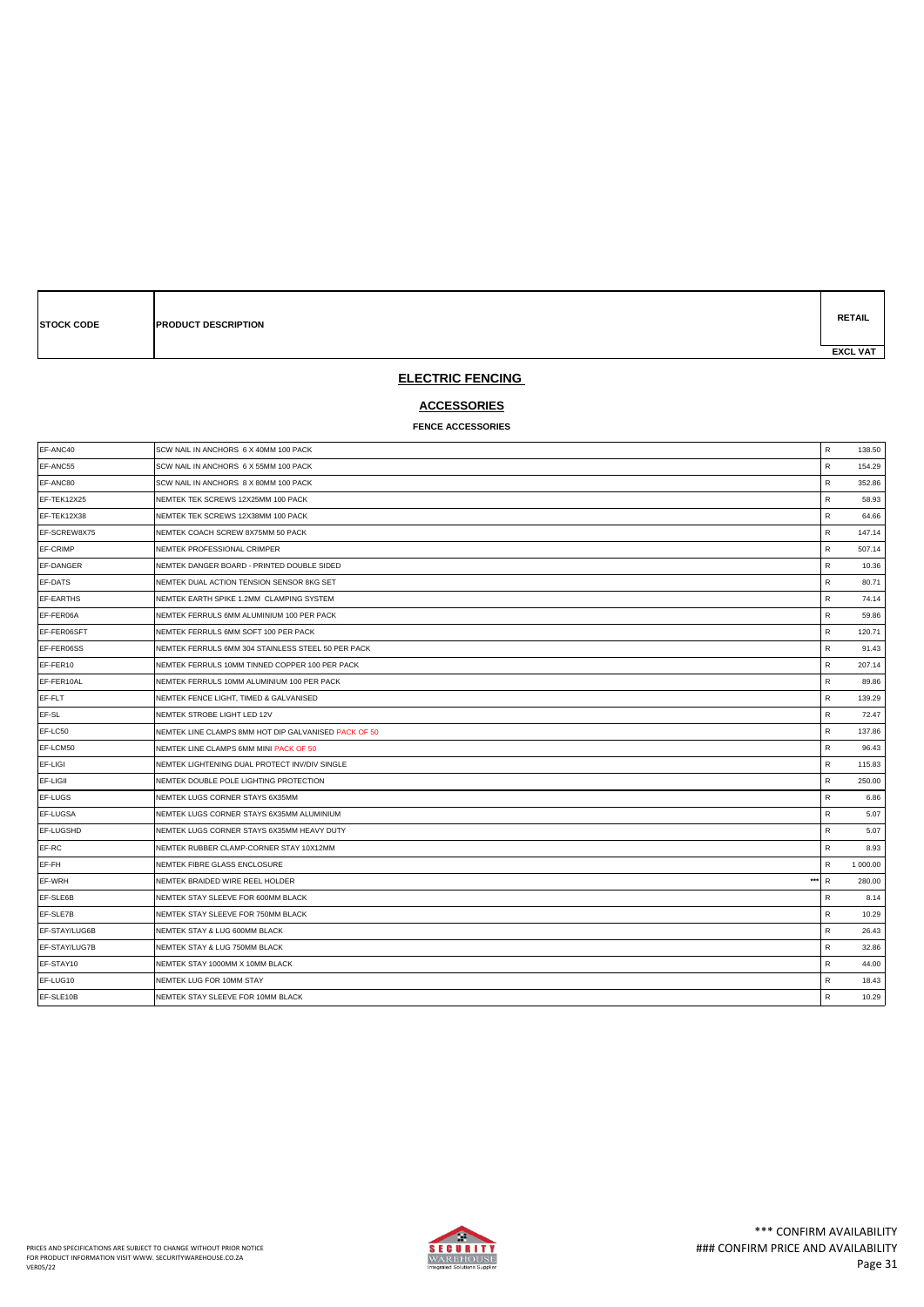**STOCK CODE PRODUCT DESCRIPTION**

**RETAIL EXCL VAT** 

### **ELECTRIC FENCING**

# **CABLE & WIRE**

**HIGH TENSION CABLE**

| EF-HT3CB100  | <b>INEMTEK HT CABLE 100M 3 CORE BLACK SLIMLINE</b><br><b>CODE CHANGE R</b> | 1 600.00     |
|--------------|----------------------------------------------------------------------------|--------------|
| IEF-HT3CB30  | <b>INEMTEK HT CABLE 30M CORE BLACK SLIMLINE</b><br><b>NEW</b>              | 550.00       |
| EF-HT30B     | <b>INEMTEK HT CABLE 30M BLACK SLIMLINE</b>                                 | 228.57       |
| IEF-HT100B   | <b>INEMTEK HT CABLE 100M BLACK SLIMLINE</b>                                | 691.43       |
| IEF-HT500B   | <b>INEMTEK HT CABLE 500M BLACK SLIMLINE</b>                                | 3642.86      |
| IEF-HT100SAB | <b>INEMTEK HT CABLE 100M ALUMINIUM BLACK STRANDED</b>                      | 528.57       |
| EF-HT100AB   | <b>INEMTEK HT CABLE 100M ALUMINIUM BLACK</b>                               | 692.86       |
| EF-HT500AB   | ***<br><b>INEMTEK HT CABLE 500M ALUMINIUM BLACK</b>                        | 2 2 7 8 .5 7 |

| EF-WBRAIDL           | NEMTEK STRANDED GALVANISED WIRE 1.2MM 2992M 21.75KG       | R | 1800.00       |
|----------------------|-----------------------------------------------------------|---|---------------|
| <b>IEF-WBRAIDMS</b>  | NEMTEK STRANDED GALVANISED WIRE 1.2MM 680M 5KG            |   | 457.14        |
| <b>IEF-WBRAIDS</b>   | NEMTEK STRANDED STAINLESS STEEL 1.2MM 800M                | R | 1092.86       |
| IEF-WGAL1.6          | NEMTEK STRANDED GALVANISED WIRE 1.6MM 20KG ROLL 1560M     | R | 1828.57       |
| IEF-WGAL2.24         | NEMTEK GALVANISED WIRE 2.24MM/50kg 1650M                  | R | 2 0 1 9 . 7 5 |
| <b>IEF-WSTEEL</b>    | INEMTEK STAINLESS STEEL WIRE 304 GRADE 1.2MM 1375M 12.5KG | R | 1823.55       |
| IEF-WALM1.6          | NEMTEK SOLID ALUMINIUM WIRE 1.6MM-1000M 6.25KG            |   | 964.29        |
| IEF-WALM2.0          | NEMTEK SOLID ALUMINIUM WIRE 2.0MM 1000M 8.80KG            | R | 1 571.43      |
| IEF-WALMS2.0         | NEMTEK ALUMINIUM WIRE STRANDED 2.0MM 1000M                | R | 1 557.14      |
| <b>IEF-WBRAIDALM</b> | NEMTEK BRAIDED ALUMINIUM WIRE 1.6MM-1000M                 | R | 750.00        |
|                      |                                                           |   |               |